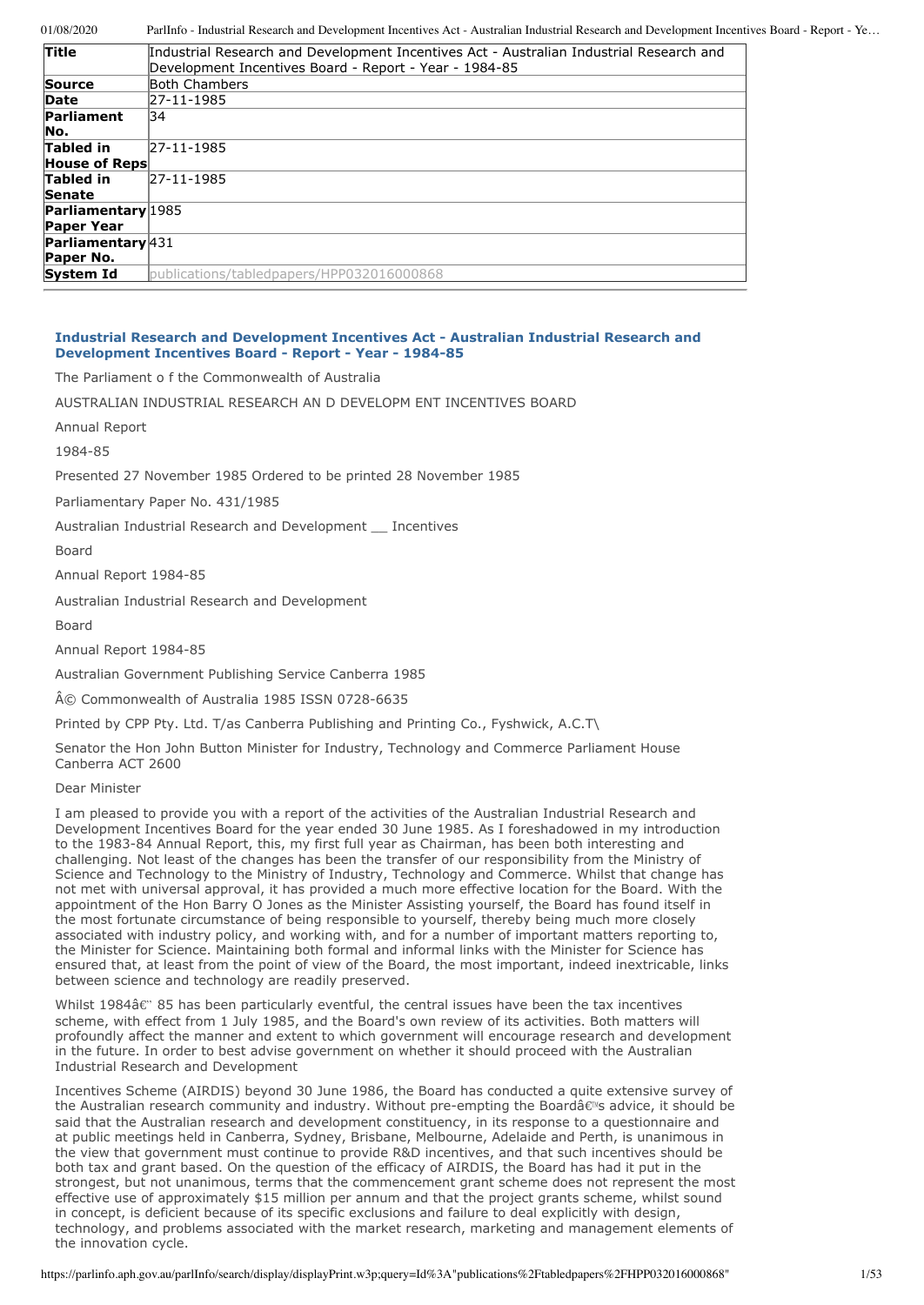In short, there is now sufficient evidence before the Board to suggest that, if the Government is to provide R&D incentives for those very many organisations unable to take advantage of the tax incentives scheme, effective use of funds allocated for that purpose is unlikely to be achieved by a continuation of AIRDIS in its present form beyond

30 June 1986. It would also seem unlikely, both from the Boardâ $\epsilon$ <sup>®</sup>s experience and information provided by industry and the research community, that the wider goal of effective government stimulation and support of industry will be achieved with the current plethora of supporting agencies  $\hat{\mathbf{a}} \in \mathbb{R}^n$ both Federal and State.

Whilst on the issue of effective, rather than merely efficient, delivery of government programs it is important to emphasise that, in terms of its administration, the Board has once again faced difficulties and frustrations that leave efficient administration an elusive goal and effective management an empty phrase. In 1983-84 the Board, through lack of

staff, was faced with the unpalatable dilemma of either failing to meet the demands of applicants in a timely fashion or inadequately evaluating and monitoring the progress and effectiveness of ongoing projects. With considerable reluctance and concern, the Board

chose the former solution and neglected the collection of information essential to its effective operation. That decision was taken with the express caveat that the integrity of the Board would be threatened by that decision and seriously impaired if such a dilemma were to be resolved in that manner again.

Given that the Board has little or no flexibility in the way it can spend its various administration monies and that it must rely on the Department, which in turn must rely on the Public Service Board to set staffing priorities and allocate staff, it is perhaps unsurprising that those 1983-84 staffing problems were not resolved in 1984â $\varepsilon$ " 85. It is equally unsurprising that the Board, with even more reluctance and some chagrin, once

again proceeded with insufficient information on the success or otherwise of projects in progress. Put differently, existing organisational, funding and staffing arrangements are an impediment to the effective delivery of AIRDIS funds. To conclude these brief concerns about the wider and too often neglected issue of AIRDIS effectiveness, it is appropriate that I draw attention to and compliment Board staff. As a result of the dedication, cheerfulness (often in difficult circumstances), enterprise and teamwork of the staff, 1984â€"85 was not merely busy and challenging; it has been an important personal learning experience and a source of great personal satisfaction.

In the same vein and for the same reasons, I take this opportunity to express gratitude and express thanks to my Board colleagues for their support and the considerably increased commitment they have given to Board duties in the past years. On 30 June 1984 Graham H Raymond, Frank R Townsend and Harold Wexler OBE retired from the Board. The Board and staff take the opportunity provided by this 1984â€" 85 Annual Report to offer thanks for the long and dedicated service provided to the Board by those Members.

Yours sincerely

KEVIN J FOLEY CHAIRMAN

1984-85 AT A GLANCE

â¢ total of 1300 commencement grant applications received in respect of IR&D performed in 1983-84  $\hat{\mathsf{a}}$  this compares with 1379 received for the previous year  $\hat{\mathsf{a}}$   $\epsilon$  1013 applications determined  $\hat{\mathsf{a}}$  $\epsilon$  853 successful applicants received an average payment of \$14 736 â¢ 487 project grant applications received

 $\hat{a}$  this compares with 512 received in 1983-84  $\hat{a}$  456 applications determined  $\hat{a}$   $\epsilon$ " 246 agreements entered into with a total commitment of \$46.94 million  $\hat{a} \in \mathcal{A}$  7 public interest projects approved by the Minister, totalling \$5.64 million

 $\hat{\mathbf{a}}$  this compares with 6 approved in 1983-84  $\hat{\mathbf{a}}\in\mathbb{C}$  total payments were  $\hat{\mathbf{a}}\in\mathbb{C}^n$  commencement grants \$ 16 261 722

â€" project grants 38 125 967

â€" public interest funding 9 822 152 â€" total 64 209 841

â $\epsilon$ ¢ major reviews were initiated into all three components of the Scheme â $\epsilon$ " Price Waterhouse Associates studied the effectiveness of the Scheme in promoting IR&D â€" the Bureau of Industry Economics reviewed the effectiveness of the public interest

funding program â $\varepsilon$ " the Board surveyed its IR&D constituency on the need for, and form of, IR&D incentives • on 29 May 1985, the Minister announced the Governmentâ€<sup>®</sup>s 150 per cent tax

deduction scheme for R&D with concessions to apply from 1 July 1985.

v

Australian Industrial Research and Development Incentives Scheme Organisation at 30 June 1985

Minister for Industry, Technology and Commerce Senator the Hon. J. N. Button

Australian Industrial Research and Development Incentives Board Chairman Dr K. J. Foley

Australian Industrial Research and Development Incentives Advisory Committee Chairm an

B. J. Scanlen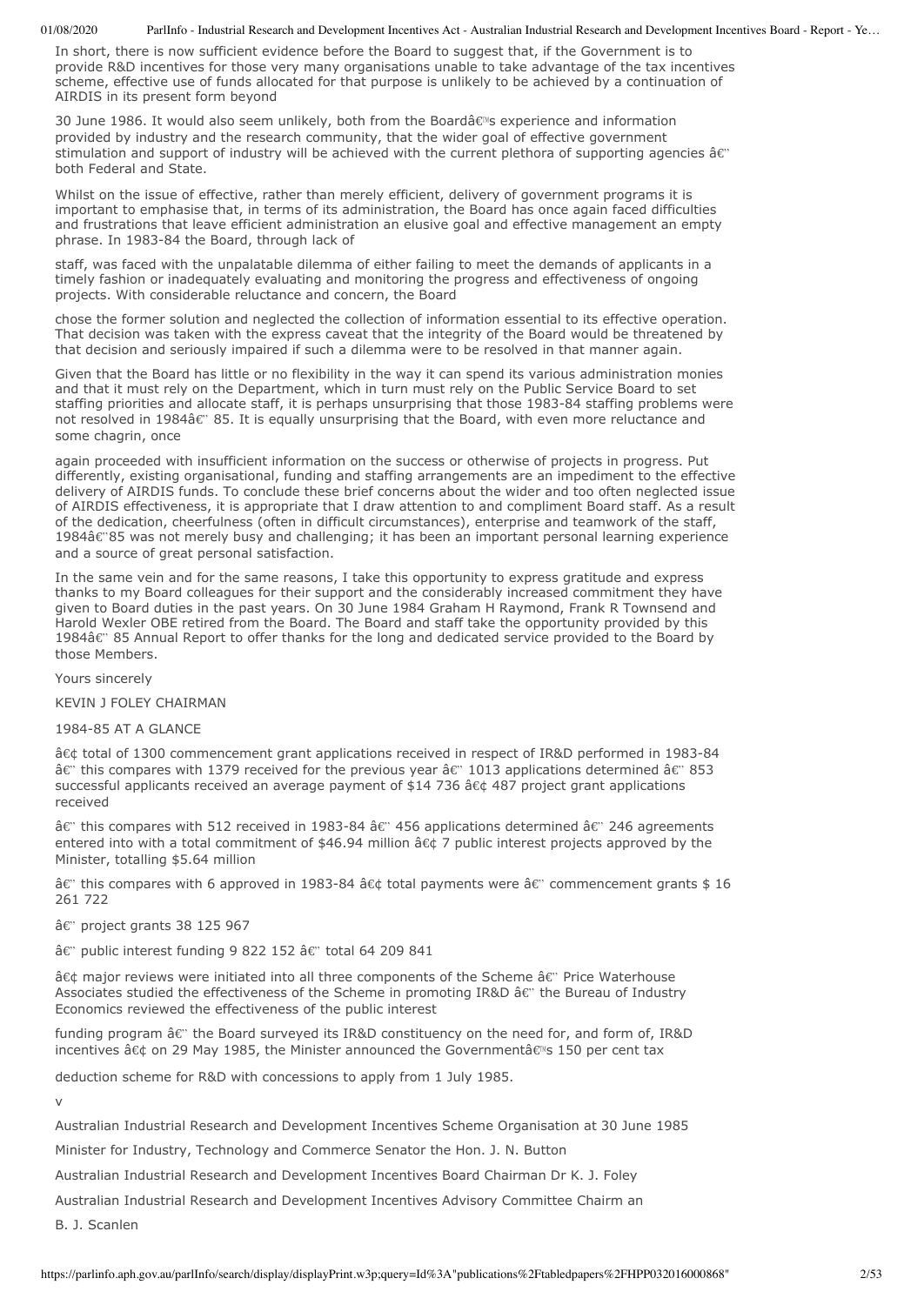01/08/2020 ParlInfo - Industrial Research and Development Incentives Act - Australian Industrial Research and Development Incentives Board - Report - Ye… Industrial Research and Development Branch Department of Industry, Technology and Commerce Senior Assistant Secretary J. A. Clark Assistant Secretary B. Smith Administration Director J. G. Vincent Policy Director J. McKenna Technology Division Departm ent of Industry, Technology and Commerce First Assistant Secretary A. Bain Assistant Secretary Technology Development B rand P. Haddon technical Standing Com m ittee---- Technical â $\varepsilon$ " Chairm an Director M. S. Farrell A. Bannister State Offices of the Department of Industry, Techno! and Commerce \_E valuation Director B. J. Walker Melbourne Office Assistant Director B. Heasly Sydney Office For addresses, see page 63

Assistant Director R. Sewell

**CONTENTS** 

CHAPTER 1 INTRODUCTION................................................................................... 1

Objective; Arrangements; Definition; Funding; Change in Administrative Arrangements

CHAPTER 2 THE BOARD........................................................................................... 2

Membership; Functions of the Board; Board Committees; Technical Standing Committee; Staff of the Board; Acknowledgements

CHAPTER 3 STATISTICAL AND FINANCIAL SUMMARY, 1984-85 .............. 5 Commencement Grant Applications; Project Grant Applications and Agreements; Appropriation and Disbursement; Administrative Costs

CHAPTER 4 OTHER ACTIVITIES DURING 1984-85 ............................................ 8

Legislative Changes; Submissions by the Board; Reviews of the Scheme; New Tax Incentive for Research and Development; Public Relations; Seminars and Speeches; Board Meetings; Automatic Quarterly Payments; Grant for Graphic Design; Complaint to the Commonwealth Ombudsman; Administrative Appeals Tribunal; Legal Action;

Freedom of Information Act 1982; Recovery of Grant Payments

CHAPTERS COMMENCEMENT GRANTS............................................................ 12

Objective; Eligibility Criteria; Operational Statistics

CHAPTER 6 PROJECT GRANTS ............................................................................... 14

Objective; Parameters of Assistance; Assessment Criteria; Operational Statistics; Cumulative Statistics; Analysis of Completed Projects; Ministerial Approvals to Exceed Board Delegations; Support for Key Technologies; National Biotechnology Program

CHAPTER 7 INDUSTRIAL RESEARCH AND DEVELOPMENT ON BEHALF OF THE COMMONWEALTH â SECTION 39 (PUBLIC INTEREST) PROJECTS .... 22 Arrangements; Australian Industrial Research and Development Incentives Advisory

Committee; Public Interest Projects; New Projects; Continuing and Completed Projects

CHAPTER 8 TECHNICAL STANDING COMMITTEE AND APPROVAL OF PROÂFESSIONAL INSTITUTES, EMPLOYEES AND RESEARCH ORGANISATIONS 28 Technical Standing Committee; Recognised Professional Institutes; Approved Em ployees; Approved Research Organisations

Appendix A Appendix B Appendix C

Appendix D Appendix E

Appendix F Appendix G Appendix H

Grant Payments from 1984â€" 85 Funds, Commencement Grants........... 30 Grant Payments from 1984â€" 85 Funds, Project Grants.............................. 41

Project Grant Payments from 1984â€" 85 Funds by Class of Industrial Activity (Classified by the International Patent Classification System) 46 Project Grant Agreements signed in 1984â 85......................................... 50

Project Grant Agreements signed in 1984 $\hat{a} \in \mathbb{C}$  85 by Class of Industrial Activity (Classified by the International Patent Classification System) 55 Current Ministerial

Directions................................................................. 58

Recovery of Grant Payments................................................................... 61

Addresses.................................................................................................. 63

https://parlinfo.aph.gov.au/parlInfo/search/display/displayPrint.w3p;query=Id%3A"publications%2Ftabledpapers%2FHPP032016000868" 3/53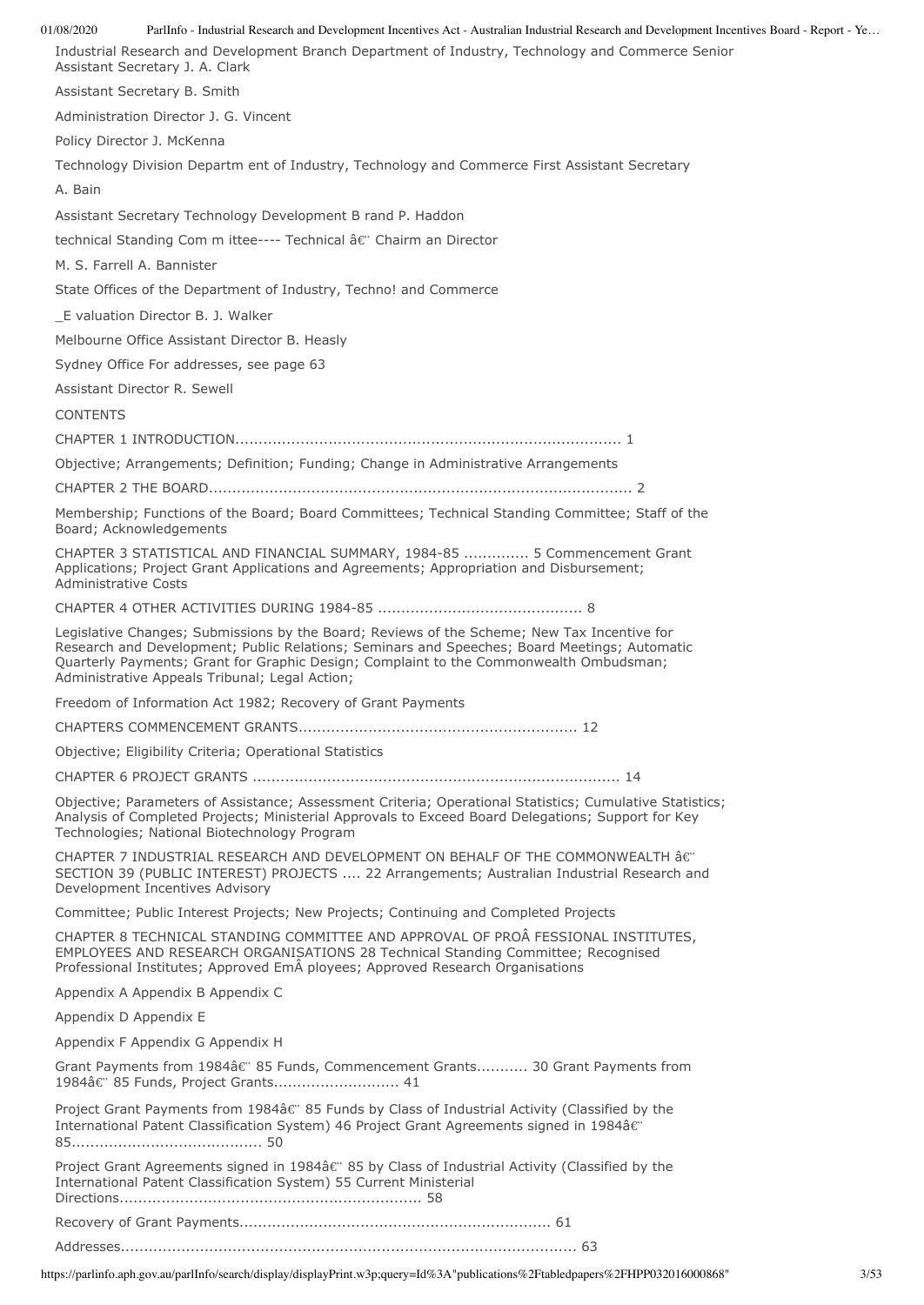vii

#### CHAPTER 1 INTRODUCTION

The Australian Industrial Research and Development Incentives Board is established under the Industrial Research and Development Incentives Act 1976. The Act forms the legislative authority for the Australian Industrial Research and Development Incentives Scheme.

### **Objective**

The objective of the Scheme as defined in the Act is to promote the development and improve the efficiency of Australian industry by encouraging industrial research and development in Australia in matters relating to science and technology.

### **Arrangements**

The Boardâ€<sup>®</sup>s principal avenue of support for this objective is the provision of three types of financial assistance:

Commencement grants  $\hat{a} \epsilon$ " to encourage companies to develop a basic capability for research and development; Project grants  $\hat{a} \epsilon$ " to assist companies with established research and

development facilities to undertake specific projects;

Public interest funding  $\hat{a} \epsilon$ " to enable arrangements to be made for projects deemed to be in the public interest to be undertaken on behalf of the Commonwealth.

Grants are available to companies involved in manufacturing, mining, on-site construction or computer software production. Grants may also be paid to research organisations which undertake industrial research and development on behalf of two or more corporate clients.

### Definition

Industrial research and development (IR&D) is defined for the purposes of grant support as:

systematic experimentation or analysis in a field of science or technology which is directed to acquiring knowledge and/or applying knowledge to devise or develop new or substantially improved products or processes.

### Funding

The Scheme is funded by Budget appropriations, with an annual limit for new commitments. For 1984â€" 85, appropriations ultimately totalled \$67 451 000. This represented a 7.4 percent decrease in real terms over the 1983-84 appropriation. Total expenditure

under the Scheme was \$64 209 841. The limit for new project grant commitments over the year was set at \$44,555 million which was later reduced to \$44,395 million as a consequence of a reduction made during the year in funds available for project grants.

# Change in Administrative Arrangements

With the change in Administrative Arrangements on 13 December 1984 responsibility for administration of the Act transferred from the Ministei for Science and Technology to the Minister for Industry, Technology and Commerce.

# CHAPTER 2 THE BOARD

Membership

Section 9 of the Act provides that the Board comprise a part-time Chairman, an officer of the Department dealing with matters under the Act and not less than six or more than ten other part-time Members. Board Members during the year were

Chairman  $\hat{a} \in \mathbb{C}$  Dr K J Foley  $\hat{a} \in \mathbb{C}$  Management consultant. Part-time member of the Executive, Commonwealth Scientific and Industrial Research Organization.

Members â€" Prof. B D O Anderson â€" Head, Systems Engineering,

Research School of Physical Science, Australian National University.

Mr J H Andrews, A.O. â€" Principal, John Andrews International Pty Ltd. Chairman, Design Arts Board of the Australia Council.

Dr C K Coogan â€" Executive Scientist, Commonwealth Scientific and Industrial Research Organization. Chairman, Australian Scientific Industry Association.

Mr E W B Eddy â€" Retired Group General Manager, A Goninan & Co Ltd.

Dr W J Howarth â€" Managing Director, Mineral Control Instrumentation Pty Ltd. Director, Coal Scan Pty Ltd.

Mr W A Kricker  $\hat{a} \epsilon$ " Managing Director, Australian Con $\hat{A}$  solidated Hosiery Pty Ltd.

Mr P K MacGregor â€" Principal, P K MacGregor and Associates.

Dr P O Miller â€" Principal, Miller Milston and Ferris. Member, Design Arts Board of the Australia Council.

Sir Gustav Nossal, C.B.E â€" Director, The Walter and Eliza Hall Institute of Medical Research. Professor of Medical Biology, University of Melbourne.

Dr A A Pucci â€" Managing Director, Australian Monoclonal Development Pty Ltd.

https://parlinfo.aph.gov.au/parlInfo/search/display/displayPrint.w3p;query=Id%3A"publications%2Ftabledpapers%2FHPP032016000868" 4/53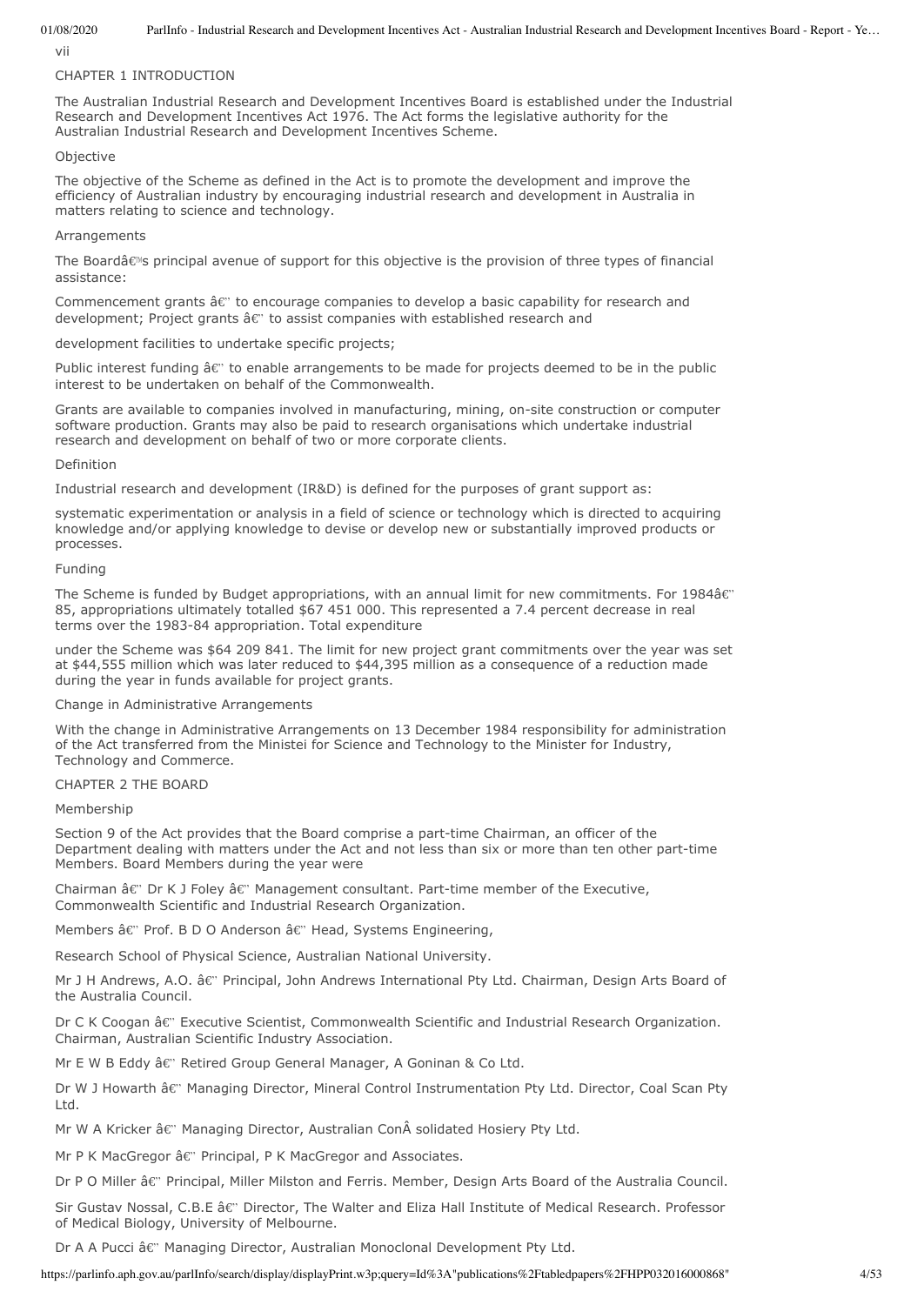Mr P J Redlich â€" Senior Partner, Holding Redlich & Co.

Executive Member  $\hat{a} \hat{\epsilon}$ " Mr J A Clark  $\hat{a} \hat{\epsilon}$ " Senior Assistant Secretary, Industrial Research and Development, Department of Industry, Tech nology and Commerce.

Mr Andrews retired from the Board on 15 May 1985. The Chairman and other Members of the Board wish to record their appreciation of Mr Andrewsâ€<sup>™</sup> contribution to the Board.

Mr Eddy and Dr Miller were appointed to the Board on 5 June 1985.

 $\overline{\mathcal{L}}$ 

Functions of the Board

Under the provisions of the Act the Board:

• authorises payments of commencement grants; (Section 23)

• may enter agreements with companies in relation to the payment of grants in support of specific projects; (Section 30)

â¢ makes arrangements for projects which are to be undertaken on behalf of the Commonwealth in the public interest. (Section 39)

Section 8A of the Act confers additional functions on the Board. These are to:

• establish effective communication with industry in order to encourage IR&D in Australia; • with the grant applicantâ€<sup>ni</sup>s consent, provide technical advice on a companyâ€<sup>ni</sup>s IR&D to potential investors; • co-operate with departments and authorities of the Commonwealth with related

functions; • provide advice to the Minister on incentives for industrial research and development.

The Minister has power under the Act to give Directions to the Board in relation to policies and practices which the Board must follow. Current Directions are detailed at Appendix F. There were no new Directions issued by the Minister in 1984 $\hat{a} \in$  85.

# Board Committees

A number of Board Committees have continued to operate during the year dealing with a range of matters, including management systems, public relations and legislation. At the beginning of June 1985, five members of the Board commenced a three month trial of an Information Technology Sub-Committee using a teleconferencing facility to determine the feasibility and advantages of, and necessary procedures for, assessing information technology project grant applications by this system.

### Technical Standing Committee

The Technical Standing Committee is established under Section 19A of the Act. The Committee comprised the following membership during the year:

Chairmen â $\varepsilon$ " Captain G P Hood â $\varepsilon$ " Retired (term as Chairman expired on 31 December 1984).

Mr M S Farrell â€" Retired (term as Chairman commenced on 23 January 1985).

Members  $\hat{a} \in \mathbb{C}^n$  Mr D R L Callow  $\hat{a} \in \mathbb{C}^n$  Retired.

Mr N P Clark â $\varepsilon$ " Manager, Research and Technology, Varian Techtron Pty Ltd (appointed to the Committee on 4 June 1985).

Dr J R Dunstone â€" Assistant Principal, Canberra College of Advanced Education (resigned from the Committee on 31 December 1984). Mr D Smith â $\varepsilon$ " Retired (appointed to the Committee on 21 Novem  $\hat{A}$ ber 1984).

Ms H Vorrath  $\hat{a} \hat{\epsilon}$ " Lecturer, Chisholm Institute of Technology (appointed to the Committee on 10 December 1984).

The function and activities of the Committee are treated separately in Chapter 8.

# 3

Staff of the Board

The Public Service operative staff assisting the Board was sixty-seven at 30 June 1985. Central staff totalling forty-five form the IR&D Branch of the Department of Industry, Technology and Commerce and are organised into the following areas of responsibility:

Policy

Technical

Evaluation

Administration

 $\hat{a} \hat{\epsilon}$ " provide policy support, principally under the terms of Sec $\hat{A}$  tion 8A of the Act;  $\hat{a} \hat{\epsilon}$ " assess and report on the technical and commercial merit of grant applications and monitor progress of approved projects and

achievements under the Scheme; â e" verify company expenditure estimates, investigate company eligibility and claims for payment for both commencement and project grants and monitor commitment to new projects;  $\hat{a} \in \mathbb{C}$  arrange grant payments, manage information and control systems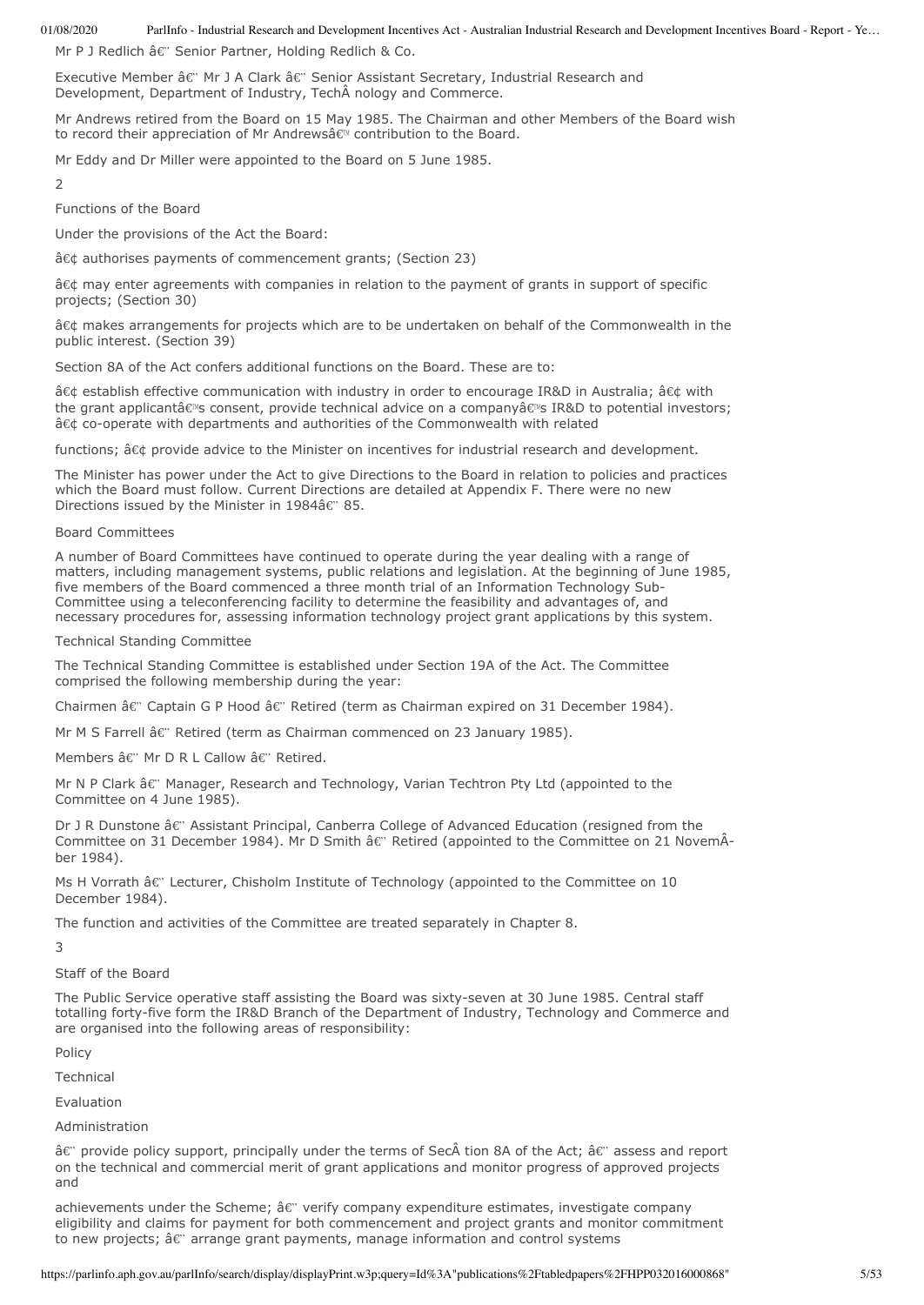and provide a public relations service.

The other staff are located in the State offices of the Department and provide services direct to the Board.

### Acknowledgements

The Board thanks the members of its assisting staff for their continuing efforts to achieve investigation and assessment of grant applications and the preparation of submissions for Board consideration and decision. It also thanks the members of the Technical Standing Committee for their recommendations and advice during the year and the former

Department of Science and Technology and the Department of Industry, Technology and Commerce for administrative support.

 $\overline{A}$ 

Grant payments totalling \$64 209 841 were made during the year. This was a decrease of \$1 729 260 (2.62 per cent) from the 1983-84 total of \$65 939 101. Commencement grants were paid to 1017 companies and project grants to 425 comÂpanies.

### Commencement Grant Applications

A total of 1300 commencement grant applications were received in respect of industrial research and development costs incurred in 1983-84, seventy-nine less than the 1379 applications received for the previous year. Chapter 5 provides details.

Project Grant Applications and Agreements

A total of 487 project grant applications were received in the year, twenty-five less than the 512 received in 1983-84. New project grant agreements signed totalled 246, thirty more than the previous year. Chapter 6 provides details.

CHAPTER 3 STATISTICAL AND FINANCIAL SUMMARY, 1984-85

Appropriation and Disbursement

Expenditure Appropriation

\$ \$

Commencement grants for IR&D undertaken in 1979- 80

1980- 81

1981- 82

1982- 83

1983- 84

16 944 50 797 146 442 3 477 380 12 570 159

16 261 722 17 765 000

Project grants (a)38 125 967 (6)38 286 000

Sub total 54 387 689 56 051 000

Public interest funding (Department of Industry, Technology and Commerce) Payments under agreements

and related expenses

9 822 152 11 400 000

Total 64 209 841 67 451 000

(a) An amount of \$1868 was incorrectly refunded by the Department of Industry, Technology and Commerce to appropriation for this item; this is reflected in the Appropriation Bill (No 1) 1985-86. (b) The funding for project grants was reduced to \$38 126 000 during the year.

# 5

```
P ro je c t G ra n t A pplit Received
500
:a lit ns
480 : 460 440 42(1 t 1
380 360 340.
(N r n
OO o o
'xh o o
un o o
\hat{a}\hat{\epsilon}"<
```
o o o o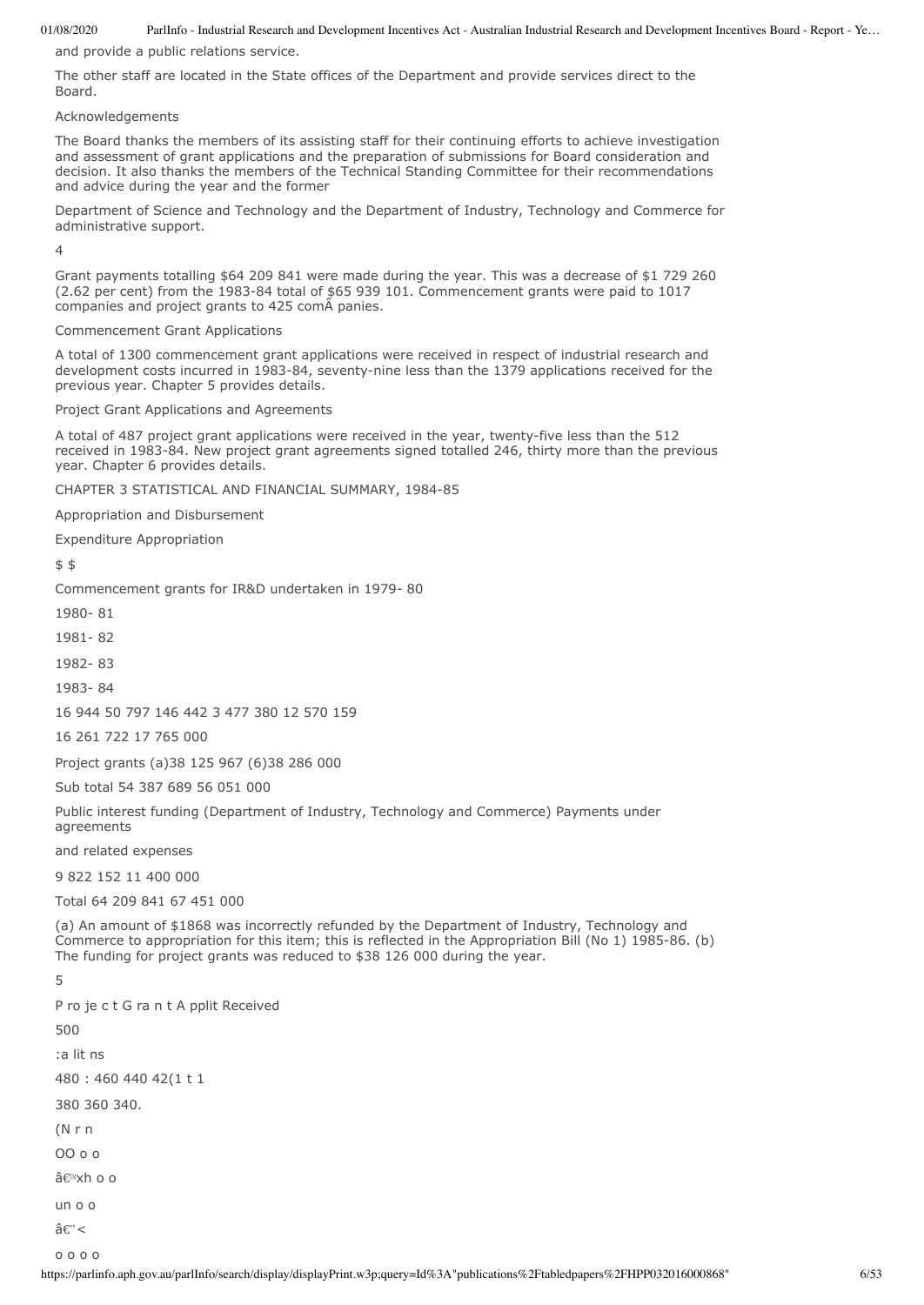01/08/2020 ParlInfo - Industrial Research and Development Incentives Act - Australian Industrial Research and Development Incentives Board - Report - Ye… Î"Ο o o  $xf \hat{A} \cdot o$  o Commencement Gran A p p lic a tio n s Receivec 135(1 l 1300 1250 1 2 0 0 1150 1050 1000 >50,---, OO C4 oo co °? 0 0 un CO o oo oo C4 oo m oo 'xh oo Project Granl Applications Delvri ni neil '  $\wedge$ , 1 ââ C ommvnceiiieiil ( .railI Applications Determined â¢ 10) 500 :; so 4S0  $\hat{A}$   $\cdot$  ' 0 460 ' ' i â 440 S ' '.x 1200 420 1150 400  $\hat{A}$  $\cdot$   $\hat{a}$   $-$  1100 380 1050 1000 '340n L 950 â  $\vert$ Project G rant Payments (\$ m) 45 40 15 30 25 20 15  $\setminus$ 10 OO 1 o OG U L GO 82-83 -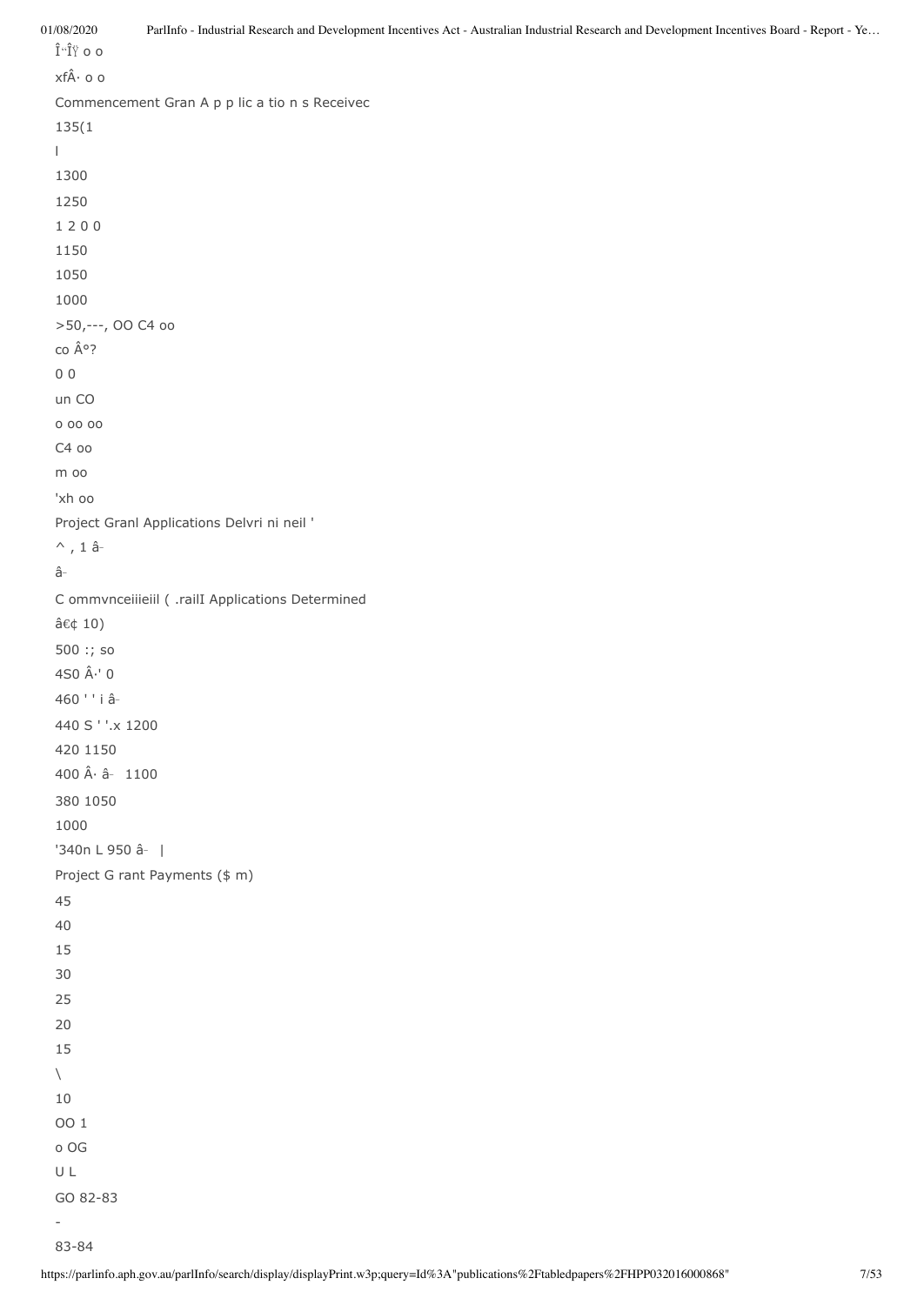III  $\hat{I}^{\mathbb{N}}\hat{I}$ - $\hat{I}$ ŠOO 1 xh OO Commencement G rant Payments (\$ m)  $20$  $18 - \hat{A}$ If, 14 12  $1<sub>0</sub>$  $\Omega$ 80-81 81-82\* [ OO 1 (N OO - 83-84 1 â€" t oOO 1 xh OO Administrative Costs Costs incurred in administering the Scheme were: \$ 000 Salary and allowances 1 372  $F\rho\rho s$  110 Overtime 24 Travel 215 Consultants 13 Printing and publishing 42 Computer services 5 Incidentals 26 Total direct administrative costs 1 807

7

CHAPTER 4 OTHER ACTIVITIES DURING 1984-85

Legislative Changes

During the year, the definition of â $\varepsilon$  industrial research and developmentâ $\varepsilon$ <sup>m</sup> in section 4(1) of the Act was amended to enable substantially improved software development to be eligible for project grants, as is the case for other forms of IR&D. Section 39(1) of the Act relating to public interest funding was also amended to provide for this type of project to include  $\hat{a}\hat{\epsilon}$  industrial research, industrial development or industrial research and industrial developmentâ $\varepsilon$ <sup>m</sup>. The effect of this amendment is to clarify and put beyond doubt that Section 39 projects may have an industrial development component.

Submissions by the Board

The Board made submissions to the Industries Assistance Commission (IAC) and to the Australian Science and Technology Council (ASTEC) during 1984â $\epsilon$ " 85. The IAC invited comments relating to its inquiry into the †Longer Term Aspects of the Chemicals and Plastics Industryâ€<sup>™</sup>. This inquiry was a pacesetter in a new approach to advising on support for industrial development in Australia.

ASTEC was asked by the Prime Minister to report on  $\hat{a}\epsilon$ <sup>-</sup>Public Investment in Research and Development in Australiaâ€<sup>™</sup>. As requested by ASTEC, the Board's submission concentrated on the rationale and objectives of government funding and performance of R&D and the implications of this for government policies and the CSIRO. The Boardâ $\epsilon$ <sup>m</sup>s recommendations related, inter alia, to:

• practical measures to facilitate industry - CSIRO collaboration; • enhancing CSIROâ€<sup>ni</sup>s role in policy development; and • enhancing CSIROâ€<sup>®</sup> role in identifying technologies on which future growth may be based.

Reviews of the Scheme

Reviews were initiated into all three components of the Scheme:

â¢ Price Waterhouse Associates were awarded a consultancy to assist in the evaluation of the effectiveness of the Scheme in promoting IR&D as well as the efficacy of increasing IR&D to promote economic growth. This study was co-ordinated by the Department of Industry, Technology and Commerce;  $\hat{a}\in\Phi$  the Bureau of Industry Economics started a review of the effectiveness of the public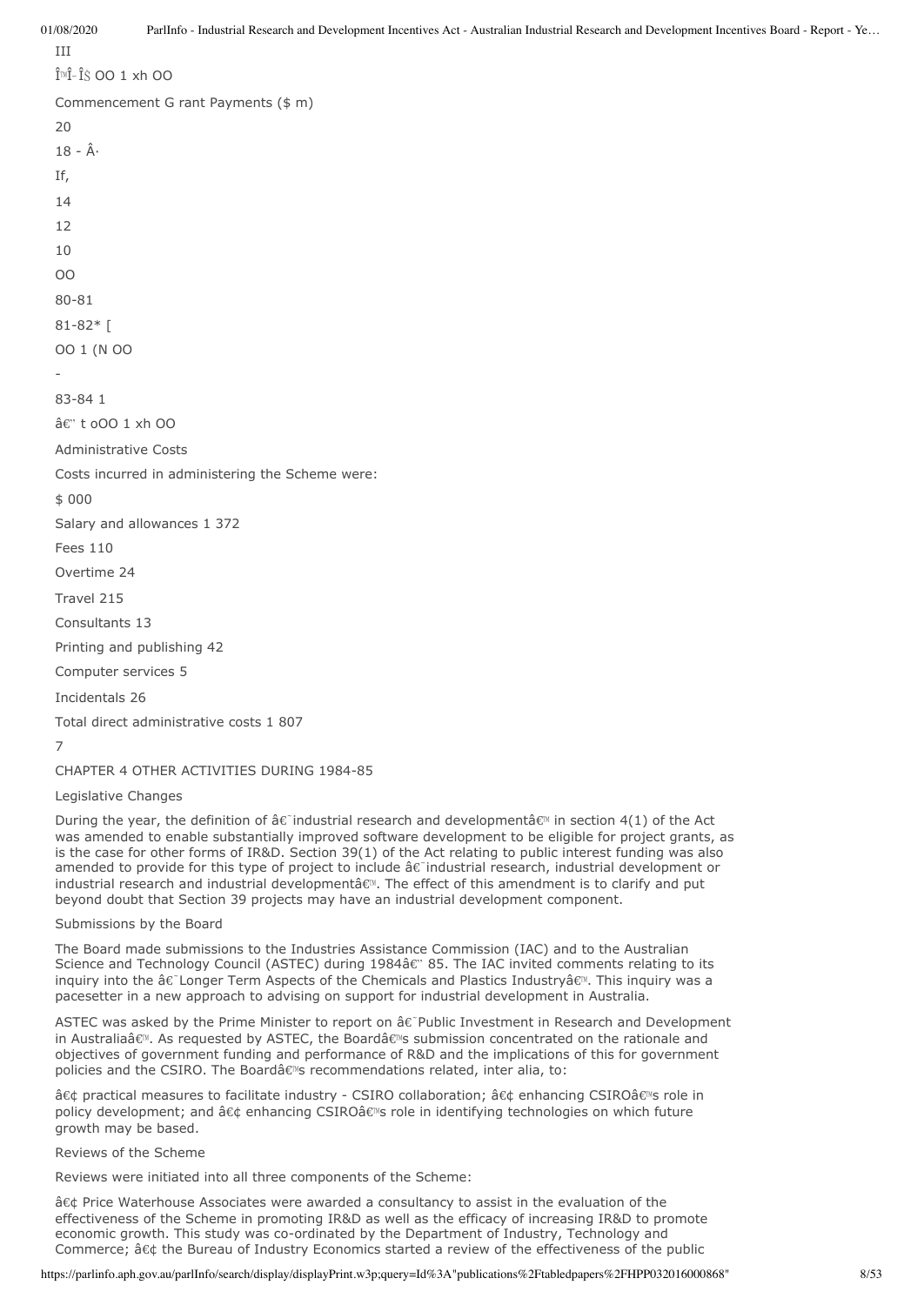interest funding program; • the Board undertook a survey of the IR&D constituency to determine its views on the need for further IR&D incentives and the forms those incentives ought to take. All three reviews are due for completion in September 1985.

The survey by the Board differs from the other two reviews in that these were ex post facto analyses concentrating on firms performing R&D, whilst the Boardâ€<sup>®</sup>s survey was forward looking. Respondents to the Boardâ€<sup>N</sup>s survey represented a cross-section of the IR&D constituency, including representative samples of companies from various industry sectors ranging from very small to very large; industry associations; consultants; academics; Commonwealth, State and Northern Territory Government Departments; as well as professional, financial and learned institutions. The survey was conducted in three stages.

In stage one, comments were sought in November 1984 from about eighty companies, organisations and government departments on pertinent issues. An excellent response was received.

8

Based on this response, the Board prepared a discussion paper and structured questionnaire for stage two. These were sent in early April 1985 to 480 companies, organisations, individuals and government departments. A total of 229 responses were received in time for analysis of the specific questions raised. In addition, many respondents provided a large volume of very useful and thoughtful comments.

Under stage three, respondents to stage two who expressed an interest were invited to meetings held in all mainland capital cities. Three meetings were held in June in Canberra, Brisbane and Sydney and a further three meetings have been arranged for Melbourne, Adelaide and Perth in July 1985. The meetings were widely advertised in the press and amongst industry organisations to encourage all members of the IR&D constituency to participate in the process of developing new initiatives. Participants were

advised of the significant findings from the responses to stage two and then the meeting was opened to discussions from the floor. The response to date has been impressive. Discussions were lively and many felt so strongly about the issues that they spent considerable time putting their views on paper.

This survey will be a major influence on the Board in developing options to recommend to the Minister on the future of R&D incentives in Australia.

# New Tax Incentive for Research and Development

On 29 May 1985, the Minister announced details on the Governmentâ€<sup>®</sup>s promised 150 per cent tax deduction scheme for research and development. The concession is to apply from 1 July 1985. The Board welcomes this initiative to encourage more research and development in Australia and has included in its discussions with its IR&D constituency consideration of the potential impact of the new scheme.

### Public Relations

During the year, the Board continued a range of public relations activities aimed at increasing public awareness of the Scheme. In May, it staged an exhibition in Melbourne on Victorian companiesâ€<sup>™</sup> IR&D supported under the Scheme. This exhibition was designed to complement an exhibition on Victorian inventions at the Museum of Science and a two day seminar by the Australian Scientific Industry Association, all part of Victoriaâ€<sup>%</sup>s sesquicentennial celebrations. The Board also staged a display at Matpak â€<sup>3</sup>85, an exhibition on materials handling and packaging, in Melbourne in June.

Public relations staff assisted companies during the year in the preparation of media releases on projects assisted under the Scheme and provided assistance to several industry publications in the preparation of articles on the Scheme. In addition, the Chairman, Dr Kevin Foley, has travelled extensively throughout

Australia meeting with representatives of industry bodies, Commonwealth and State Government Departments and Authorities and other bodies with an interest in IR&D, encouraging awareness of the Scheme.

#### Seminars and Speeches

As in past years, Board Members and staff addressed industry associations and other interested groups. The policy of participation in relevant seminars and conferences was actively intensified to increase awareness of the Scheme amongst industry opinion leaders. The results were manifested in greater press coverage of the Scheme, particularly in trade and professional journals. Listed below are some of the forums addressed during the year.

 $\hat{A} \circledR$  Australian Tertiary Institutions Consulting Companies Association, Wollongong  $\hat{A} \circledR$  Australian Cereal Chemistry Conference, Melbourne

 $\overline{Q}$ 

• Design Institute, Institute of Management, Melbourne • Institution of Engineers, Bundaberg • Institution of Engineers, Townsville • International Polymer Symposium, Melbourne • Metals Congress, Australasian Institute of Metals, Ballarat â¢ Patents and Innovation Policy Seminar, University of Sydney • Queensland Confederation of Industry, Brisbane • Smelting and Refining Operators Symposium, Townsville â¢ Society of Automotive Engineers Australasia, Melbourne

#### Board Meetings

The Board continued the practice, begun in 1982-83, of conducting a large proportion of its meetings at centres other than Canberra to afford the opportunity for Members to visit establishments performing grant-supported industrial reseach and development. Functions at which Members met with industry leaders were arranged, with the help of local development organisations, to coincide with these meetings.

https://parlinfo.aph.gov.au/parlInfo/search/display/displayPrint.w3p;query=Id%3A"publications%2Ftabledpapers%2FHPP032016000868" 9/53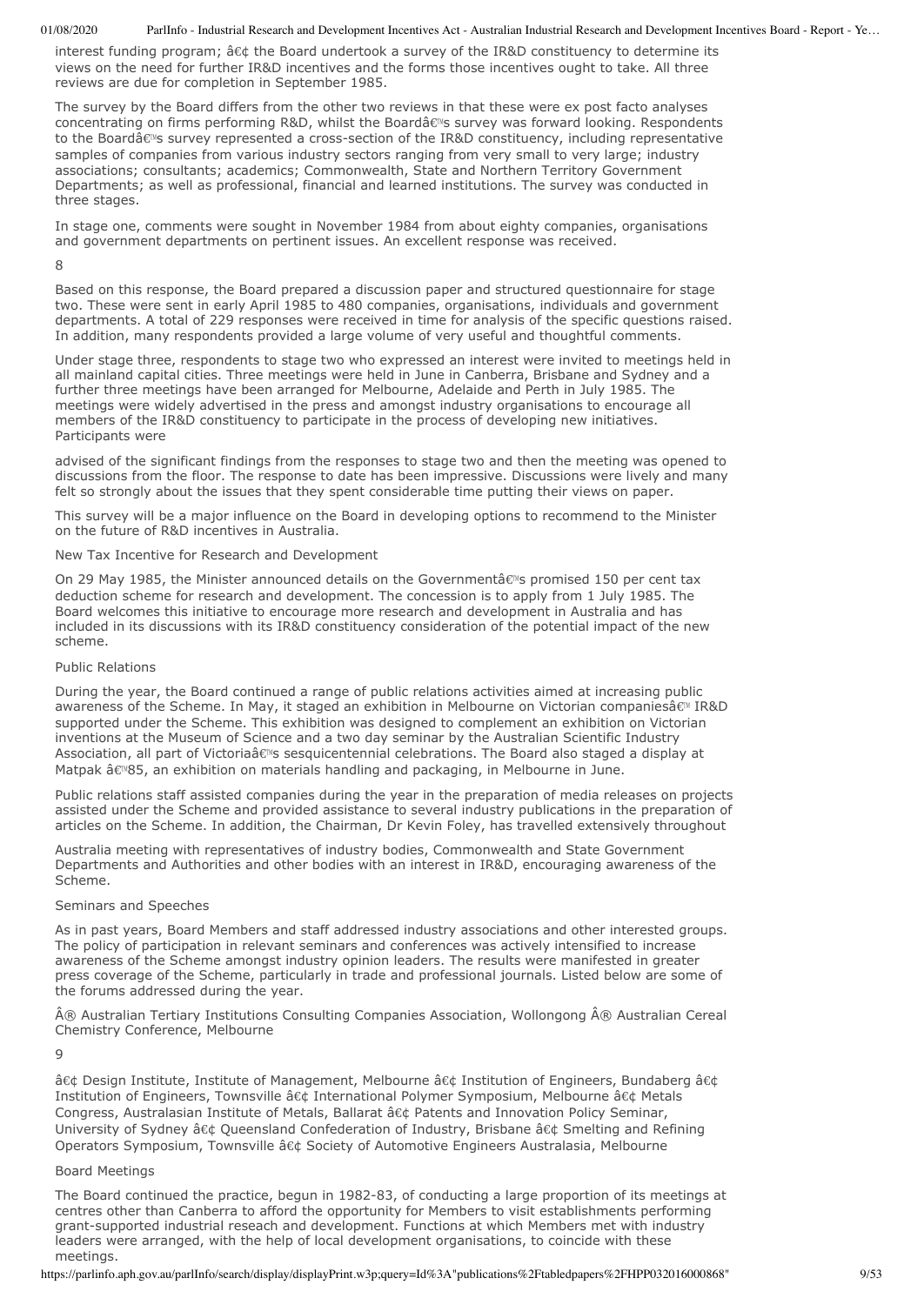The Board met eleven times during 1984-85, usually on the third Tuesday of each month, as follows: 17 July 1984 Sydney

### 21 August 1984 Canberra

17-18 September 1984 Newcastle 16 October 1984 Melbourne

19-20 November 1984 Albury 18 December 1984 Canberra 18-19 February 1985 Launceston 19 March 1985 Melbourne

15-16 April 1985 Sydney

21 May 1985 Melbourne

18 June 1985 Canberra

Automatic Quarterly Payments

The Board introduced automatic quarterly payments for project grants approved from July 1984. The purpose is to give companies security of a cash flow to support their projects. The system also spreads the Boardâ $\varepsilon$ <sup>®</sup>s expenditure on project grant support more evenly over the financial year.

Eligibility requirements for these payments include adequate financial strength of the company and a prescribed minimum length of duration of the project. Continuation of these payments for each project is subject to close monitoring of progress.

As at 30 June 1985, 119 projects were on this system with a further seven projects eligible subject to company acceptance of an agreement offered by the Board.

#### Grant for Graphic Design

The Board approached the Design Arts Board of the Australia Council, the Common wealth Governmentâ€<sup>m</sup>s arts funding and advisory body, for a grant to engage a graphic designer to prepare a symbol and set of standard applications for the Board's corporate identity.

A grant of \$6500 was approved by the Design Arts Board. Bryce Design Consultants was appointed to undertake the work.

10

### Complaint to the Commonwealth Ombudsman

The operations of the Board, as a Commonwealth statutory authority, are subject to the provisions of the Ombudsmans Act 1976. There was one complaint made to the Ombudsman during 1984 $\hat{a}$  & 35 concerning the Boardâ€<sup>™</sup>s handling of a company's project grant agreement. The Ombudsman found that there was no defective administration by the Board or its staff in the handling of the matter.

# Administrative Appeals Tribunal

Section 41 of the IR&DI Act 1976 enables companies dissatisfied with decisions of the Board to approach the Administrative Appeals Tribunal for reviews of the decisions in accordance with the general procedures specified in the Act. During  $1984\hat{a}\hat{\epsilon}$ " 85 the Board was involved in six appeals to the Tribunal: one was determined affirming the Boardâ $\epsilon$ <sup>ng</sup> decision; one was withdrawn by the applicant; three are subject to preliminary conferences yet to be held and one has had a hearing date set for 9-10 October 1985.

# Legal Action

During the year several matters involving two separate grant applicants were discussed with the Australian Government Solicitors and the Australian Federal Police in terms of section 37 of the Act. None had proceeded to prosecution by 30 June 1985.

# Freedom of Information Act 1982

Twenty-one requests for information under the FOI Act 1982 were received by the Board in 1984â€" 85. Ten of the requests were granted in full, five were given partial access, one was transferred to the Department, one was deleted because the information did not exist,

one was refused access and three were outstanding at 30 June 1985. The average response time was forty-one days. FOI requests received during the year related mostly to grant applicantsâ e<sup>n</sup> files, in part or in whole, held by the Board.

Requests refused or given partial access related to exempt documents pursuant to sections 38 and/or 45 of the FOI Act. One request for internal review of an FOI decision was received and completed during the year. The request related to decisions of both the Board and the A.I.R.& D.I. Advisory Committee.

The Senior Assistant Secretary and the Assistant Secretary of the IR&D Branch are vested with the authority to grant access to requests. Collection of fees charged for FOI and staff training and development is the responsibility of the Department.

#### Recovery of Grant Payments

At 1 July 1984 there was \$4094 to be recovered from one company for an overpayment of a commencement grant and \$482 697 to be recovered from sixteen companies whose project grant expenditure fell below the level of advance payments that were agreed. During 1984-85, arrangements were made to recover \$1708 from a further two companies for overpaid commencement grants and \$402 774 from twenty-four companies for project grants.

A total of \$379 610 was repaid during 1984-85. Details of the amounts recovered in 1984â€" 85 and the amounts still to be recovered are given in Appendix G.

https://parlinfo.aph.gov.au/parlInfo/search/display/displayPrint.w3p;query=Id%3A"publications%2Ftabledpapers%2FHPP032016000868" 10/53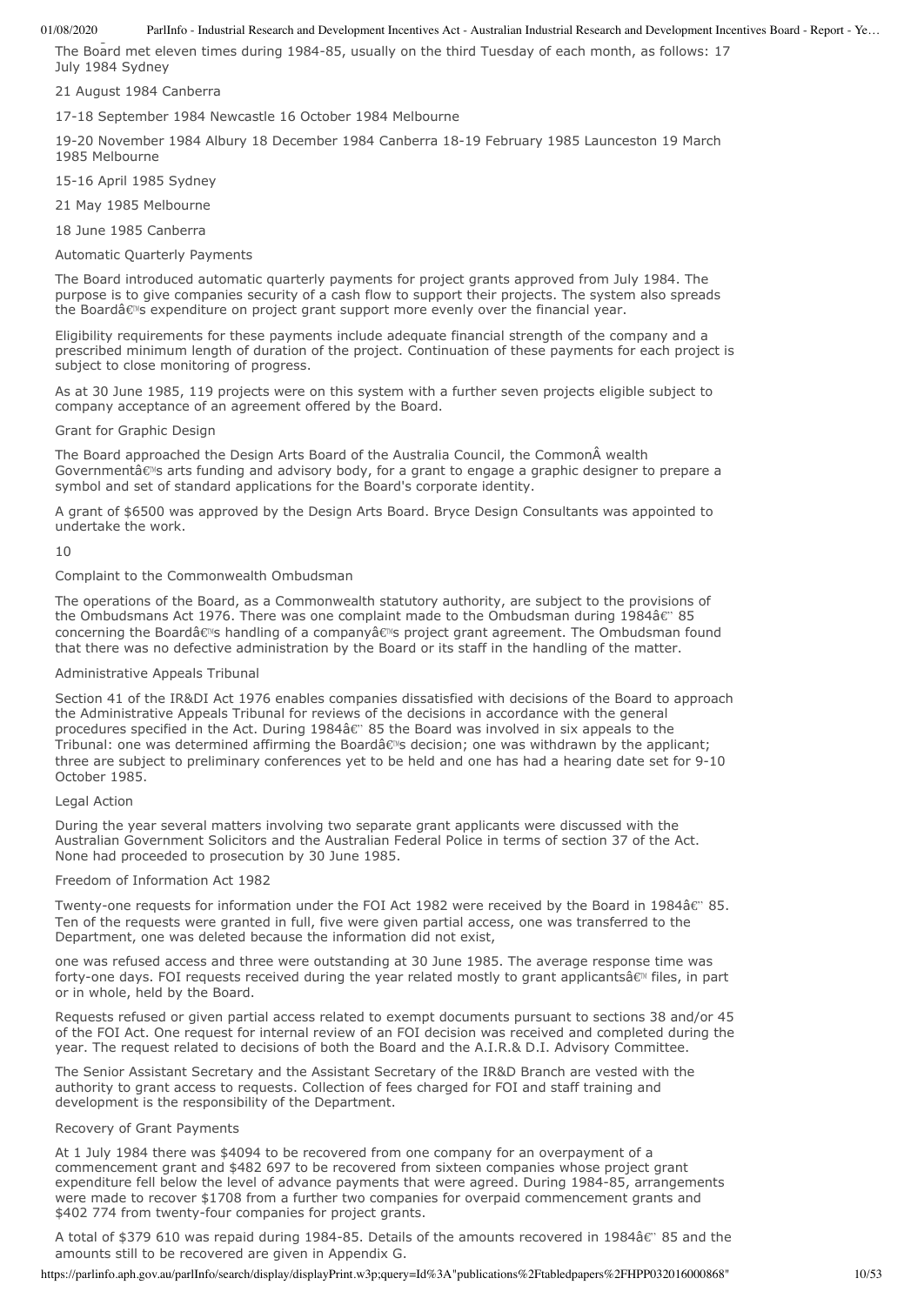11

# CHAPTER 5 COMMENCEMENT GRANTS

### Objective

Commencement grants are made to encourage firms to establish or develop a capability for industrial research and development.

# Eligibility Criteria

Applications must be lodged by 30 September in the financial year following that in which expenditure directly attributable to IR&D was incurred. An extension of time to 30 November is granted where applicants lodge a written request on or before 30 September, however, payment on these applications is not made before 1 July of the following year.

The current legislation provides for 1985-86 to be the last period for which IR&D can be undertaken under the commencement grant component of the Scheme. Companies which have spent less than \$250 000 on IR&D over the eight years preceding the year covered by their first application may receive fifty per cent of eligible expenditure incurred to a maximum of \$40 000 per year for up to five consecutive years. Eligibility expires when a company or group of related companies has received grants totalling \$200 000 or after the elapse of five years.

To qualify for a commencement grant a company must have incurred either eligible salary expenditure or at least \$2 000 in eligible contract expenditure during the grant year. If this condition is met, the company may also claim for expenditure on IR&D plant, prototypes and technical information.

Salary expenditure may be eligible where IR&D is performed or supervised by a full time employee who has either acceptable professional qualifications or is an Approved Employee (i.e. who is recognised by the Board as having pertinent skills, ability and experience). The amount paid as salary or wages to fulltime employees for any cumulative period of twenty or more working days during which they were engaged

virtually exclusively on IR&D is then eligible as salary expenditure. Contract expenditure is the cost of IR&D performed by an Approved Research Organisation on behalf of the applicant company, as explained in Chapter 8 of this report. Grants are payable to all companies which satisfy the eligibility criteria.

# Operational Statistics

The following table shows total commencement grant payments made during 1984-85 by location of the companies.

Location Amount % of total

New South Wales

#### \$

6 655 718 40.93

Victoria 4 393 816 27.02

Western Australia 2 122 009 13.05

Queensland 1 857 410 11.42

South Australia 802 410 4.93

Tasmania 281 635 1.73

Australian Capital Territory 145 474 0.90

Northern Territory 3 250 0.02

Australia 16 261 722 100.00

12

The table below summarises commencement grant processing activity during 1984Â 85.

Processing status

Received

Grant Outstanding in Total Paid Nil Outstanding Grant

year at 117184 1984-85 No 1984-85 Grants at 3016/85 payments

\$

1979-80 â€" â€" â€" â€" â€" â€" (a)16 944 1980-81 3 â€" 3 â€" 3 â€" (a)50 797 1981-82 m i â€" 17 8 8 1 146 442 1982-83 350 â€" 350 230 84 36 3 477 380 1983-84 19 1 281 1 300 853 160 287 12 570 159

1984-85 â€" 10 10 â€" â€" 10 â€"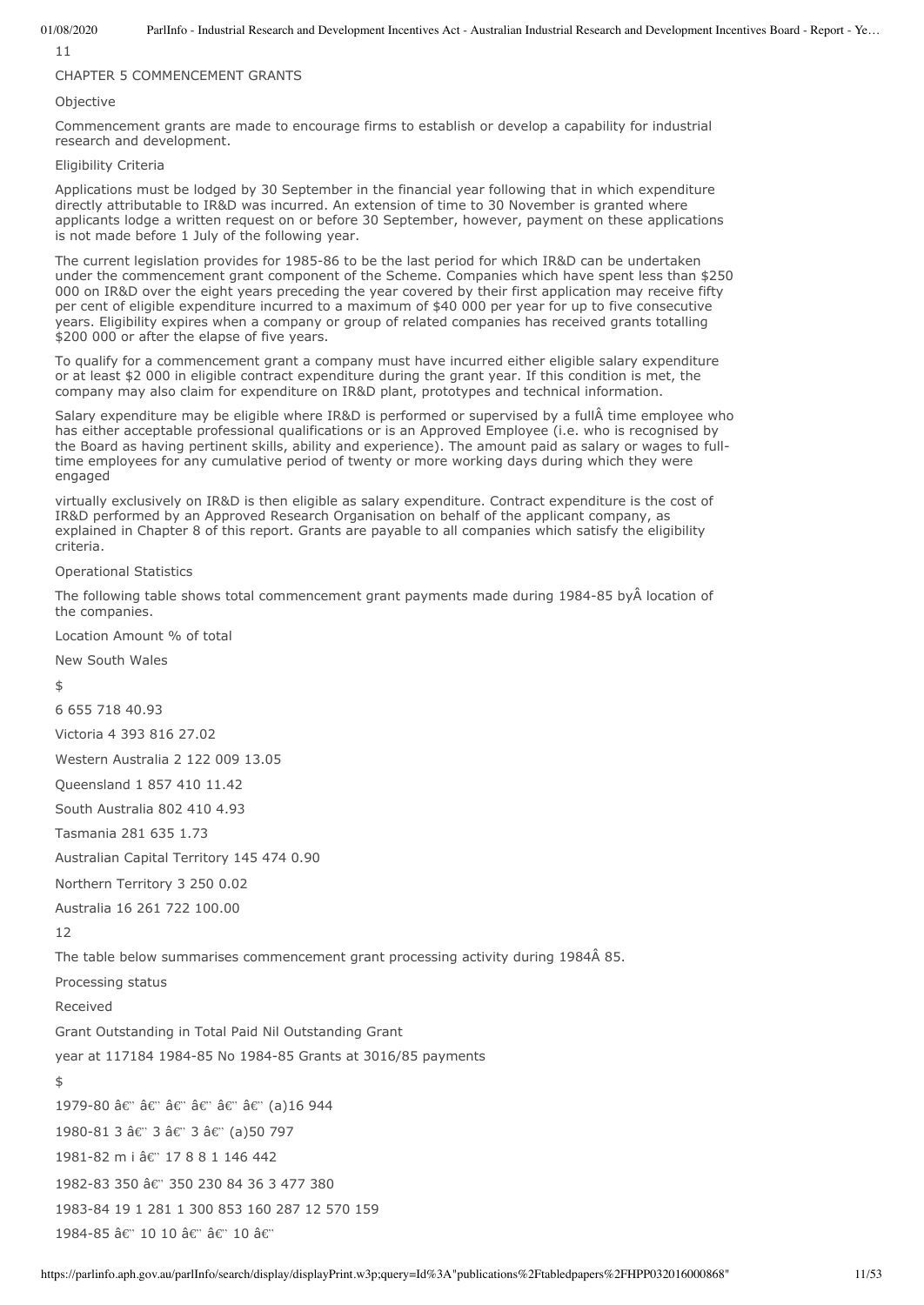Total 389 1 291 1 680 1 091 255 334 16 261 722

(a) These amounts are additional payments after reconsiderations. No new applications for 1979-80 and 1980-81 were determined during the year. (b) In the 1983-84 Annual Report, an incorrect figure of five outstanding applications appeared. The figure should have been seventeen.

The average payment for IR&D performed in 1984 $\hat{a}$  85 was \$14 736. Amounts of grants paid in 1984 $\hat{a}$  &  $\hat{b}$  85 and the names of all recipients are set out in Appendix A.

13

### CHAPTER 6 PROJECT GRANTS

**Objective** 

Project grants are made to assist companies with established IR&D facilities to undertake projects with definite objectives over a specified period.

#### Parameters of Assistance

Projects which rate highly against the assessment criteria are offered grant agreements providing for support normally at the level of fifty per cent of actual IR&D costs incurred. Under the Boardâ $\epsilon$ <sup>ng</sup> delegation a company, or group of related companies, may obtain support for more than one project at a time, with overall commitment limited to \$750 000 per year. An individual project can be assisted for up to five years. The Minister is empowered to approve longer periods, higher annual funding and a greater than fifty per cent level of support.

For projects approved for grant support, eligible expenditures incurred after the date on which a completed application was received by the Board are subject to reimbursement at the agreed rate. Applications may be submitted at any time. Under the current legislation, where the Board enters into agreements for projects which commence before 1 July 1986, it can continue to pay funds up to 30 June 1989.

### Assessment Criteria

Applications compete for the available funds and are rated on their merits against criteria specified by the Minister (Appendix F). Projects rating highest are those which apply new technology, involve innovative research and development, aim to produce world leading products or substantial productivity improving processes, and/or which have the potential for significant market returns or cost savings.

Operational Statistics

The following table summarises project grant application processing in 1984 $\hat{a}$  & 35 compared to 1983-84.

Applications 1983-84 1984-85

Workload Outstanding at start of year Received during year

121 512

633

103 487

590

Processed Approved 330 261

Declined 190 195

Withdrawn 10 22

530 478

Outstanding at end of year 103 112

14

The following table summarises the processing of agreements during 1984 $\hat{a}$  &" 85 arising from approved project grant applications compared with 1983-84.

Agreements 1983-84 1984-85

Workload Outstanding at start of year 25 58

Applications approved during year 330 261

355 319

Processed Agreements finalised 287 246

Applications withdrawn after approval 10 11

297 257

Outstanding at end of year 58 62

The graph which follows compares the monthly distribution of the receipt of project grant applications during 1982-83, 1983-84 and 1984-85. A decline in the third quarter is generally consistent with figures over several years and reflects the normal cycles of business activity.

15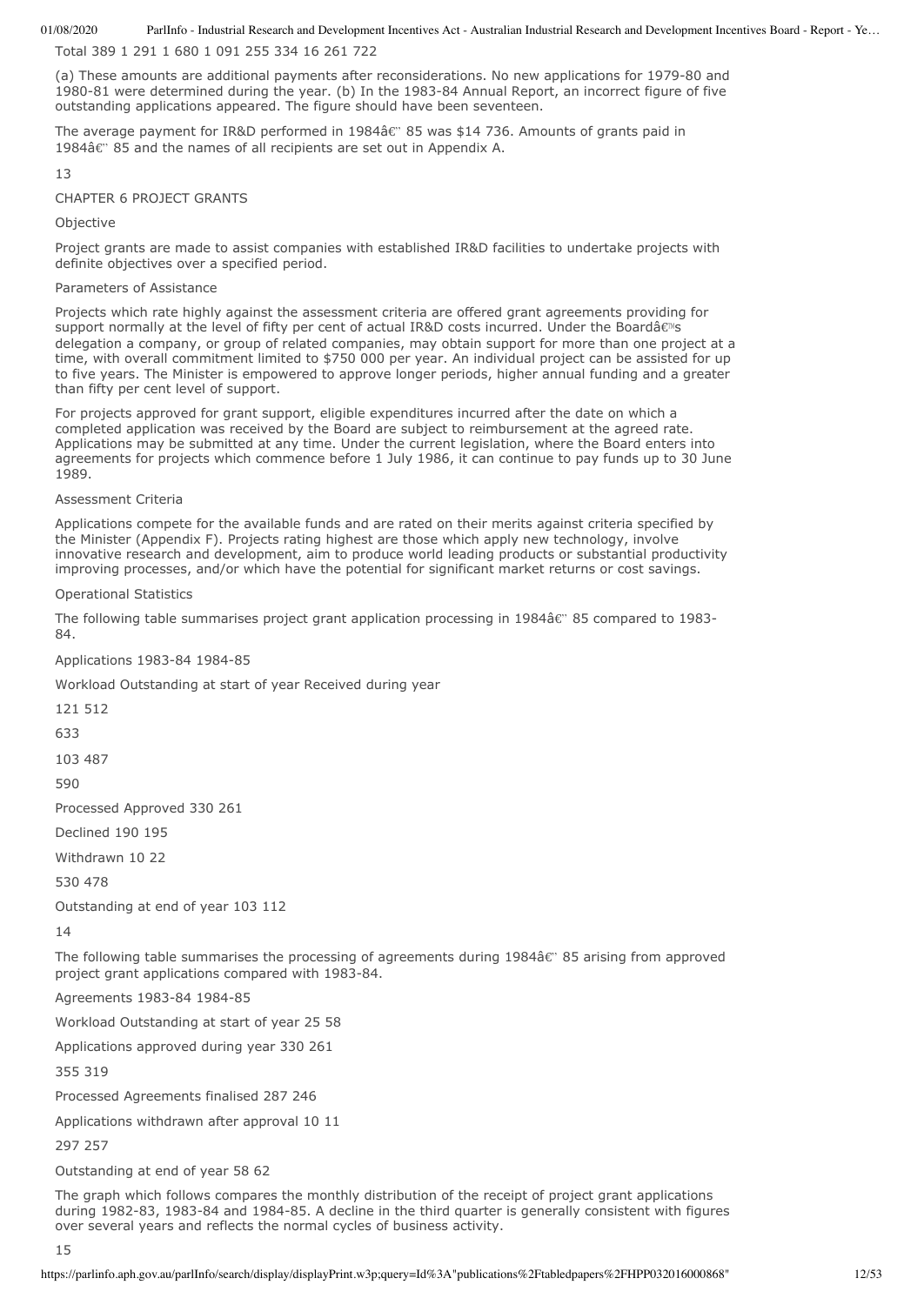01/08/2020 ParlInfo - Industrial Research and Development Incentives Act - Australian Industrial Research and Development Incentives Board - Report - Ye… The following table shows project grant payments during 1984â€" 85 by location of the companies. Location Amount % of total Victoria  $\ddot{\bm{\zeta}}$ 14 859 554 38.97 New South Wales 13 133 860 34.45 Queensland 3 536 900 9.28 South Australia 3 028 174 7.94 Western Australia 2 578 341 6.76 Australian Capital Territory 525 965 1.38 Tasmania 463 173 1.22 Northern Territory 0 0.00 Australia 38 125 967 100.00 The table below shows the number and total value of project grant agreements signed in 1984 $\hat{a}$  85 by location of the companies. Location Number Amount Victoria 86 \$ 19 298 600 New South Wales 76 13 111 709 Queensland South Australia 38 21 5 102 310 3 912 300 Western Australia 18 3 845 725 Tasmania 4 711 850 Australian Capital Territory Northern Territory 3 0 343 550 0 Australia 246 46 942 044 16 Cumulative Statistics The status at 30 June 1985 of project grant agreements arranged since the introduction of the Act in July 1976 was: Signed 1 826 Cancelled 77 Completed 996 Current and/or not finally assessed 753 The relationship between commitment (future grant obligation under agreements arranged) and expenditure (payments in discharge of grant obligation) for  $1984\hat{a}\hat{\epsilon}$ " 85 was: Commitment at 1 July 1984 \$49 692 741 New commitment 1984â€"85 \$44 393 912 \$94 086 653 Expenditure 1984â€" 85 \$38 125 967 \$94 086 653 Commitment outstanding at 30 June 1985 \$55 960 686 The relationship between targetted and achieved commitment and expenditure over the life of the Scheme is shown below. tâ€". h h O O O O o O O O O O O O  $\hat{I}_{\times}$   $\hat{I}^{\cdots}$  ^ -  $\hat{I}^{\cdots}_{Y}$   $\hat{I}^{\cdots}_{Y}$   $\hat{I}^{\cdots}_{Y}$   $\hat{I}^{\cdots}_{Y}$   $\hat{I}^{\cdots}_{Y}$   $\hat{A}$   $\gg$   $\hat{a}$   $\in$ "

â- COMMITMENT lim it for

new agreem ents

https://parlinfo.aph.gov.au/parlInfo/search/display/displayPrint.w3p;query=Id%3A"publications%2Ftabledpapers%2FHPP032016000868" 13/53 Î Î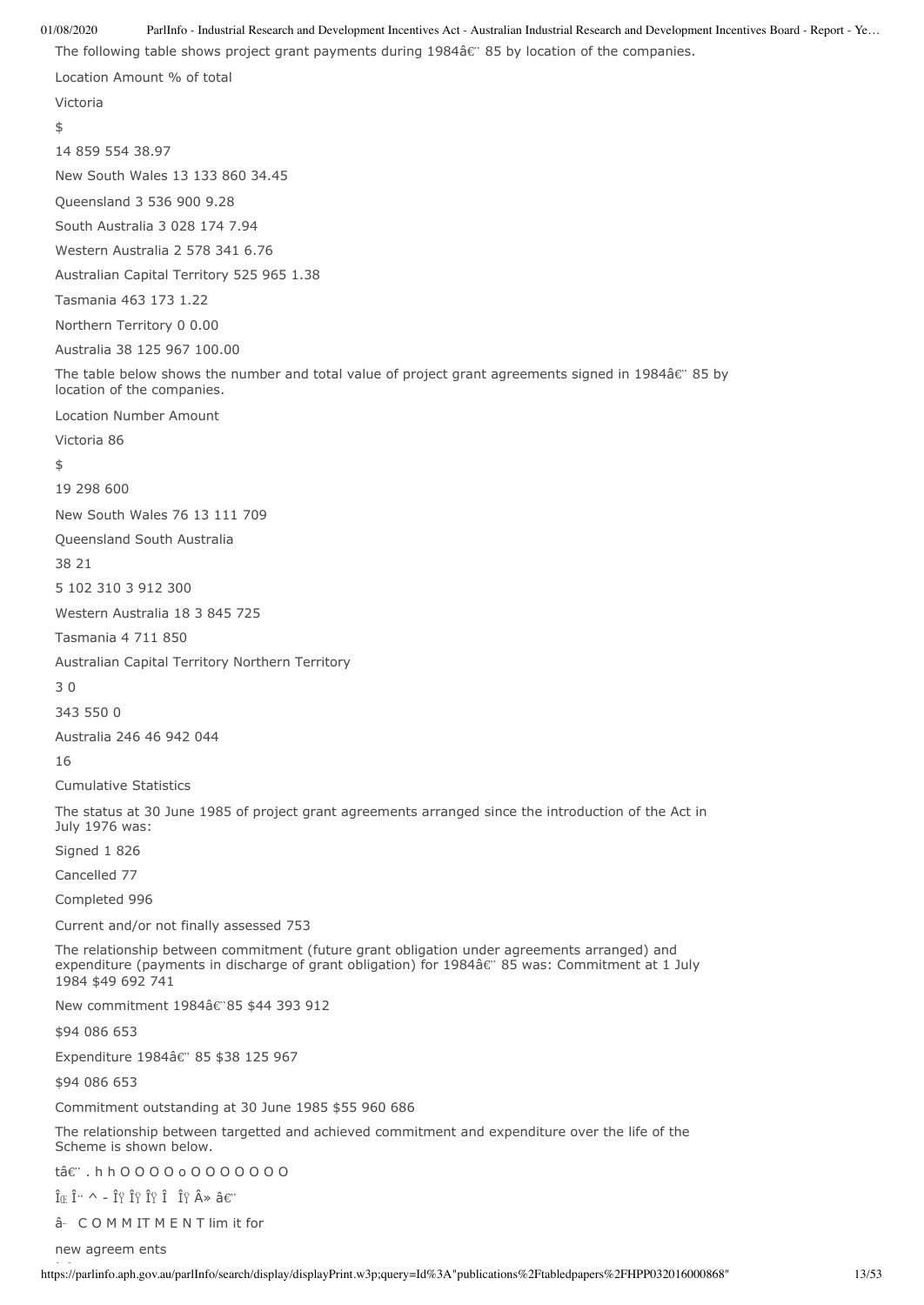$\hat{\mathbf{I}}$   $\hat{\mathbf{I}}$  Obligation actually incurred under agreem ents arranged

I 1 C onstant \$(1984-85)

17

70 η

 $\hat{I}^{\mu\nu}$  oc  $\hat{I}^{\gamma}\hat{I}^{\gamma}$   $\hat{I}^{\gamma}\hat{A}\hat{\epsilon}^{\gamma\prime}$  ( $\hat{I}$  rn r t  $\hat{I}^{1}/\hat{I}^{\gamma}\hat{S}$ 

 $r \sim r \wedge r \wedge o o o o o o o o o o o o$ 

 $II II II II I I \wedge \hat{L} \hat{I}^3 \wedge \hat{L} \hat{L} \hat{L} \hat{L} \hat{I}$   $\forall$   $\hat{I} \forall$   $\hat{I} \forall$   $\hat{I} \forall$   $\hat{I} \forall$   $\hat{I} \forall$   $\forall$   $I \cap I$   $I \cap I \land I \cap I$   $I \cap I \cap I$   $I \cap I \cap I$   $I \cap I \cap I$   $I \cap I \cap I$   $I \cap I \cap I$   $I \cap I \cap I$   $I \cap I \cap I$   $I \cap I \cap I$   $I \cap I \cap I \$ limit for paym ents u n d er new and existing agreem ents

CZ1 Paym ents m ade

1 1 C onstant \$(1984-85)

Analysis of Completed Projects

During the year thirty-six completed projects were assessed. The projects were undertaken by companies with substantially different research and development ability, ranging from companies with modem facilities and highly qualified staff to those with limited facilities and personnel without formal technical qualifications.

The average duration of projects was twenty-eight months and average company expenditure per project was \$173 555. Companies generally underestimated the time required to complete the project and overestimated the project costs. Fifty-two per cent of projects required an extension of time for completion. The average extension required was twelve months. Fifty per cent of projects were underspent by an average amount of \$75 000.

An analysis of the projects assessed in 1984-85 is presented in the following table together with a comparison of those assessed in 1980â€" 81 to 1983-84. The proportion of successful projects has declined significantly since 1980-81, although the smaller number of projects assessed in 1984 $\hat{a}$  & 35 may also have a bearing on the results. However, the

Board believes the decline is due to the selection criteria requiring a greater emphasis on risk such that high risk projects are now having a much greater chance of being approved.

Result of project 1984-85 1983-84 1982-83 1981-82 1980-81

% % % %

New product/ process developed 39 49 54 61 63

Further work required 17 24 9 12 12

Project abandoned Product/process not

8 12 12 13 4

commercially successful 36 15 25 14 21

Total 100 100 100 100 100

Number of projects assessed 36 72 83 100 43

Ministerial Approvals to Exceed Board Delegations

The Boardâ $\epsilon$ <sup>n</sup>s delegation for project grant commitment is limited to fifty per cent of eligible expenditure up to a maximum of \$750 000 per company or group of related companies in relation to any one year. An individual project may be supported for up to five years. The Minister has power under the Act to approve increases to these limits for a

particular company or group. During the year the Minister gave the following approvals in respect of these limits:

â¢ increased the rate of grant to sixty-six and two thirds per cent of eligible expenditure in respect of a project submitted by Universal Engineering Development Co Pty Ltd • increased the rate of grant to seventy-five per cent of eligible expenditure in respect of a project submitted by D-Tech Pty Ltd  $\hat{A}\circledR$ increased the rate of grant to seventy per cent for IR&D contracted to the CSIRO,

Monash University and Chisholm Institute of Technology only of a project submitted by Nilcra Ceramics Pty Ltd

19

â¢ increased the rate of grant to eighty per cent of eligible expenditure in respect of the last phase of a project submitted by S V Engine Co Pty Ltd • increased the rate of grant to one hundred per cent of eligible expenditure in respect of that phase carried out in conjunction with the Queensland Institute of Technology and

sixty per cent of the balance of eligible expenditure in respect of a project submitted by Connellan Nominees Pty Ltd • increased the commitment limit for Mount Isa Mines Holdings Ltd Group to \$950 000 for 1984-85 • increased the commitment limit for Repco Ltd Group to \$1 200 000 in 1984-85 • increased the commitment limit for the Broken Hill Pty Co Ltd Group to \$1 350 000

for 1983-84, to \$1 395 000 for 1984-85 and to \$895 000 for 1985-86 â¢ increased the commitment limit for ICI Australia Ltd Group to \$1 160 000 for 1984â€" 85 • increased the commitment limit for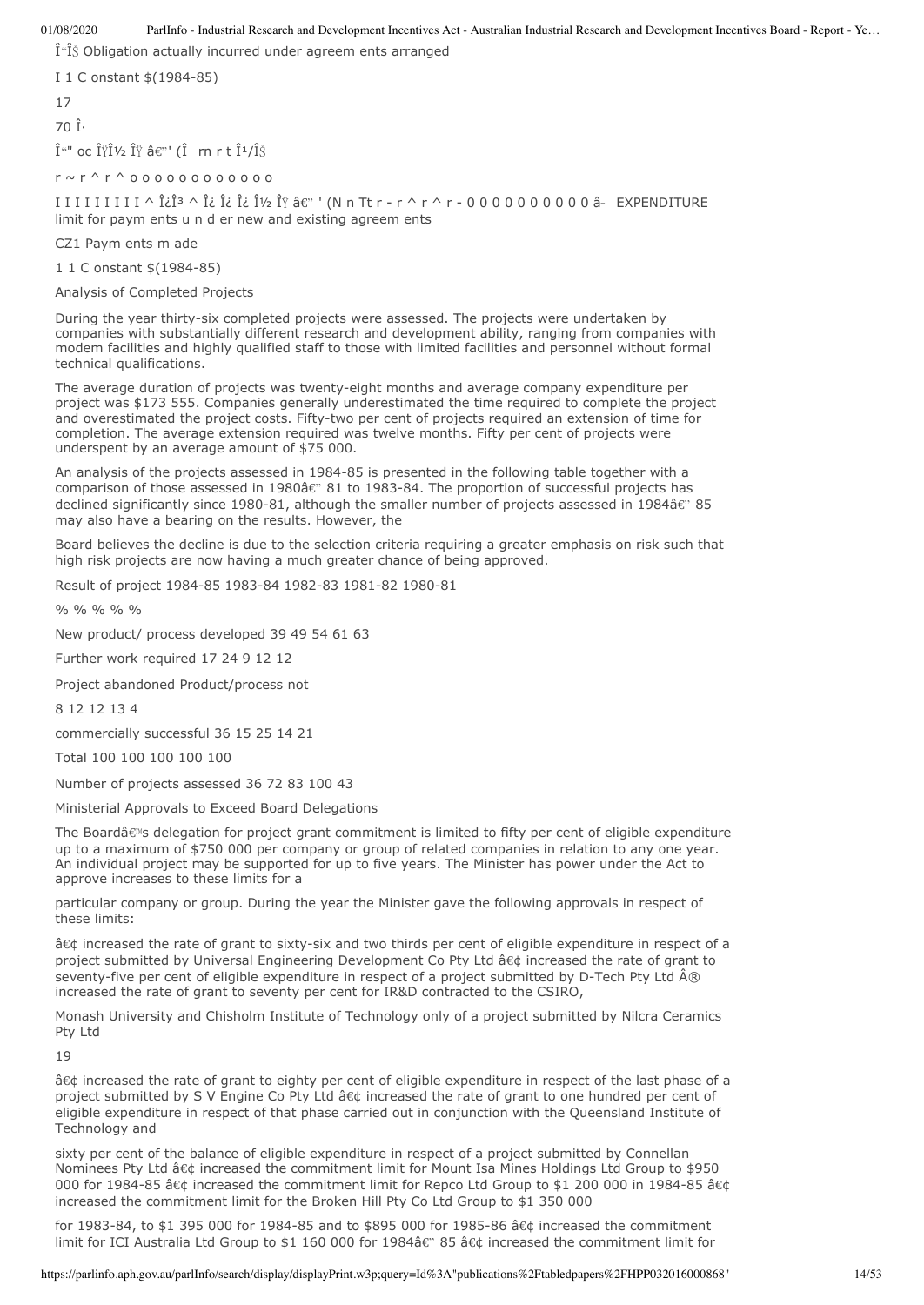Oliver J Nilsen Australia Group to \$990 000 for

1984-85, to \$875 000 for 1985-86 and to \$1 255 000 for 1986-87 â¢ extended support beyond five years for a project of Ego Pharmaceuticals Pty Ltd • extended support beyond five years for a project of B Barber & Sons Pty Ltd.

Support for Key Technologies

A significant feature of Board support for key technologies in 1984â $\epsilon$ " 85 is the decrease in grant applications for biotechnology projects and the increase in applications for computer software projects. As can be seen from the following table only nine project grant applications were received for biotechnology projects which compared with twenty-seven applications received in 1983-84.

The number of software applications increased from thirty-four in 1983-84 to forty- four and the approval rate from thirty-five per cent to forty per cent.

Applications Applications Estimated

Key technology approved rejected commitments

Biotechnology 8 1

\$

2 154 934

Computer software 18 26 3 725 327

Scientific instrumentation 17 6 2 118 506

Medical technology 9 4 1 932 522

Laser systems 4 0 767 757

Communications technology 16 6 5 818 226

Robotics 5 3 551 611

Computer related equipment 11 7 1 176 222

Micro electronics 2 2 455 083

Advanced materials 3 1 3 466 241

Alternative energy systems 1 4 81 464

Total 94 60 22 247 893

20

National Biotechnology Program

There is a close liaison between the Chairman of the Board and the Chairman of the National Biotechnology Program Research Grants Advisory Committee to ensure that each agency is fully informed about the overall developments in biotechnology in Australia. The Board provides the Committee with regular reports on biotechnology projects that it approves for funding. The Committee, for its part, identifies research grant applications which are more suitable for support under the IR&D Incentives component of the Program and advises the applicant companies to apply to the Board for project grant

support.

21

CHAPTER 7 INDUSTRIAL RESEARCH AND DEVELOPMENT ON BEHALF OF THE COMMONWEALTH â SECTION 39 (PUBLIC INTEREST) PROJECTS

Arrangements

The public interest provision (Section 39) of the Act has now been in operation for seven years. Section 39 provides that, where the Minister is satisfied a project of industrial research and development is in the public interest, he may authorise the Board to make arrangements, on behalf of the Commonwealth, for the carrying out of the project.

Arrangements made for public interest projects are required to be in accordance with the Ministerâ $\epsilon$ <sup>ng</sup>s Directions to the Board. These Directions generally cover the following aspects:

• project description; • estimated cost; • selection of contractor (where appropriate); and • authority for the Board to enter into agreements for and in relation to the carrying out

of the project in accordance with such arrangements as are determined by the Department.

To date, all Directions received from the Minister under this provision have related to projects funded through the Department of Science and Technology and the Department of Industry, Technology and Commerce. At present the latter Department has been given responsibility for executive management. During 1984-85 payments totalling \$9 822 152 were made for public interest projects.

The Board is responsible for arranging agreements and subsequent verification of all expenditure on projects. Project proposals originate from companies, government research bodies, educational institutions or individuals. The selected projects generally are in high technology fields and are intended to help improve the technological and competitive position of Australian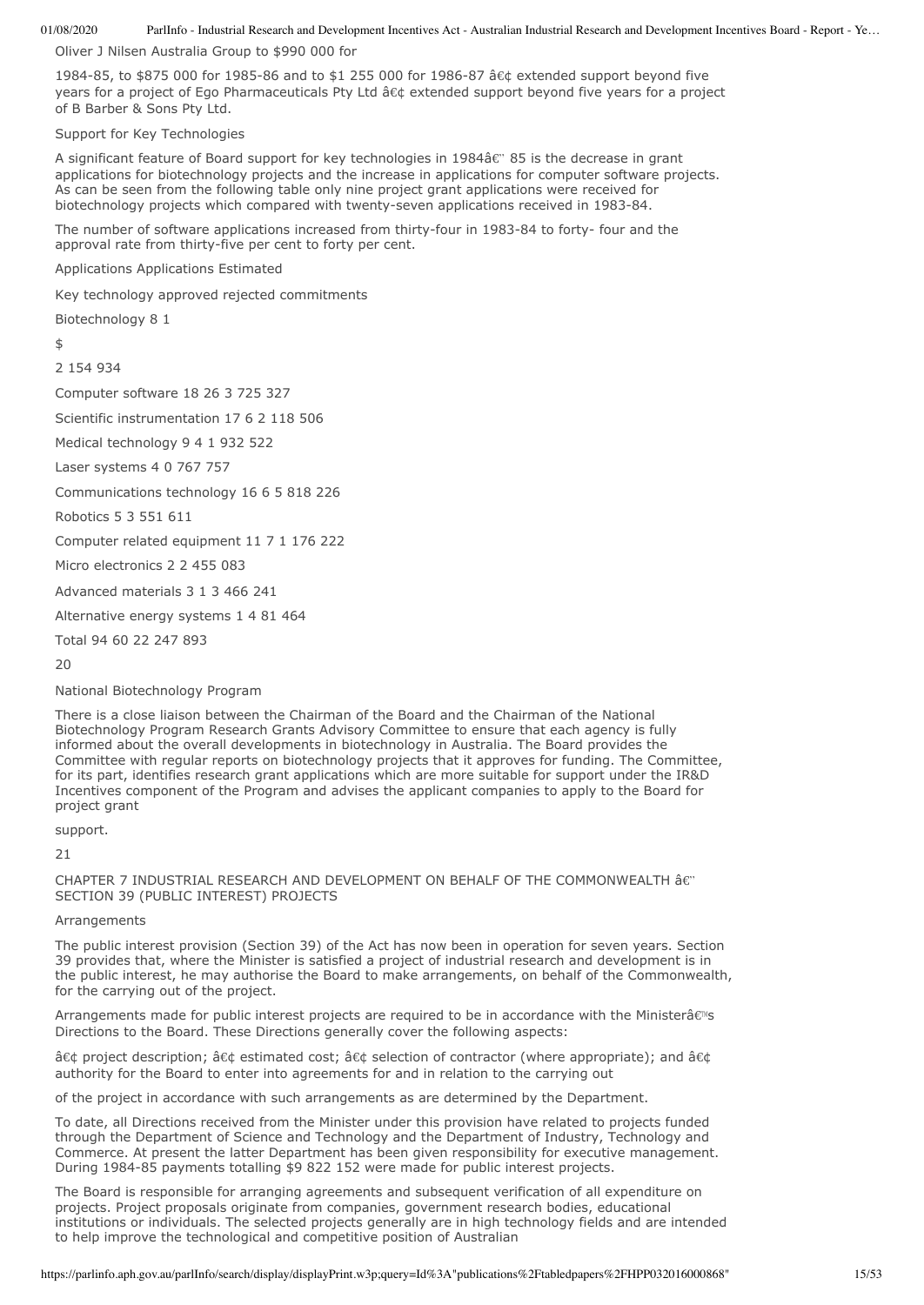industry. Proposals are, in the first instance, directed to the Department of Industry, Technology and Commerce.

Australian Industrial Research and Development Incentives Advisory Committee

Under Section 21 of the Act, the Minister is required to refer a proposal to the Australian Industrial Research and Development Incentives Advisory Committee before exercising his powers under Section 39. In assessing the merits of each proposal, the Committee

takes into account the desire of the Government that public interest projects should:

• be of a high priority in terms of Government policy objectives; • have substantial social and economic benefit to the community;  $\hat{a} \in \mathcal{C}$  be of major importance and likely to command widespread public support; • normally involve the commercial development of the research results of public sector

or non-profit research institutions or, if not, be for a project of IR&D as defined in the Act; and • not be funded in place of other funding sources.

During 1984â€" 85 a total of fourteen proposals were considered by the Committee, of which seven were recommended for funding. The Act provides for up to eight Members and a Chairman to be appointed to the Advisory Committee, which began its operations in December 1981.

22

The eight Members and the Chairman currently appointed to the Committee are: Chairman  $\hat{a} \epsilon$ " Mr B J Scanlen â€" Company Director.

Members â $\varepsilon$ " Dr D Beanland â $\varepsilon$ " Associate Director, Royal Melbourne Institute of Technology.

Mr P Grant â€" Senior Associate, Nicholas Clark & Associates.

Mr B T Nolle  $\hat{a} \epsilon$ " Technical Director, Philips Industries Holdings Pty Ltd.

Mr G H Raymond â€" Managing Director, Thom EMI Electronics (Aust) Pty Ltd.

Dr P N Richards â€" General Manager, Research and Technology, Coated Products Division, BHP Steel Inter national Group.

Prof. N C Stephenson â $\varepsilon$ " Head, School of Chemical and Earth Sciences, NSW Institute of Technology.

Dr R N Symons  $\hat{a}\hat{\epsilon}$ " Department of Biochemistry, University of Adelaide.

Executive Member â€" Mr P Haddon â€" Assistant Secretary, Technology Develop ment Branch, Department of Industry, Technology and Commerce.

Public Interest Projects

Seven projects were authorised by the Minister during the year. These projects were:

• Energy Efficient Dust Removal from Flue Gases • Starlab Detector Development Program • Earth Resources Satellite (phase one) • Anjay and Jacspin Friction Spinning Systems (phase one) • Immunosuppressant Drugs • Laser Photochemistry (additional funding) • Hollow Cathode Integrated Circuit Processor.

All continuing and completed projects are listed below.

â¢ National Water-treatment Systems Development and Demonstration Centre â¢ Multi-channel Implantable Hearing Prosthesis ( $\hat{a} \in \hat{a}$ bionic ear $\hat{a} \in \hat{a}$  Automated Plate-freezing o f M eat  $\hat{A} \circledR$  Pressure Diecasting o f Brass • Aerial Agricultural Spraying System • Biomedical Diagnostic System â€" Immunoassay Project • Integrated Nursery System 9 Cheese Manufacturing Technology Development 9 Advanced Methods o f Programming Large Numerically Controlled Machine Tools

9 Low-cost Computer-based M anagement Information System

9 Microwave Component Development Facility 9 Ultrasonic Breast Scanner

9 M icroprocessor-based Training A id fo r Handicapped Persons 9 Computer-aided Manufacturing System and a Development and Demonstration Centre fo r Sheet-metal Fabrication and Manufacture 9 Silicon Photovoltaic Cells ® Starlab Instrument Package

23

• Laser Photochemistry • Remotely Operated Vehicle (ROV) Feasibility Study • Fibre Optic Sensors • Algal Biotechnology • Human Growth Hormone • Laser Gas Monitoring • VLSI Software Design

Brief details of the projects, except for six of the seven approved this year, have been given in previous Annual Reports. Details of the new projects, and the latest developments on the other projects, are now offered for information.

New Projects

Energy Efficient D ust Removal from Flue Gases

The objective of this project is to increase the efficiency of industrial hot gas filtration techniques by the development of a converging flow filter to a full scale production prototype as an extension of work done by the Royal Melbourne Institute of Technology (RMIT) on a laboratory scale.

#### Starlab Detector Development Program

https://parlinfo.aph.gov.au/parlInfo/search/display/displayPrint.w3p;query=Id%3A"publications%2Ftabledpapers%2FHPP032016000868" 16/53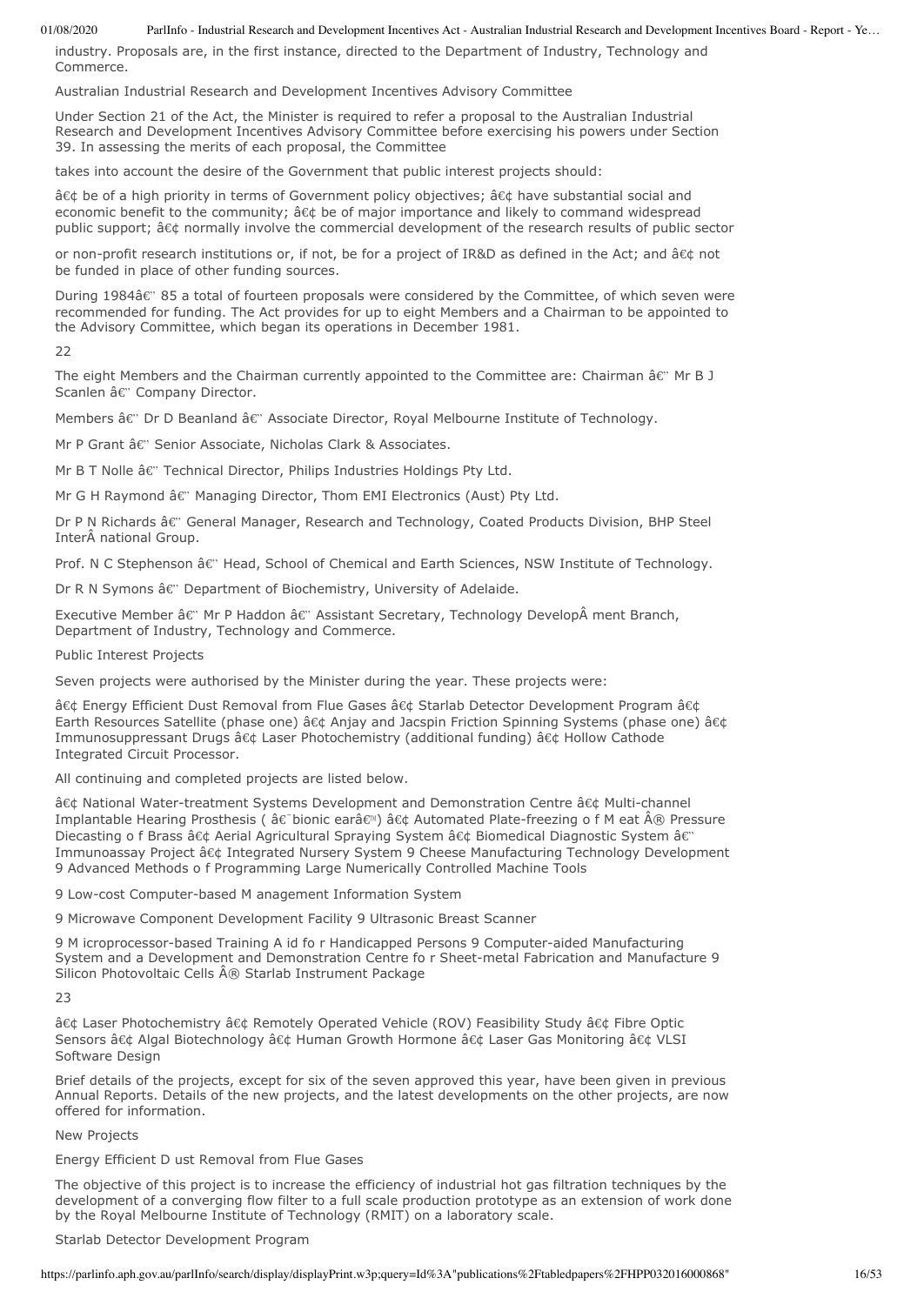This project continues the development of the Starlab detector system for use in further space applications. Design of a prototype for preliminary space qualification is in progress and it is hoped to fly the prototype on the Space Shuttle. The work is being undertaken by the Australian National University with a total approved funding of \$2 000 000.

### Earth Resources Satellite (phase one)

This project will enable Australia to participate in the European Earth Resources Satellite (ERS-1). The project is in two parts. Part one, awarded to Hawker de Havilland Pty Ltd, is a project definition study to produce detailed information on possible Australian participation in the operation of ERS-1. The second part, awarded to British Aerospace Australia Ltd is for the design and construction of an electronic module which will be part of an Along Track Scanning Radiometer aboard ERS-1.

Anjay and Jacspin Friction Spinning Systems (phase one)

This project seeks to demonstrate the technical and hence commercial viability of the Anjay friction spinning system. Phase one involves the development of a twice normal size transparent model of a prototype fibre assembler (feeder) to deliver fibres to the spinning head. RMIT will be the prime contractor. Total approved expenditure is \$150 000.

#### Immunosuppressant Drugs

This projectâ€<sup>w</sup>s objective is to develop amphiphiles as immunosuppressant drugs and drug delivery agents. Amphiphiles are chemicals soluble in both water and oil. Immunosup pressants are used to prevent tissue rejection after organ transplantation. The project is estimated to cost \$320 000 over twenty-one months. ANUTECH Pty Ltd is the contractor.

### Laser Photochemistry

Additional funding for a continuing project described below.

24

# Hollow Cathode Integrated Circuit Processor

This project is to conduct the initial research and development and produce a marketing plan for a novel machine to etch silicon wafers as part of the process of producing integrated circuits. Contracts for the production and testing of a prototype, and the development of production and marketing plans, are in the negotiating stage. Funding for the project is \$370 000.

### Continuing and Completed Projects

National Water-treatment Systems Development and Demonstration Centre

The first commercial Sirofloc plant has been commissioned at Bell Bay, Tasmania, with a capacity of twenty megalitres of processed water per day. Commissioning of the Sirotherm/magnetic dealkalisation demonstration plant has determined that additional resin is required for satisfactory plant operation.

M ulti-channel Implantable Hearing Prosthesis ( $\hat{a} \hat{\epsilon}$  bionic ear)

This project has now progressed to the clinical trial phase with the aim of obtaining Food and Drug Authority (USA) approval. Implants have been performed in four centres and are planned in an additional twelve in the USA. Federal Drug Authority pre-marketing approval is expected in September-October 1985. This will allow open use of the device on a commercial basis.

# Automated Plate-freezing o f M eat

The prototype freezer has been installed at Tancredâ€<sup>%</sup> Beaudesert Abattoir for testing and industry demonstration purposes. Completion of trials is expected in 1985.

Pressure Diecasting o f Brass This project is complete. Demonstrations and workshops have been held as a part of the process of transferring the technology to industry. The final report on the project has been issued.

Aerial Agricultural Spraying System Further analysis of the commercial potential of this project suggests that it would not be commercially viable. This project is now complete.

Biomedical Diagnostic System  $\hat{a} \epsilon$ " Immunoassay Project The prototype autoanalyser trials were successfully completed. An alternative simplified technique for the application of the assay kits, known as Ligand Displacement Enzyme Immunoassays (LIDIA), was trialled and completed. The commercial prospects for the

marketing of these kits were explored with a number of firms. This project is now complete.

Integrated Nursery System Bums Philp and Company was contracted (total value of contract \$400 000) and has now completed the Environmental Conditioning Study. A report on the study is available from the Department. Tenders have been called for the final phase of the project, the Packaging

and Transportation study, which will include trial shipment of live plants.

Cheese Manufacturing Technology Development The â $\varepsilon$  short methodâ $\varepsilon$ <sup>M</sup> of cheddar-cheese manufacture has been successfully demonstrated. A commercial development agreement has been executed for the manufacture of large-scale production plants. Work on remaining aspects of this project is virtually complete.

25

Advanced Methods o f Programming Large Numerically Controlled Machine Tools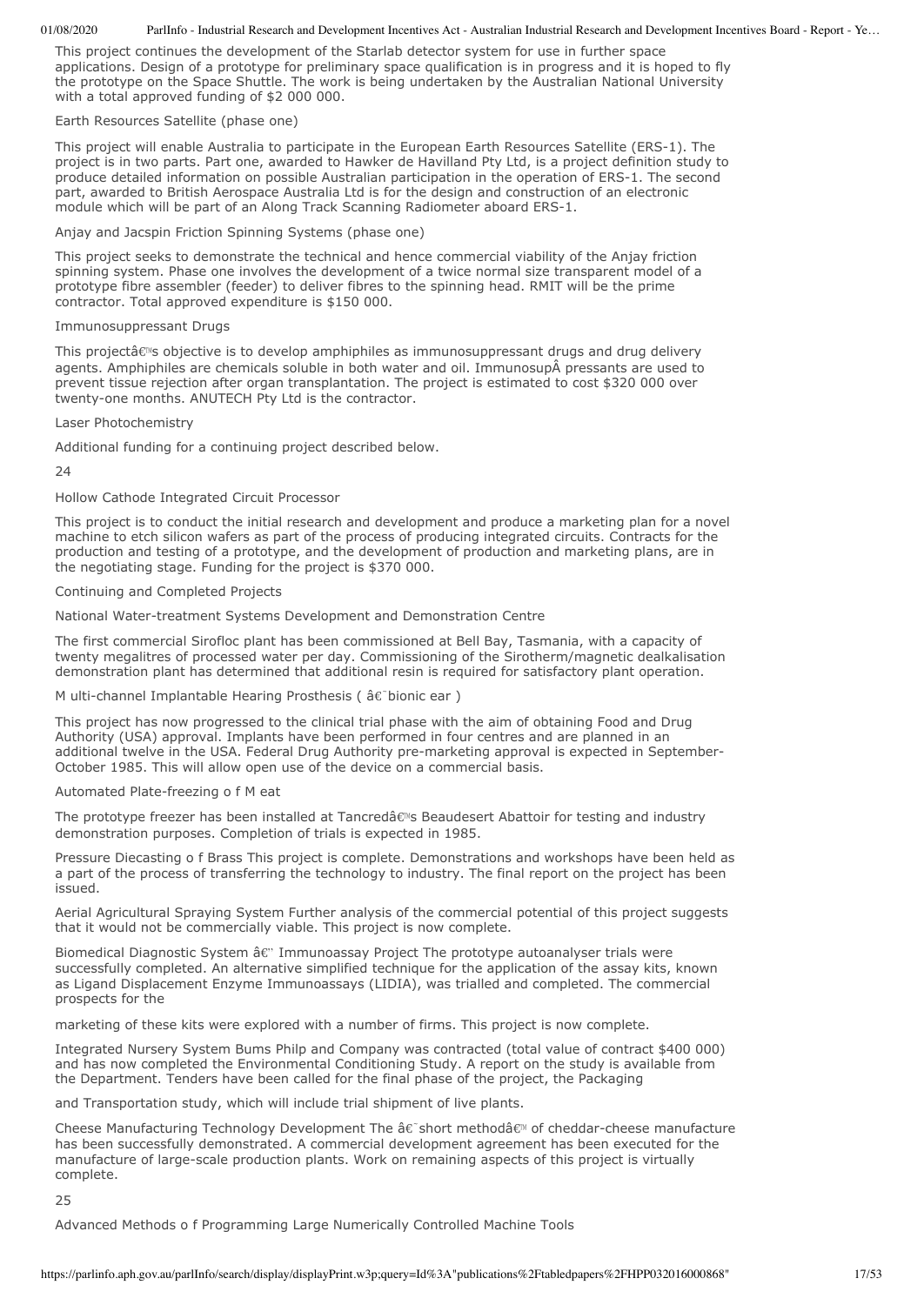A report on the project has been published and distributed. It provides guidelines for companies wishing to acquire their own numerically controlled programming system and describes a system being evaluated in industry. This project is now complete.

Low-cost Computer-based Management Information System

Arrangements have been made to develop and disseminate in Australia, a microcomputer based management information system suitable for management decision making and factory control, applicable to a wide cross-section of manufacturing enterprises. Marketing of first sub-systems will occur in late 1985.

Microwave Component Development Facility

The development facility has been continuing to provide research and development resources to Australian industry. Consideration is now being given to the form the Microwave Technology Development Centre should take to enable it to continue operation once Commonwealth funding support ceases. It is anticipated the Centre will continue as a commercially viable operation.

### Ultrasonic Breast Scanner

A prototype is currently being evaluated at Emory University Breast Clinic, Atlanta, USA and a USA market survey was commenced. The results of this survey and the clinical evaluation are expected in August 1985.

Microprocessor-based Training A id fo r Handicapped Persons

The Department is currently negotiating an agreement on manufacturing licencing rights with a South Australian company as Thom-EMI did not exercise its option to those rights. The first units are expected to be commercially available before the end of 1985.

Computer-aided Manufacturing System and a Development and Demonstration Centre fo r Sheet Metal Fabrication and Manufacture

Demonstration portion of the project is now complete. A teaching package is being developed for use in CAE and TAFE courses.

### Silicon Photovoltaic Cells

The manufacturing facility at Philipâ€<sup>™</sup>s Hendon Works, South Australia, is now routinely producing, modifying and assessing solar cells and panels. The project is effectively completed. The final report is expected to be available by October 1985.

### Starlab Instrument Package

This project, to develop the essential design, documentation and construction capability for the Starlab Instrument Package, started in October 1982. It was completed in June 1984. An associated study into the economic and social benefits, which will accrue from participation in subsequent phases of Starlab, was reported on in January 1984.

# Laser Photochemistry

In June 1985 project funding was increased to \$2 000 000 to allow primarily for additional processes to be investigated and for patent costs. Early results are encouraging.

Remotely Operated Vehicle (ROV) Feasibility Study

This project is now complete. The feasibility study is being edited and printed for public release by the Minister. The study has identified the key market place technologies and infrastructures necessary to facilitate the establishment of an ROV manufacturing industry within Australia.

26

# Fibre Optic Sensors

This project seeks to establish in Australia a facility to undertake research and commercial development of fibre optic based sensors. This project has been contracted to a Wormald subsidiary, Australian Optical Fibre (Research), which is completing its recruitment requirements and establishing marketable products for research and development. The contract involves a maximum Commonwealth liability of \$5 444 200.

# Algal Biotechnology

The project is to develop the appropriate technology and necessary infrastructure to establish an Australian industry to produce and commercialise a range of algal and related products obtained from selected organisms. A contract for phase one of the project has been signed with Westralian Farmers CoÂ

Operative Ltd. The limit of Commonwealth liability is \$3 350 000.

# Human Growth Hormone

This project aims to develop a pilot plant to produce a biosynthetic human growth hormone using recombinant DNA techniques. Demand for this product is increasing and exceeds the supply from natural sources. Tenders have been called for an industrial partner to join the Garvan Research Laboratory which was engaged in this project in

 $1984\hat{a}\hat{\epsilon}$ " 85. An increase in funds to accelerate a testing program has been approved.

Laser Gas Monitoring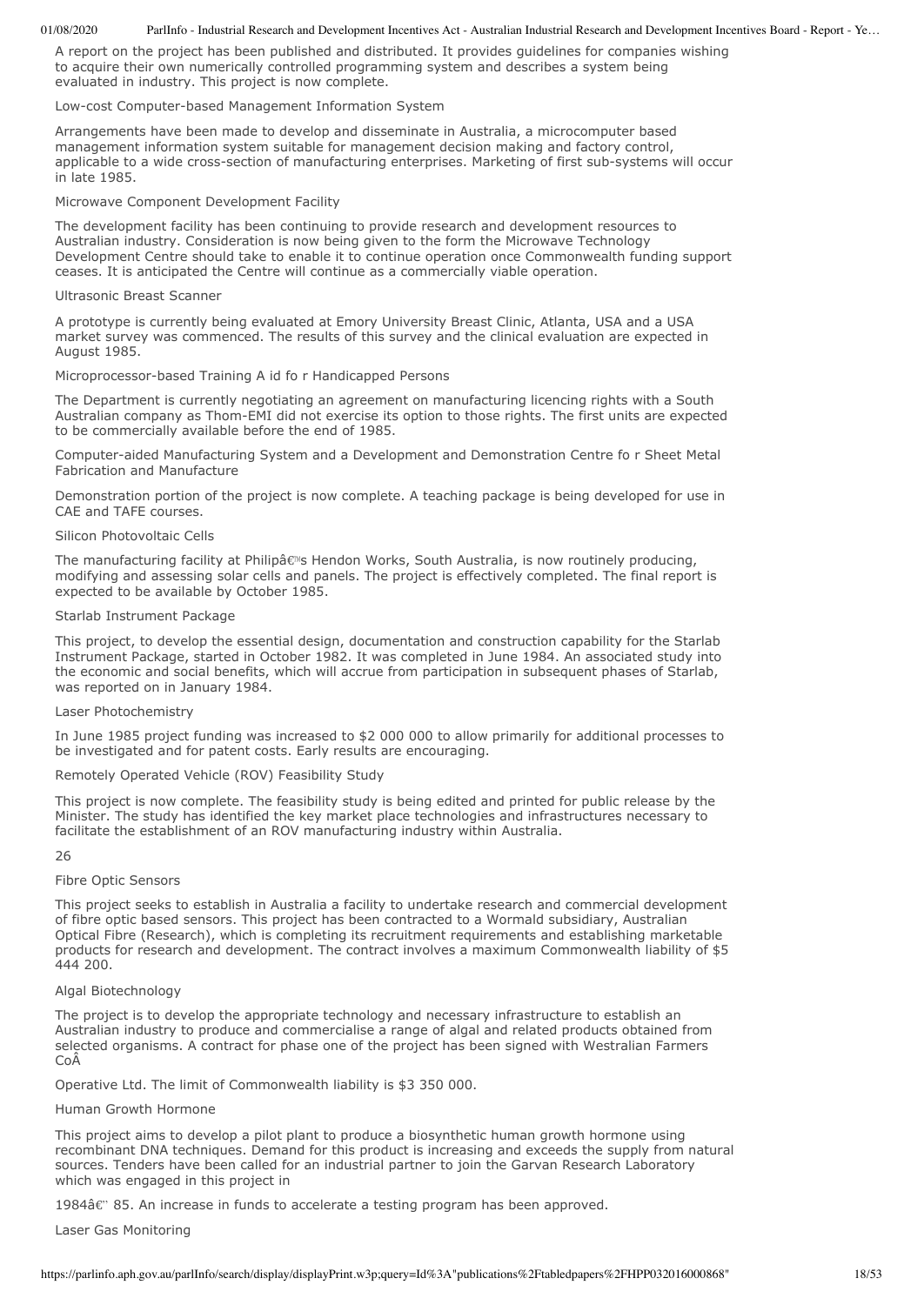The University of Queensland was awarded an initial contract for \$120 000 in June 1984 to continue with its research into the development of the laser techniques. This contract is coming to an end and industrial partners are being sought. Developments to date have shown it is possible to detect very low concentrations of

specific gases and particles. A market survey has shown there is a considerable potential for this development in many industrial applications.

VLSI Software Design This project is concerned with the development and dissemination of a new generation of CAD software tools for the design of large scale and very large scale integrated circuits for microelectronic application.

 $27$ 

CHAPTER 8 TECHNICAL STANDING COMMITTEE, APPROVAL OF PROFESSIONAL INSTITUTES, EMPLOYEES AND RESEARCH ORGANISATIONS

# Technical Standing Committee

The role of the Committee is to consider and advise on any matter of a technical or commercial nature relating to a grant application referred to it by the Board, or under Section 7 of the Act, to examine applications from companies seeking recognition of employees lacking recognised professional qualifications as Approved Employees for the purposes of the Act. A coverage of the Committeeâs activities in 1984 $\hat{a}$  &" 85 is included below.

### Recognised Professional Institutes

Section 4 of the Act provides that for salary expenditure to be eligible for grant the work must be performed or supervised by a professionally qualified full-time employee or an Approved Employee. A professional qualification in an appropriate discipline may be as conventionally defined, or qualifications sufficient for admission to corporate member $\hat{A}$  ship of an approved professional institute.

The Technical Standing Committee recommends to the Board regarding the approval of professional institutes based on the Boardâ $\epsilon$ <sup>ng</sup> requirement that the minimum entry standard is the holding of a degree, diploma or equivalent in a field of science or technology. The Board has given consideration to changing its requirements to allow approval of professional institutes which admit members without such qualifications, but with proven ability, skills and experience to perform IR&D. This would eliminate the necessity for many Approved Employee applications.

During the year, the Board accorded no new recognitions of professional institutes, the number of which remains at twenty-two.

# Approved Employees

The Board receives advice from the Technical Standing Committee in its consideration of applications for recognition of unqualified IR&D supervisors as Approved Employees. Each application for Approved Employee status is examined by the Committee for evidence of the experience and ability of the employee. Other factors taken into consideration are the Ministerâ€<sup>w</sup>s direction that IR&D work, when assisted by commen cement grants, in general, be performed or supervised by professionally qualified persons; the definition of IR&D in the Act; and the option to limit any approval recommended to a given area of expertise.

During the year, the Committee met fourteen times and considered 418 applications The Board, following recommendations of the Committee, unconditionally recogn $\hat{A}$  ised 168 persons as Approved Employees and 184 were restricted to particular fields of IR&D. Fifty-one applications were rejected. The Committee, to ensure that the applications were fully considered and to confirm the correctness of information contained in the application, corresponded with forty-two companies to elicit supporting information and initiated forty visits to companies by technical staff assisting the Board.

#### Approved Research Organisations

Under Section 6(1) of the Act, the Board may approve a research organisation so that a grant applicant can claim as eligible expenditure the cost of any IR&D contracted to that organisation.

28

In 1983-84 the Board reviewed its requirements for Approved Research OrganisaÂtions. It now considers for approval applications from research organisations which do not employ a person holding a professional qualification recognised by the Board. Applicants in this category may obtain recognition as an Approved Research Organisation subject to certain restrictions placed on the scope of IR&D undertaken for grant recipients. These

applications are considered by the Technical Standing Committee which makes appproval recommendations to the Board. During the year the Committee considered thirty-four applications. In all instances the Committee requested three peer referees and more detailed information on the IR&D undertaken by the organisation. The Board followed all

recommendations of the Committee and recognised twenty new Approved Research Organisations and rejected fourteen applications in this category. During the year Approved Research Organisation recognition was accorded to 166 applicants. Recognition of fourteen organisations which had ceased to perform IR&D on

behalf of grant applicants, or were otherwise no longer eligible for recognition, was revoked after a review of those then current. A complete list of Approved Research Organisations, totalling 862 as at 30 June 1985, is available on request from the Boardâ $\epsilon$ <sup>N</sup>s Canberra Office.

 $2<sub>q</sub>$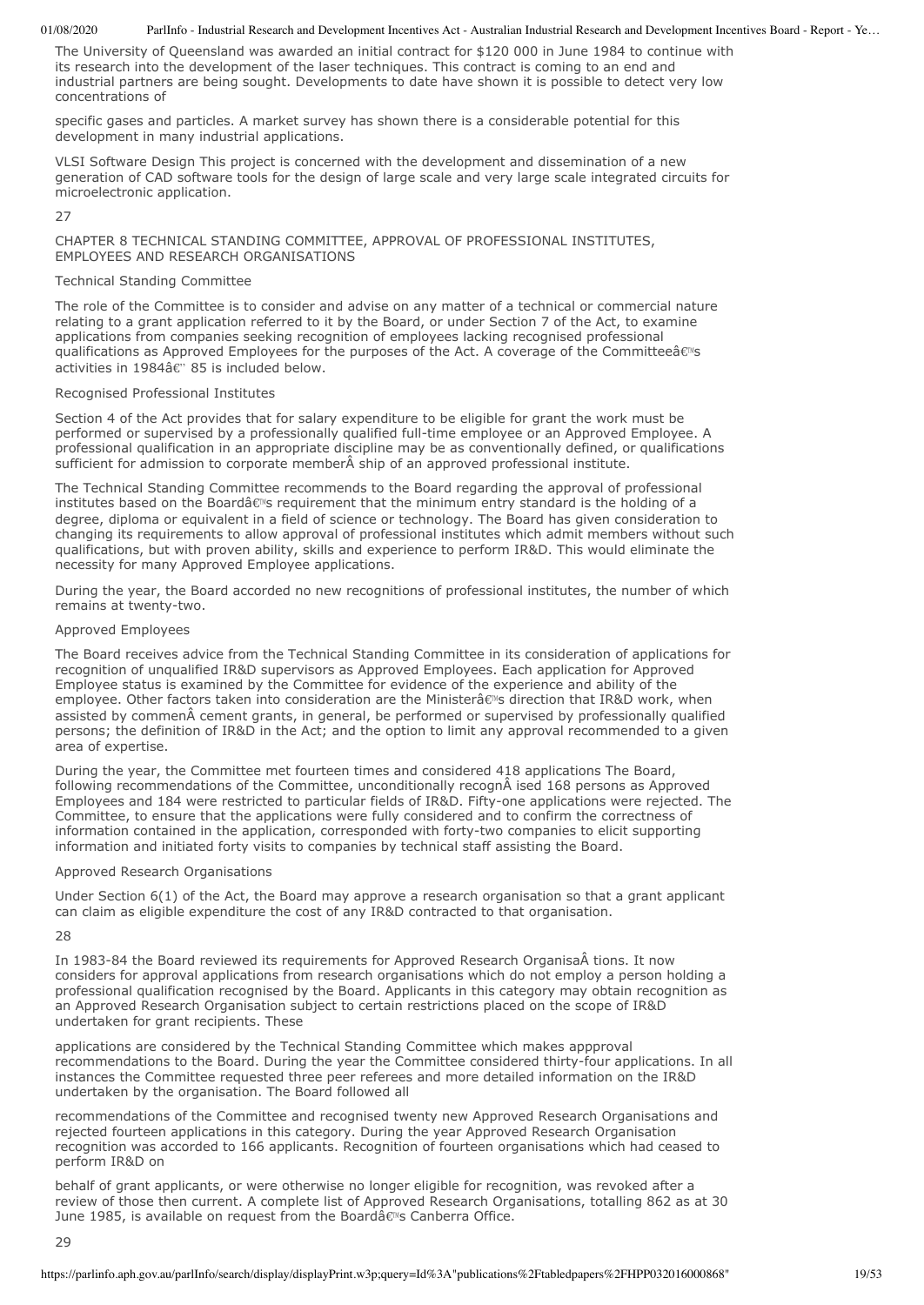01/08/2020 ParlInfo - Industrial Research and Development Incentives Act - Australian Industrial Research and Development Incentives Board - Report - Ye… APPENDIX A GRANT PAYMENTS FROM 1984-85 FUNDS COMMENCEMENT GRANTS Company \$ Company \$ AAP Reuters Communications Pty Ltd 28 234 A B S Australian Business Systems Pty Ltd 30 891 A B M Plastics (Aust) Pty Ltd 40 000 A D Engineering Pty Ltd 2 163 A E D Computers Pty Ltd 58 119 A H S/Australia Pty Ltd 25 530 A 1 P Holdings Pty Ltd 40 000 A K M Aluminium Developments Pty Ltd 1 485 A R B Engineering Pty Ltd 31 662 A & R Conveyor Systems Pty Ltd 3 816 A S P Dryers Ptd Ltd 4 359 Abar Rubber Pty Ltd 1 808 Abberfield Industries Pty Ltd 80 000 Abbeyfield Pty Ltd 33 500 Abon Distributors Pty Ltd 7 392 Abraxas Computers Pty Ltd 5 800 Accord Sign Cabinets Pty Ltd 643 Accurate Profile Roll Forming Pty Ltd 9 108 Ace Filters Pty Ltd 2 654 Ace-T Pty Ltd 81 697 Acme Oil Equipment Services Pty Ltd 11 695 Acoustic Holdings Pty Ltd 2 425 Acrylic Industries Pty Ltd 14 978 Action Chemical Company Pty Ltd 6 480 Action Sheetmetal Pty Ltd 3 250 Action Trampolines & Gymnastics Equipment Pty Ltd 8 742 Adams Industrial Chemical Co Pty Ltd 29 594 Add-On Pty Ltd 9 180 Adtek Computer Pty Ltd 22 710 Aegis Pty Ltd 38 308 Aero-Tec Aviation Industries Pty Ltd 5 992 Agricultural Electronic Equipment Pty Ltd 11 565 W Ahrens & Son Pty Ltd 25 278 Air & Noise Engineering (Vic) Pty Ltd 14415 Air Radiators Pty Ltd 52 079 Albury Pottery Pty Ltd 9 699 Aldart Electronics Pty Ltd 21 901 Aldona Holdings Pty Ltd 17 571 John Alexander Industries Pty Ltd 12 881 Alexander Packaging Equipment Pty Ltd 20 634 Alfatron Pty Ltd 18 885 All Yacht Spars Pty Ltd 7 173 Allco Steel Corporation Pty Ltd 15 746 Alphapharm Pty Ltd 40 000 Alpha Refrigeration & Air Conditioning Pty Ltd 8 367 Alroh Sales and Service Pty Ltd 11 974 Altronic Distributors Pty Ltd 2 270 Alulite Pty Ltd 18 305 Aluminium Components Pty Ltd 37 324 Amalgamated Instrument Co Pty Ltd 23 672 Amalgamated Industries Ltd 12 904 Amalgamated Steel Industries (NSW) Pty Ltd 16 995 Amesbury Nominees Pty Ltd 4 025 Amor Pty Ltd 4 281 Ampac Industries (WA) Pty Ltd 17 880 Analogue & Digital Measurements Pty Ltd 9 917 Analytron Pty Ltd 2 379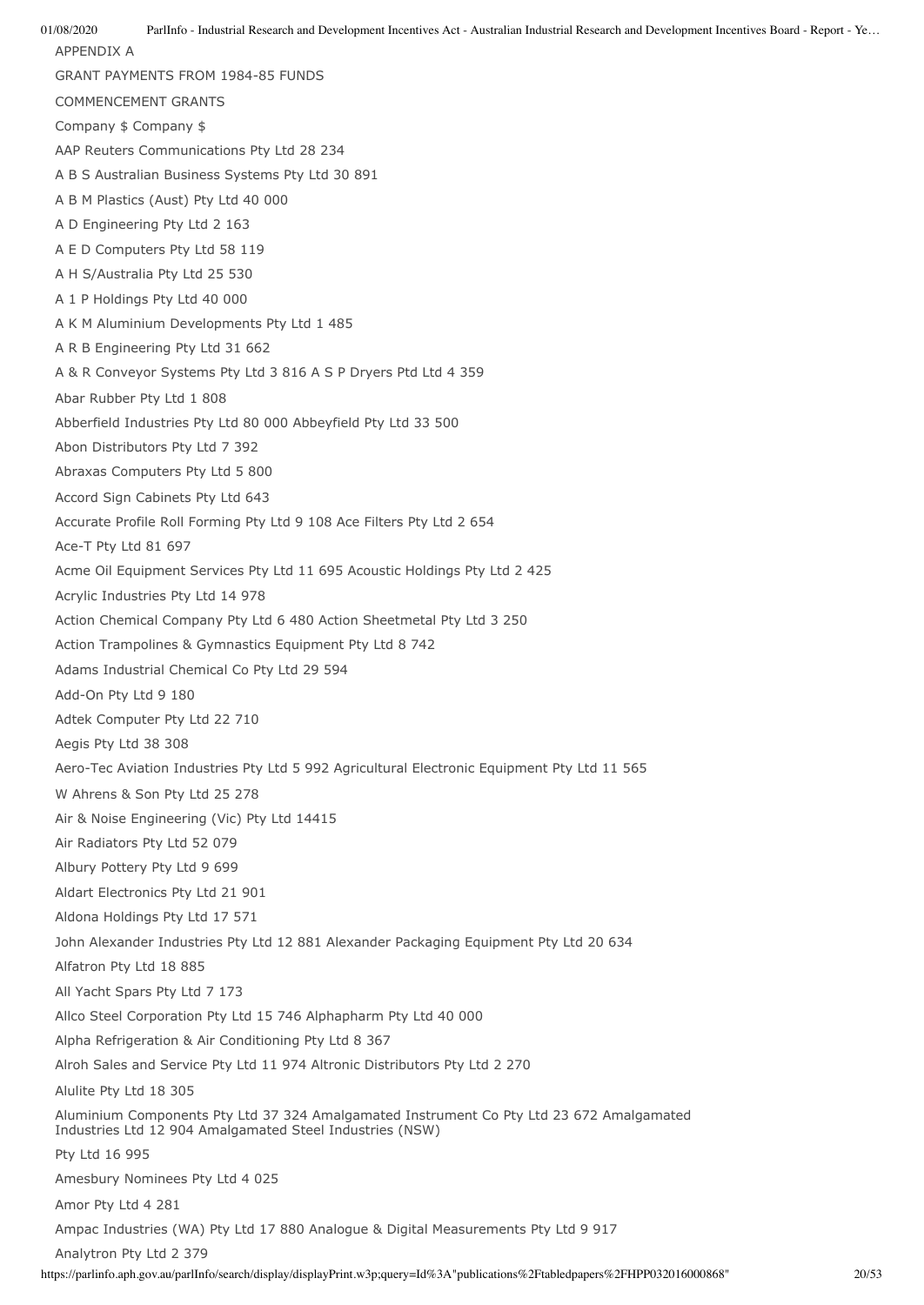01/08/2020 ParlInfo - Industrial Research and Development Incentives Act - Australian Industrial Research and Development Incentives Board - Report - Ye… E S & P C Andrawos Nominees Pty Ltd 1 224 Andrew Corporation 40 000 Andrew Engineering (Aust) Pty Ltd 14 353 Applied Communications Pty Ltd 28 245 Applied Technology Pty Ltd 36 703 Appollo Nominees Pty Ltd 4 738 Aquabike International Pty Ltd 11718 Aqua Technics WA Pty Ltd 4 082 Arco Yacht Winches Pty Ltd 15 704 Ardmona Fruit Products Co-Operative Co Ltd 36 681 Arena Nominees Pty Ltd 1 547 Arkana Transport Equipment Pty Ltd 5 696 Arlco Pty Ltd 19 029 Art Spectrum Manufacturing Co 8 522 Ascomation Pty Ltd 6 972 Ashner Food Products Pty Ltd 745 Assmann Australia Pty Ltd 14 425 Associated Cable Supports Pty Ltd 7 103 Associated Electronic Services (1979) Pty Ltd 40 000 Associated Metal Products International Pty Ltd 16 605 Astra Pharmaceuticals Pty Ltd 7 943 Atelier Furniture & Interiors Pty Ltd 7 080 Atlas Air Pty Ltd 40 000 Atlay Pty Ltd 3 900 Auditel Systems Pty Ltd 13 572 Ausdata Pty Ltd 40 000 30 APPENDIX A Company \$ Company \$ Austec Australia Pty Ltd 14 143 Austec International Pty Ltd 19 335 Austcorp Pty Ltd 9 049 Austpole Pty Ltd 40 000 Austral Insulation Pty Ltd 6 103 Austral Roller Shutters Pty Ltd 10 394 Australian Biomedical Corporation Ltd 40 000 Australian Calibrating Services (Aâ€<sup>M</sup>asia) Pty Ltd 21 306 Australian Computer Products (Int) Pty Ltd 11 913 Australian Consolidated Minerals Ltd 14 778 Australian Danish Food Company Pty Ltd 2 283 Australian Design Marketing Pty Ltd 22 722 Australian Farm Machinery Pty Ltd 40 000 Australian Planning & Systems Co Pty Ltd 46 637 Australian Seafood Producers Pty Ltd 13 732 Australian Shipbuilding Industries (WA) Pty Ltd 12 600 Auto Bake Pty Ltd 40 000 Autocaps (Aust) Pty Ltd 8 850 Auto Hoist Pty Ltd 13 100 Autochem Pty Ltd 3 789 Automatic Roller Doors Aust Pty Ltd 17 393 Ayr Pty Ltd 32 284 B & N Industrial Fibreglass Pty Ltd 1 844 B S I International Pty Ltd 7 312 B T B Smash Repairs Pty Ltd 6 285 Baa-Brand Industries Pty Ltd 2 874 Bailey Design Pty Ltd 1 520 Barnsley Aluminium Windows Pty Ltd 2 534 Barson Computers Pty Ltd 19 895 J F Barter (Manufacturing) Pty Ltd 2 149 Barup Pty Ltd 31 177 Basstech Pty Ltd 4 305 D J Batchen Pty Ltd 21 912 Baulfour Wauchope Pty Ltd 13 484 Beira Nominees Pty Ltd 8 504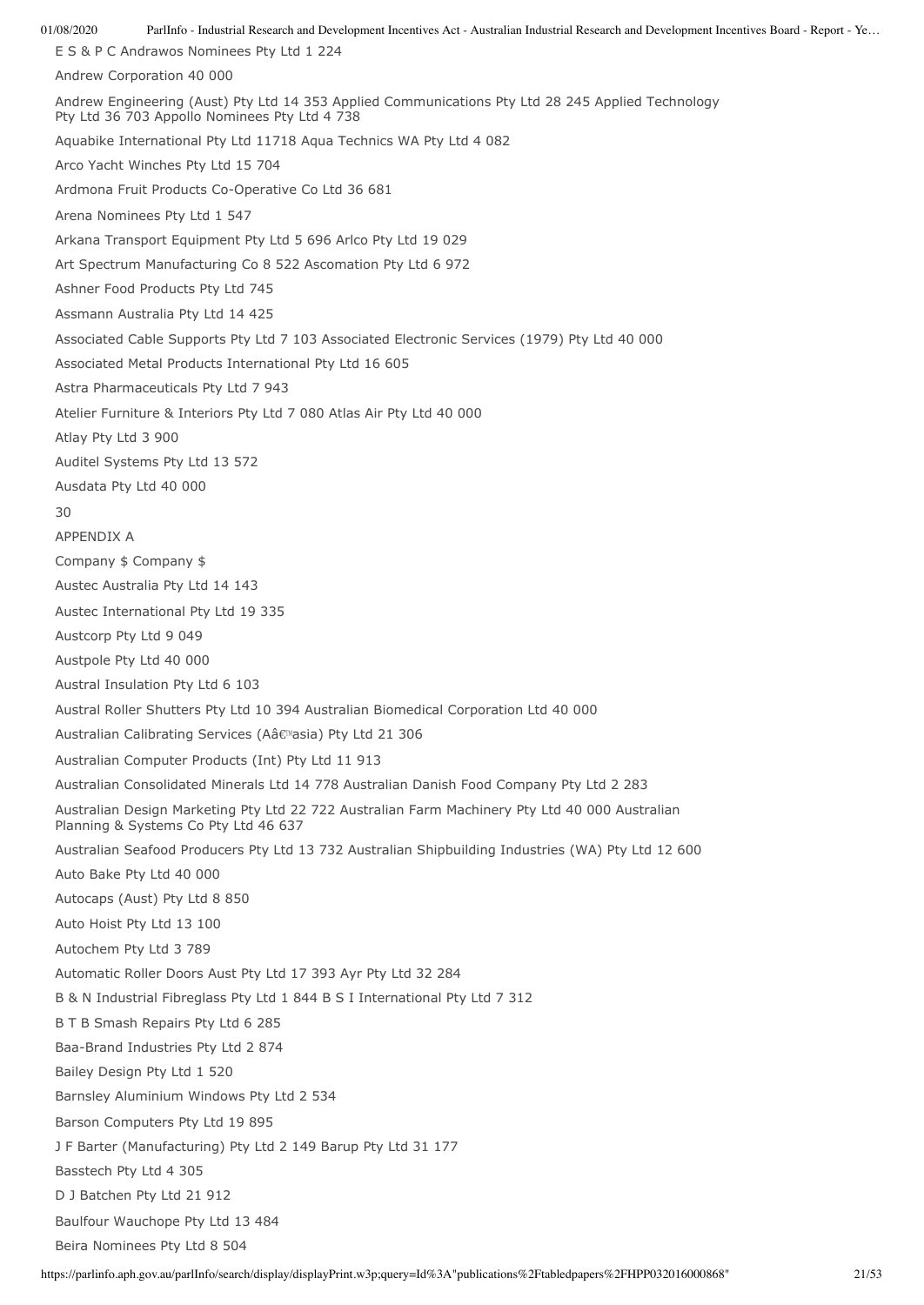01/08/2020 ParlInfo - Industrial Research and Development Incentives Act - Australian Industrial Research and Development Incentives Board - Report - Ye… Beldora Pty Ltd 4 608 Belle Lumiere Pty Ltd 18 220 Dick Benbow & Associates Pty Ltd 3 243 L G Bennet & Co Pty Ltd 7 053 Benney Instruments Pty Ltd 1 790 John Benson & Associates Pty Ltd 23 834 Bernel Nominees Pty Ltd 1 678 P Berger & Associate Engineers Pty Ltd 22 113 P J Berriman & Co Pty Ltd 7 963 Bertemp Sales Pty Ltd 3 074 Best Foods 37 421 Bevage Pty Ltd 40 000 Bevisco Pty Ltd 30 060 Bi Lock Pty Ltd 12 657 Biodesign Pty Ltd 5 565 Bio-Energy (Australia) Pty Ltd 62 512 Bioglan Laboratories (Aust) Pty Ltd 12 000 Biotechnology Research Enterprises SA Pty Ltd 11417 Biopharm Pty Ltd 4 419 Biranna Engineering Pty Ltd 15 794 Birrus Engineering Pty Ltd 13 046 Bo-Ema Coffee Machines Pty Ltd 8 080 Bond Machinery Ltd 2 458 Bonich Pty Ltd 6 876 Bonyu Pty Ltd 15 663 Fredk H Booth & Son Group Pty Ltd 9 230 Henri Source Productions Pty Ltd 9 947 W C Bradnam Pty Ltd 12 659 Bradway Engineering Pty Ltd· 21 047 Branzon Australia Pty Ltd 6 179 Brass Bed Company of Aust Pty Ltd 3 000 Brentway Nominees Pty Ltd 5 051 Brewtech Pty Ltd 7 426 Broadgate Pty Ltd 24 907 R J Brodie Pty Ltd 34 155 Bromley Holdings Pty Ltd 25 936 H G Browns Motors Pty Ltd 16 545 Buffalo Engineering Pty Ltd 5 357 Buffalo Trident (Australia) Refrigeration Pty Ltd 4 873 Burning Log Fireplace Specialists Pty Ltd 40 000 Burton Cables Pty Ltd 32 093 Bushells Pty Ltd 4 610 Bushtronics 9 324 Butler Electric Pty Ltd 15 895 Byme Industries Pty Ltd 21 148 C E Electronics Pty Ltd 30 363 C I K Australia Pty Ltd 40 000 C K N Packaging Equipment Pty Ltd 7 445 CMC Chemicals Pty Ltd 8 803 C R T Bulk Haulage Pty Ltd 17 476 Cabin Engineering Pty Ltd 38 543 Cadilla Pty Ltd 8 601 Callaghan Placing Systems Pty Ltd 14 113 Camden Pharmaceuticals Pty Ltd 40 000 Camelot Nominees Pty Ltd 8 802 Can Packs Pty Ltd 24 329 Canning Building Service Pty Ltd 22 161 Capco Pty Ltd 31 294 31 APPENDIX A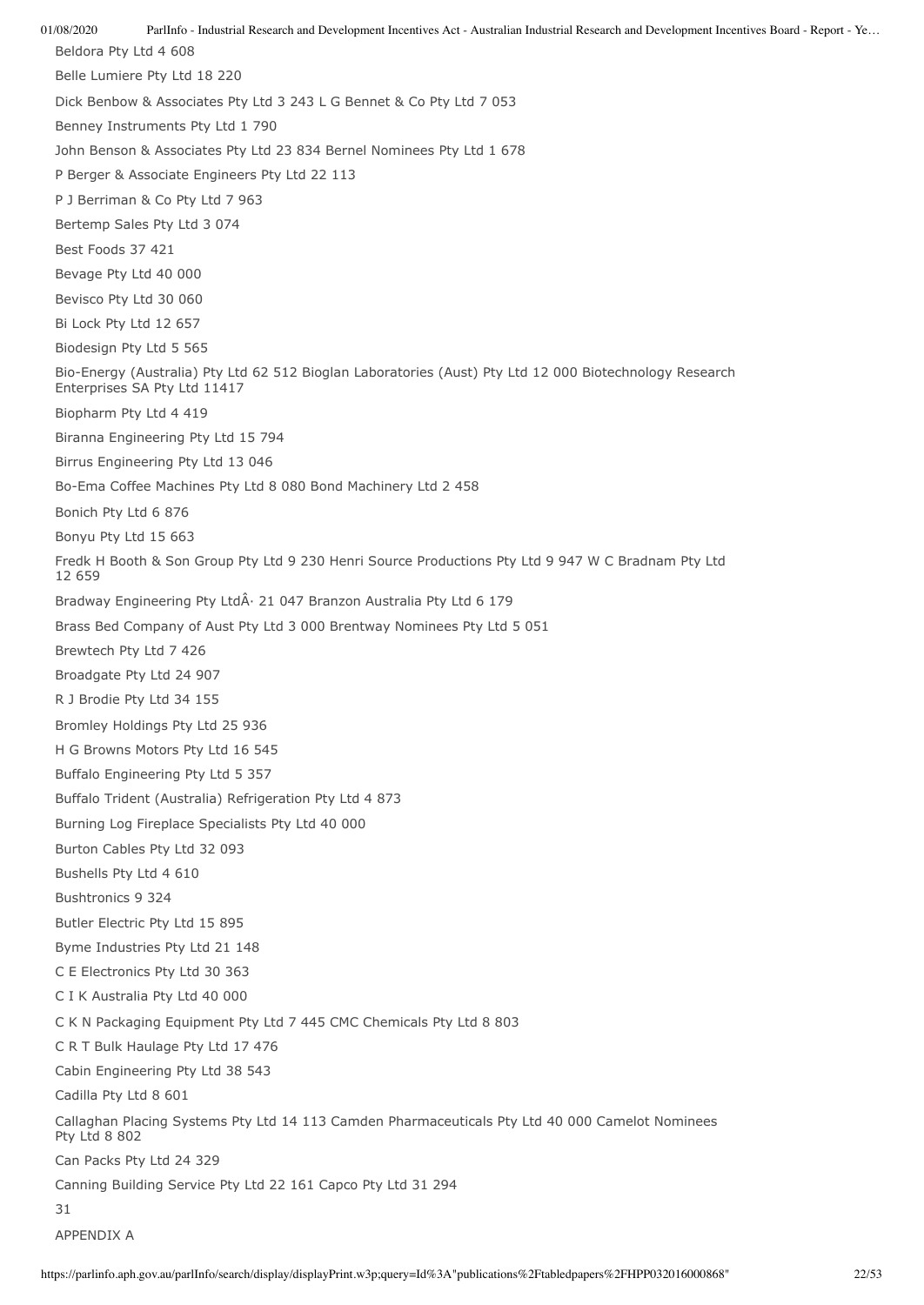Company \$ Company \$

Carbine Nominees Pty Ltd 3 194 Common Sense Products Pty Ltd 12 991

Carborundum Pty Ltd 5 633 Compiz Pty Ltd 3 000

Joe Carmody Nominees Pty Ltd 4 675 Component Resources Pty Ltd 39 432 L B & V M Carmody Pty Ltd 12 357 Compucat Pty Ltd 23 797

Carnation Australia Pty Ltd 6 960 Computer Engineering Sales Pty Ltd 6 220 Cashmaster Pty Ltd 24 148 Computer Interface Australia Pty Ltd 13 762

Case Communication Systems Ltd 19 927 Computronics International Pty Ltd 18 678 Brian Cassidy Electrical Industries Comsys Australia Pty Ltd 40 000

Pty Ltd (in liquidation) 26 026 Consolidated Plastics Pty Ltd 12 158

Brian Cassidy (NSW) Pty Ltd 20 477 Contrec Systems Pty Ltd 14 023

Cater Oil Company Pty Ltd 11 690 Control Logic Australia Pty Ltd 6 108

Catt Furniture Pty Ltd 10 060 Coomac Industries Pty Ltd 3 561

Cedar World (WA) 11 378 Lloyd A Cooper Pty Ltd 18 261

Celsiunator (SA) Pty Ltd 9 442 A D Coote & Co (Sheetmetal) Pty Ltd 3 126

J C & J P Cens Pty Ltd 76 066 Co-ordinated Plumbing Pty Ltd 1 624

Central Grain Industries 17 157 Copeland Industries Pty Ltd 1 008

Century Oils Australia Pty Ltd 20 233 Cordis-Bio Synthetics Inc 40 000

Cephalic Pty Ltd 30 921 Cosmatronic Computer Services Pty

Ceramic and Engineering Ltd 3 276

Developments Pty Ltd 36 524 Council of the Municipality of Ryde 17 590

Ceramic Oxide Fabricators Pty Ltd 7 747 Couray Sheet Metal Pty Ltd 2 311

Chalmers & Comer (Press Brakes) Cox Mower & Machinery Co 17 50

Pty Ltd 11 017 Creative Copper Art 11 368

Chambers Electric Pty Ltd 63 606 Creative Strategies Pty Ltd 2 665

Chapman (PW) Engineering Pty Ltd 33 489 Cretex Pty Ltd 14 231

Charon Investments Pty Ltd 18 329 Crib Point Engineering Pty Ltd 22 791

Chartwell Industries Ltd 5 000 Crisp Bros Pty Ltd 3 185

Checker Flag Miniature Raceways Pty Barry Crommelin Nominees Pty Ltd 6 157 Ltd 7 601 Crouse-Hinds (Australia) Pty Ltd 22 897

Chemfix Pty Ltd 22 877 Cumbrae Electronics Pty Ltd 7 821

Chemical Formulators Pty Ltd 20 605 Cybergraphic Systems Pty Ltd 40 000 Chemical House Pty Ltd 19 297 Cybernetics Control Pty Ltd 17 095

Chemical Refining Co Pty Ltd 12 293 Cyclamen Services Pty Ltd 29 347

Cheque Printers & Encoders Ltd 12 263 D S T Diversified Science & Cheras Industries (Manufacturing) Pty Technology Pty Ltd 18 702

Ltd 11 017 D W Sales Pty Ltd 2 140

Civilbuild Constructions Pty Ltd 1 734 R David-Moss Pty Ltd 37 447

Clackline Refractories Ltd 5 054 Dalfin Products Pty Ltd 27 598

Clearpoint Smurfit Pty Ltd 7 220 Daly Laboratories Pty Ltd 4 874

Clift Electronics Pty Ltd 7 523 Peter F Danby 4 192

C H Clutterham Pty Ltd 2 486 Danish Australian Trading Company

C H Clutterham Engineering Pty Ltd 5 916 Pty Ltd 9 149

Coca-Cola Export Corporation 22 998 Danista Pty Ltd 2 708

Edwin Codd & Partners Pty Ltd 8 480 Data Concepts Systems Pty Ltd 39 945 Collotype Printers Pty Ltd 2 394 Datamax Pty Ltd 69 682

Colorflo Dispersons Pty Ltd 5 093 Dataswitch Australia Pty Ltd 7 779

Colrol Pty Ltd 12 325  $\hat{I}$ <sub> $\alpha$ </sub> B & K J Davidson Pty Ltd 2 500

Columbus Holdings Pty Ltd 1 998 Davies, Craig Pty Ltd 12 889

Combined Enterprises Construction Brian Davies Marine Design Pty Ltd 8 338 Pty Ltd 13 794 Davis Fabricated Metal Products Pty

Comgroup Supplies Pty Ltd 11 346 Ltd 4 828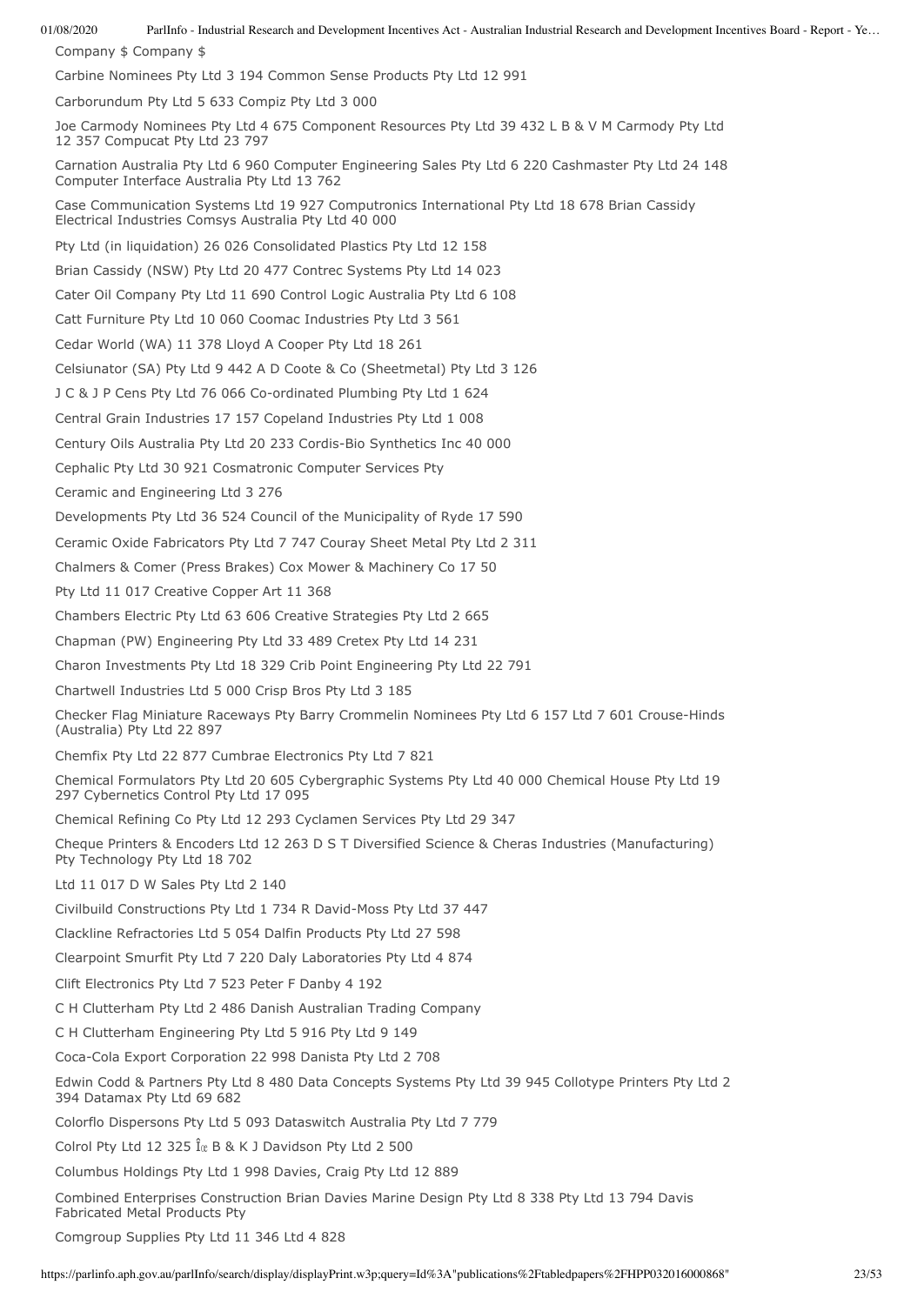Comlabs Pty Ltd 30 530

32

APPENDIX A

Company \$ Company \$

W Dazenko Structural & General Engineering Pty Ltd 30 177

Elphinstone Engineering (Aust) Pty Ltd 22 933

A A de Fina & Associates Pty Ltd 1 502 Dale B Elphinstone Pty Ltd 40 000

Deaye Pty Ltd 8 904 Elron Engineering and Fabrications

Dedicated Microsystems Pty Ltd 15 760 Pty Ltd 11 765

Deeko Australia Pty Ltd 27 766 Elvinco Plastics Pty Ltd 1 864

H J Denman & Associates Pty Ltd 692 Emery Chemicals Pty Ltd 22 393

Detection Systems Pty Ltd 11 105 Emslie Tooling Pty Ltd 7 548

Diagnostic Instruments Pty Ltd 4 212 Endeavon Pty Ltd 10 785

Diamond Air Conditioning Manufacturers Pty Ltd 17 650

Engineering Plastics Nominees Pty Ltd 8 084

Diamond Shamrock (Australia) Ensat Pty Ltd 14 217

Pty Ltd 5 227 Epoxylite (Australasia) Pty Ltd 24 323

Dicker Data Projects Pty Ltd 33 234 Evans Print Pty Ltd 34 693

Dilali Pty Ltd 1 800 Everhard Industries Pty Ltd 12 055

Disposable Products Pty Ltd 10 952 Extrusion Machine Co (Australia) Pty Dolmar Chemicals WA Pty Ltd 22 166 Ltd 18 195

Don Smallgoods Coy Pty Ltd 7 318 Eyelets Supply Co Pty Ltd 1 671

Donvegan Pty Ltd 12 692 Ezekiel Nominees Pty Ltd 11 114

Douglas Chemicals (Vic) Pty Ltd 14 384 E D M Sales Pty Ltd 11 200

R G Douglas Industries Pty Ltd 12 916 F E S Holdings Pty Ltd 8 554

Dover Fisheries Pty Ltd 14 545 Peter Fanning & Co Pty Ltd 15 304

Dowak Pty Ltd 2 717 Fastron Pty Ltd 24 532

Dow Coming Australia Pty Ltd 40 000 Fatcat Productions (Australia) Pty Ltd 6 078 Dowdenâ€<sup>ng</sup> Pumping Sales & Service Fat-Sel Pty Ltd 40 000

(Mackay) Pty Ltd 3 692 Fem Holdings Pty Ltd 2 412

John Downey (Sheetmetal) Pty Ltd 14 022 Fertal Holdings Pty Ltd 2 965

Drager Australia Pty Ltd 11 220 Fessl Pty Ltd 31 242

Drake Trailers 78 282 Fict Australia Pty Ltd 40 000

Dufaylite Pty Ltd 4 293 Fictor Pty Ltd 4 033

Duff Steel Industries (NSW) Pty Ltd 6 355 Fine Metals Corporation Pty Ltd 4 911 Dumford Pty Ltd 9 659 Finer Engineering Pty Ltd 11 096

E C S A Pty Ltd 1 695 Fire-Brake Pty Ltd 15 353

E M G Holdings Pty Ltd 40 000 Firstron Pty Ltd 40 000

E R G Management Services Ltd 29 239 Fischer Industries Pty Ltd 40 000

ESRl-Australia Pty Ltd 4 737 Flexible Systems 21 296

Eagle & Globe Steel Pty Ltd 32 400 Flexipave Concrete Industries Pty Ltd 4 269 J M Eastabrook Pty Ltd 7 739 Flow Laboratories (Australasia) Pty

Economics Laboratory Pty Ltd 10 970 Ltd 30 041

Ecotech Pty Ltd 6 737 Forbes Engineering Holdings Pty Ltd 6 681

Eden Corporation Pty Ltd 34 042 Formula Chemicals (NSW) Pty Ltd 17 389

A C Edwards Pty Ltd 4 431 Formulab Technology Australia Pty

40 000 Ejan Electronics Services 3 412 Ltd

Electrologic Pty Ltd 12 633 Forpark Pty Ltd 4 072

Electronic Development Corporation F J Forrest Pty Ltd (in liquidation) 11 088 Pty Ltd 37 397 Fount Wip Pty Ltd 13 946

Electronic Facilities Pty Ltd 5 945 K H Fox Pty Ltd 2 029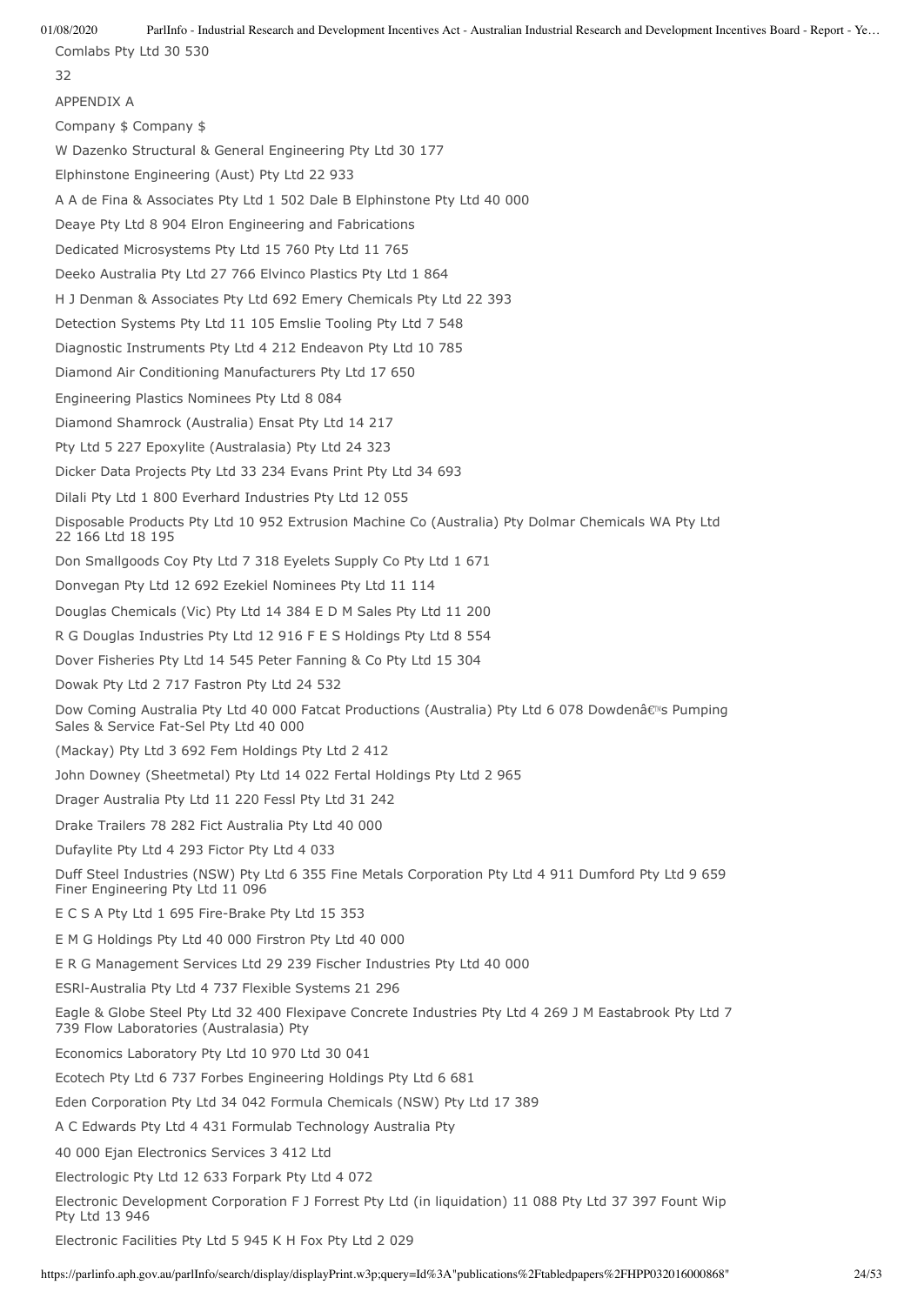01/08/2020 ParlInfo - Industrial Research and Development Incentives Act - Australian Industrial Research and Development Incentives Board - Report - Ye… Electronic Innovations Pty Ltd 8 190 Framac Industries Pty Ltd 5 568 Electronic Sign Switching Pty Ltd 8 396 Franna Cranes 24 669 Electron Security Systems Pty Ltd 17 957  $\hat{I}$  I Fraser Pty Ltd 12 289 R E Elliott & Son Pty Ltd 27 460 P A Fraser Nominees Pty Ltd 6 906 33 APPENDIX A Company \$ Company \$ P C Freiburg Industries 5 216 Freton Automotive Security Systems (Aust) Pty Ltd 1 975 Froas Pty Ltd \_ 9 899 Futuretech Pty Ltd 9 385 Fytore Pty Ltd 1 083 G P International Pipe Coalers Pty Ltd 22 769 G S Systems Pty Ltd 14 219 G T E Australia Pty Ltd 40 000 Galmac Laboratories Pty Ltd 2 194 Galvale Pty Ltd 40 000 Galvin Engineering Pty Ltd 7 559 Gambro Pty Ltd 4 291 Ganmart Pty Ltd 11 171 Gantron Pty Ltd 27 969 Garwood Machinery (Australia) Pty Ltd 17 072 Garwood Packaging Pty Ltd 40 000 Gazelle Foods Pty Ltd 23 296 Gearhart Meshbolt Support System Pty Ltd 15 181 Geelong Agricultural & Engineering Co Pty Ltd 40 000 Geelong Wall Company Pty Ltd 1 487 Gelati Italia Pty Ltd 12 669 Genat & Wood Pty Ltd 17 703 Gendap Pty Ltd 39 605 General Bearing Co Pty Ltd 10 051 General Instrument (Australasia) Pty Ltd 32 658 General Technology Pty Ltd 38 261 Geophysical Research Pty Ltd 5 218 Geographe Enterprises Pty Ltd 4 100 Geola Product Services Pty Ltd 9 673 George Gibbens Pty Ltd 19 822 Gibbs Burge & Co Pty Ltd 17 470 Gilford Electric Co Pty Ltd 945 Gilsa Seal Pty Ltd 33 770 Gladstone Holdings Pty Ltd 5 545 Glassmetal Industries Pty ltd 8 018 Glass Reinforced Products (GRP) Pty Ltd 40 000 Glencor Industries Pty Ltd 11 733 Glendale Corporation (Aust) Pty Ltd 17 696 Gliderol Roller Doors Pty Ltd 18 623 Good Samaritan Industries 816 Trevor Goodwin Real Estate Pty Ltd 26 126 Gosford Forge Pty Ltd 12 242 Gossati Nominees Pty Ltd 6 525 Graham Group 12 606 Gram Pty Ltd 6 256 P J Grayden Pty Ltd 8 886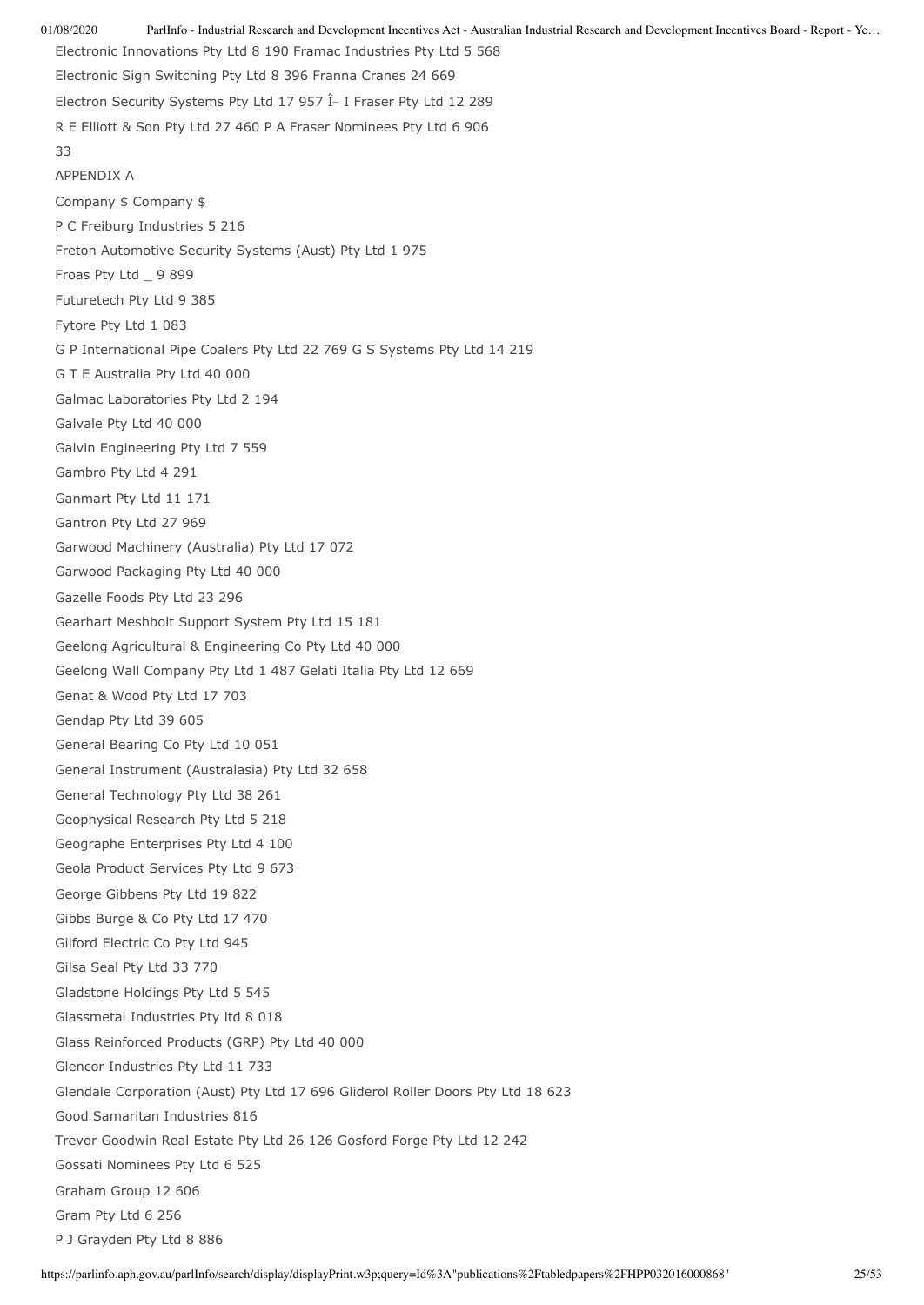01/08/2020 ParlInfo - Industrial Research and Development Incentives Act - Australian Industrial Research and Development Incentives Board - Report - Ye… https://parlinfo.aph.gov.au/parlInfo/search/display/displayPrint.w3p;query=Id%3A"publications%2Ftabledpapers%2FHPP032016000868" 26/53 Grayline Holdings Pty Ltd 7 774 Paul Green & Associates Pty Ltd 21 625 William Green Pty Ltd 5 693 Grummet Motor Bodies Pty Ltd 24 605 Gunn & Hiskens Pty Ltd 5 934 Gunyah Nominees Pty Ltd 14 204 Guthrie Manufacturing (Aust) Pty Ltd 5 227 H I M Burners (Aust) Pty Ltd 1 042 Hadfield Sign Co Pty Ltd 5 061 Halco Engineering Pty Ltd 12 982 Halda Systems Pty Ltd 23 461 Hales & Rogers Pty Ltd 18 837 Hallan Nominees Pty Ltd 3 348 Hallmark Industries Pty Ltd 11 846 Hallprint Pty Ltd 6 654 Halsten Engineering Pty Ltd 14 564 W D & V J Hambley Pty Ltd 2 629 Hamersley Developments Pty Ltd 1 097 A Hankin & Co Pty Ltd 13 988 Hanson Sykes Pumps Pty Ltd 5 590 E H Harris & Co Pty Ltd 1 888 Harris Tame Pty Ltd 11 351 Graham Hart (1971) Pty Ltd 1 274 Hartley Cyber Engineering Pty Ltd 36 021 Hawke Bros Pty Ltd 17 504 Hay Manufacturing Pty Ltd 1 000 Hazemeyer-Holec (Aust) Pty Ltd 22 888 Healthway Dairy Products Pty Ltd 4 004 Heating Systems Pty Ltd 8 581 Herlest Nominees Pty Ltd 9 062 Hexiva Pty Ltd 24 524 Heyden-Spike Co Pty Ltd 7 994 Hilleng Pty Ltd 32 353 Hills and Willis Pty Ltd 39 091 Holland Hitch (Aust) Ltd 7 520 Honor Bright Pty Ltd 23 476 Fred Horn & Son 11 797 Hosier Nominees Pty Ltd 2 056 Hospital Products Limited 40 000 Hubert Textiles Pty Ltd 7 498 Hughes Engineers Pty Ltd 14 723 Hughes Technology Pty Ltd 19 954 R G Hulse Pty Ltd 22 061 Hunter Hydraulics Pty Ltd 16 178 Hunter Wire Products Ltd 17 231 Hunting Begley Engineering Services Pty Ltd 12 885 Hydramatic Engineering Pty Ltd 21 697 Hydro Systems (Tas) Pty Ltd 32 324 Hydroline Australia Pty Ltd 29 222 I R T Electronics Pty Ltd 27 314 Ichthus Engineering Pty Ltd 17 160 34 APPENDIX A Company \$ Company \$ Ilgav Pty Ltd 16 332 Impresstik Machinery Pty Ltd 10 772 Indoplas Pty Ltd 17 204 Industrie Pty Ltd 15 039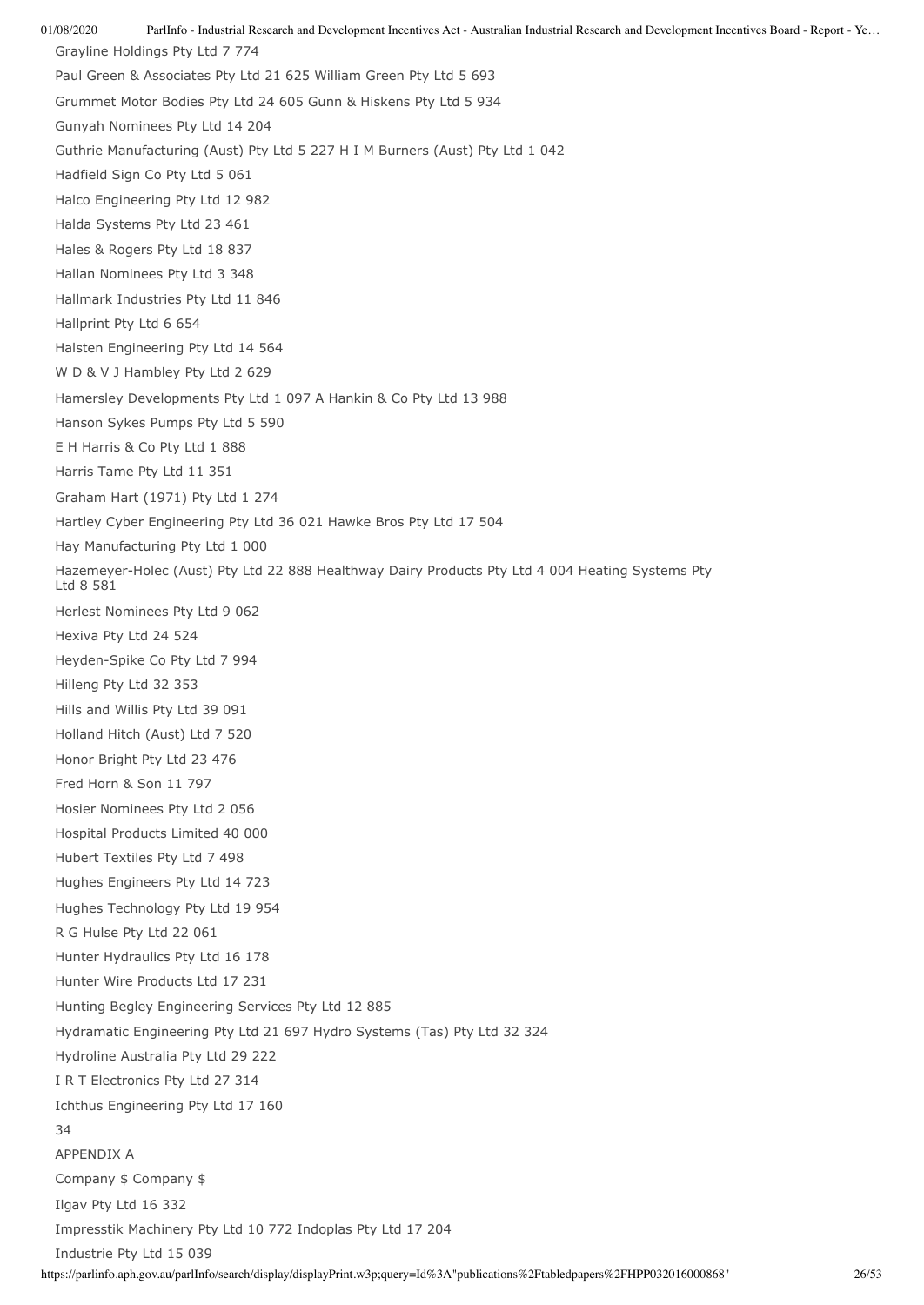01/08/2020 ParlInfo - Industrial Research and Development Incentives Act - Australian Industrial Research and Development Incentives Board - Report - Ye… Industrial Containers (Australia) Pty Ltd 8 150 Industrial Electrics Pty Ltd 3 905 Industrial Plastics Services Pty Ltd 16 618 Industrial Process Controls Ltd 23 469 Industrial Pyrometers (Aust) Pty Ltd 10 231 Inglis Industries Pty Ltd 8 564 Innisbrook No 3 Pty Ltd 8 492 Integral Fibre Systems Pty Ltd 36 510 Interior Modular Products Pty Ltd 13 698 Intermec Australia Pty Ltd 7 487 International Catamarans Pty Ltd 12 342 Invertech Equipment Pty Ltd 19 349 J E W Nominees Pty Ltd 11 847 J & H Agencies Pty Ltd 3 241 J P Products Pty Ltd 31 208 J R M Helyplanes Pty Ltd 13 838 J T Microcomputers Pty Ltd 8 796 Paul B Jackson & Associates Pty Ltd 80 000 Jaden Pty Ltd 3 192 Jakab Industries Pty Ltd 17 941 lands Electronics Pty Ltd 28 387 G W Jarrett & Associates Pty Ltd 28 462 Jarrett Industries Pty Ltd 9 107 Jenkin Buxton Printers Pty Ltd 55 16 Norm Jenkins Pty Ltd 8 013 Johnwin Pty Ltd 544 Joma Engineering Pty Ltd 75 061 Jumbo Toys Pty Ltd 399 K C Industries Pty Ltd 51 930 K & K Holdings Pty Ltd 1 275 Ko Technics Pty Ltd 18 773 K W Engineering 7 643 M G Kailis Gulf Fisheries Pty Ltd 30 091 Kal Life Systems Pty Ltd 4 832 Kaloramba Pty Ltd 17 287 Kando Computer Electronics Pty Ltd 2 817 Kawa Kawa Nominees Pty Ltd 5 730 Kempster & Love (Aâ€<sup>m</sup>asia) Pty Ltd 7 534 Robert Kershaw International Pty Ltd 28 787 Kewpie Pig Enterprises Pty Ltd 15 809 Kewpie Pork Products Pty Ltd 3 119 Kewpie Stockfeeds Pty Ltd 14 850 Key Industries Pty Ltd 23 524 Kimberley Seeds Pty Ltd 5 685 King Spring Works Pty Ltd 2 413 Klemzig Platers Pty Ltd 8 843 Knapp Lewer Pty Ltd 28 124 S W Konig Pty Ltd 911 Koolfoam Pty Ltd 8 351 Koongarra Mines Pty Ltd 21 608 B Kostecki Nominees Pty Ltd 5 611 Krueger Transport Equipment Pty Ltd 4 211 Krupp (Australia) Pty Ltd 33 040 Kymon Forge & Engineering Pty Ltd 14 300 L I H Australia Pty Ltd 33 934 L S C Electronics Pty Ltd 14 912 Laban Pty Ltd 27 343 Laboratory Equipment Pty Ltd 5 935 Labservice Pty Ltd 6 747 Langford Aluminium Pty Ltd 8 222 Laruffa & Associates Pty Ltd 6 103 Laser Lab Australia Pty Ltd 7 764 Lasertec Services Pty Ltd 5 368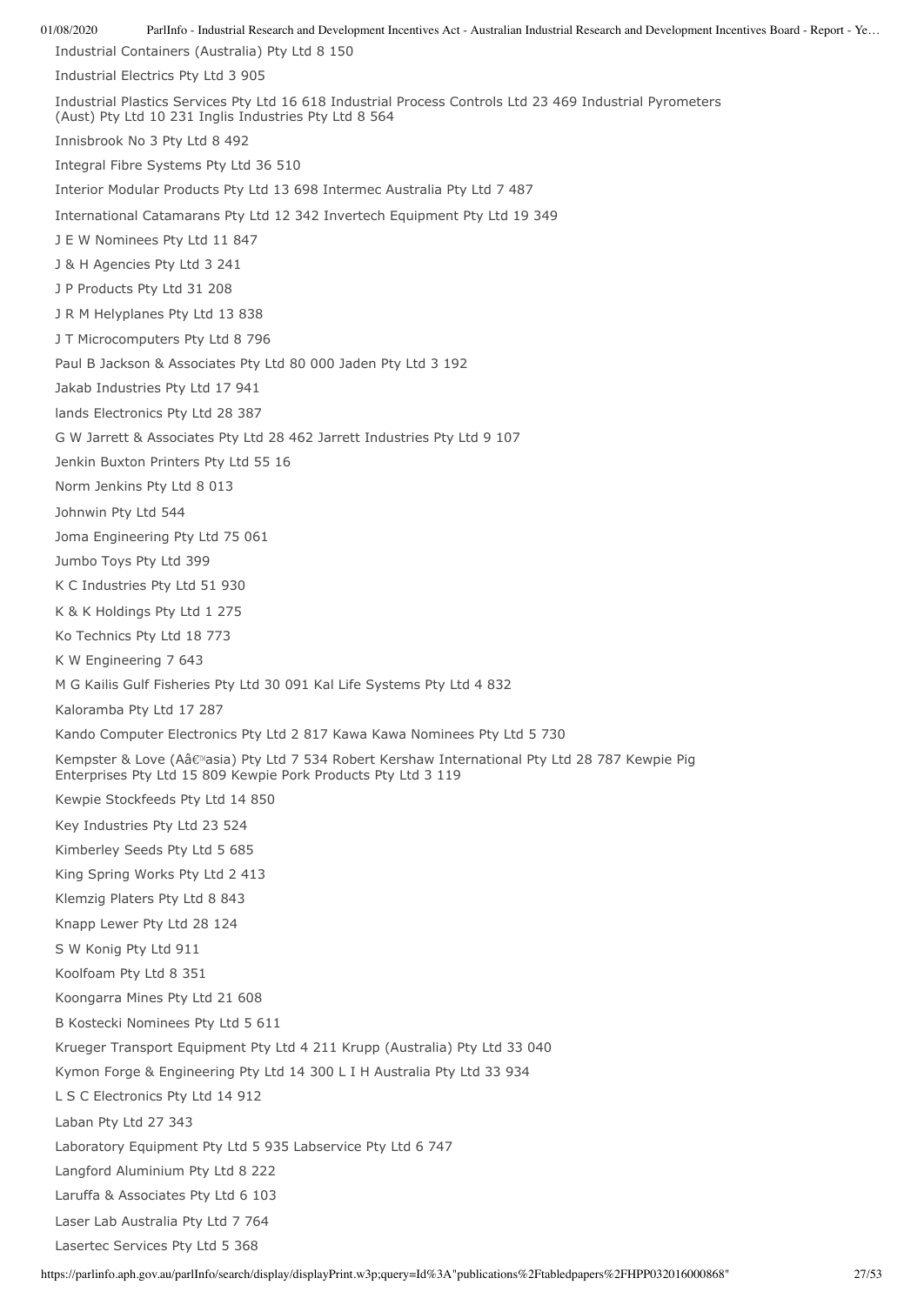01/08/2020 ParlInfo - Industrial Research and Development Incentives Act - Australian Industrial Research and Development Incentives Board - Report - Ye… Latchford Industries Pty Ltd 19 987 Lecon Modular Finishes Pty Ltd 42 523 Lectrum Pty Ltd 18 415 Leitrim Investments Pty Ltd 7 024 Leko Pty Ltd 18 013 Lettela Pty Ltd 40 000 David Linacre Pty Ltd 22 397 Linkage Engineering Pty Ltd 9 880 Linmac Pty Ltd 13 355 Lisala Pty Ltd 8 384 Liverpool Plastics Pty Ltd 1 327 Loadarm Australia Pty Ltd 13 736 Lockland Developments Pty Ltd 11 430 D G Lockwood & Co Pty Ltd 21 627 Lolita Automobile Developments Pty Ltd 3 164 G M & J Lombardi Pty Ltd 22 821 A J Lucas Constructions Pty Ltd 13 677 Lynden Electronics Co Pty Ltd 18 641 Lyons & MacKenzie Pty Ltd 66 226 Lytmo-Answertronics 17 216 Lyttlecat Pty Ltd 23 358 Mr Floppy Pty Ltd 16 666 Mr Whippy Pty Ltd 9 110 M S I Data Australia Pty Ltd 4 255 MacDhui Engineering Pty Ltd 3 845 Macey Mining Services Pty Ltd 33 946 MacLagan, Wright & Associates Pty Ltd 29 428 Maclean & Lawrence Pty Ltd 12 516 J Y MacLeod Pty Ltd 7 618 Magnetic Engineering Pty Ltd 6 417 Makers Pty Ltd 7 708 Makram Pty Ltd 19 189 Malik & Bliss Pty Ltd 3 213 Mallina Holdings Ltd 2 972 35 APPENDIX A Company \$ Company \$ Management Computer Systems Pty Moonraker Australia Pty Ltd 22 531 Ltd 5 207 Moog Australia Pty Ltd 4 074 Man-O-War Play-Quip Pty Ltd 3 271 Moss Products Pty Ltd 8 153 Manahan Nominees Pty Ltd 12 952 Moulded Plywood Products Pty Ltd 8 803 Hugh Manning Pty Ltd 37 727 Mountjoy Nominees Pty Ltd 11 131 Manta Industries Pty Ltd 20 344 Bob Muirhead Electrical Pty Ltd 1 560 Marcus Art Pty Ltd 5 402 Multi Electronic Services Pty Ltd 69 033 Marjorin Pty Ltd 35 300 Multi Equipment Corporation Pty Ltd 4 623 The Markham Boat Co Pty Ltd 21 030 Munusu Pty Ltd 20 659 Marriott Industries Pty Ltd 12 150 Muscat Constructions Pty Ltd 17 030 Marsden & McGain Pty Ltd 40 000 Musicmaker Pty Ltd 9 965 Marshall and Roesner Pty Ltd 6 792 N R Pty Ltd 11 972 Mascon Systems Pty Ltd 11 578 N V C Pty Ltd 4 979 Maunclimb Pty Ltd 35 569 Stephen Nagy Enterprises Pty Ltd 10 073 McGrath Trailers Pty Ltd 2 644 Nambucca Investments Pty Ltd 9 652 McWilliamâ€<sup>N</sup>s Wines Pty Ltd 14 100 Narrellan Track Wheel Align Pty Ltd 25 072 Mears Industries Pty Ltd 5 495 Nationwide Antenna Systems &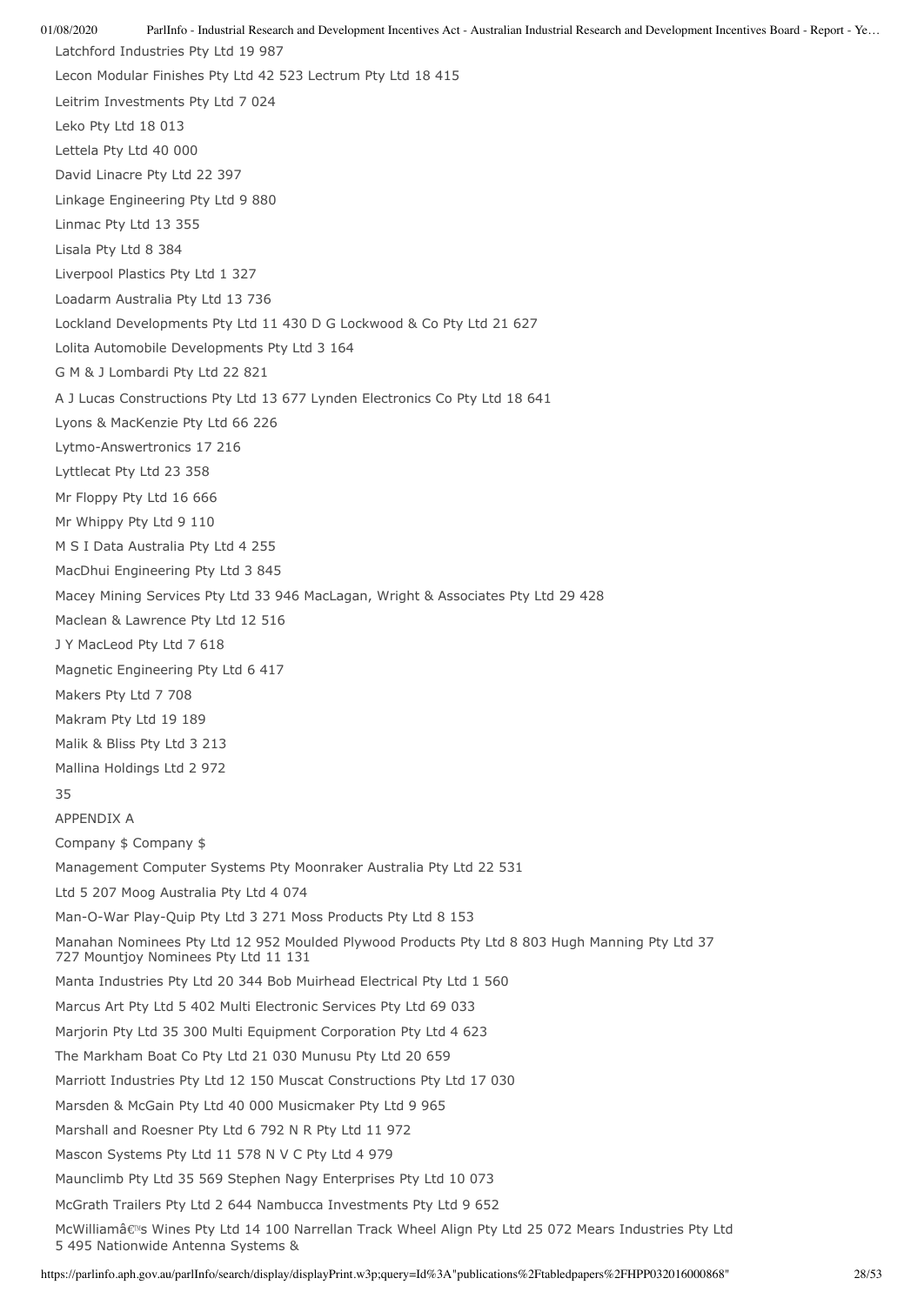Medialux Pty Ltd 2 724 Specialty Products Pty Ltd 4 838 Medical & Import Manufacturing Co Navitron Pty Ltd 2 033 Ltd 3 151 Ness Security Products Pty Ltd 17 871 Medical Research (Marketing) Pty Netcomm (Australia) Pty Ltd 32 576 Ltd 27 307 J Nethersole & Sons Pty Ltd 750 Medos Co Pty Ltd 6 719 New South Wales Sugar Milling Megatron Computer Industries Pty Co-operative Ltd 1 861 Ltd 3 707 New World Jersey Pty Ltd 27 890 Membam Equipment Pty Ltd 4 556 Newtronics Pty Ltd 40 000 Memtec Ltd 40 000 Nife lunger Pty Ltd 25 235 Mentay Steel-Fab Constructions Pty A Noble & Son Ltd 8 517 Ltd 28 070 Noogardie Pty Ltd 49 645 Menzel Plastic Traders Pty Ltd 11 669 North Eastern Dairy Co Ltd 7 053 Metcalfe Holdings Pty Ltd 19 102 North Coast Services Pty Ltd 9 715 Metergram Pty Ltd 8 327 The Northern Queensland Company Metronex Engineering Pty Ltd 4 268 Ltd 15 125 Micro 80 Pty Ltd 14 033 Northern Chemicals Co Pty Ltd 15 464 Micro Air Pty Ltd 10 443 Northgate Computing Company Pty Microguard Controls Pty Ltd 12 526 Ltd 5 357 Micropro Design Pty Ltd 31 026 Norwood Trading Co Pty Ltd 7 051 Midland Milk Pty Ltd 31 466 Notera Lisa Nominees Pty Ltd 40 000 R E Miller Pty Ltd 31 211 Notluob Nominees Pty Ltd 30 430 Minicom (International) Pty Ltd 12 371 Novaspire International Pty Ltd 34 027 Mining and Process Engineering Nova Sun Energy Ltd 36 710 Services (WA) Pty Ltd 22 473 Nulec Pty Ltd 29 440 Mitchell Cotts Engineering (Aust) Numericon Pty Ltd 15 240 Pty Ltd 12 138 Nyah Investments Pty Ltd 13 816 Mizzi Enterprises Pty Ltd 40 000 Nyborian Pty Ltd 4 363 Modem Products Pty Ltd 5 130 Nyungari Pty Ltd 30 025 Moggill Constructions Pty Ltd 5 827 Phil O'Brien Pty Ltd 15 049 Mole Engineering Pty Ltd 6 719 Oblisk Pty Ltd 13 721 Molnar Engineering Pty Ltd 24 575 Ocean & Atmospheric Science Pty Monadelphous Mining Products Pty Ltd 15 352 Ltd 12 293 Oceanics Australia Pty Ltd 8 182 Mood Furniture Pty Ltd 2 226 M G & 0 E Oâ€<sup>™</sup>Dea Pty Ltd 1 687 36 APPENDIX A Company \$ Company \$ Oenotec Pty Ltd 3 418 Offshore Marine Pty Ltd 40 000 Omega Digital Systems Pty Ltd 40 000 One Design & Skiff Sails Pty Ltd 8 069 Open Road Industries Pty Ltd 28 135 Ortex Australia Pty Ltd 12 591 Osborne Ceilings Pty Ltd 27 567 Otraco (International) Pty Ltd 8 165 Ovos Laboratories Pty Ltd 24 447 Overeem Pty Ltd 11 888 P G C Controls Pty Ltd 13 026 P  $\hat{I}_x$  B Ducting Pty Ltd 6 817 Paccar Australia Pty Ltd 12 323

01/08/2020 ParlInfo - Industrial Research and Development Incentives Act - Australian Industrial Research and Development Incentives Board - Report - Ye…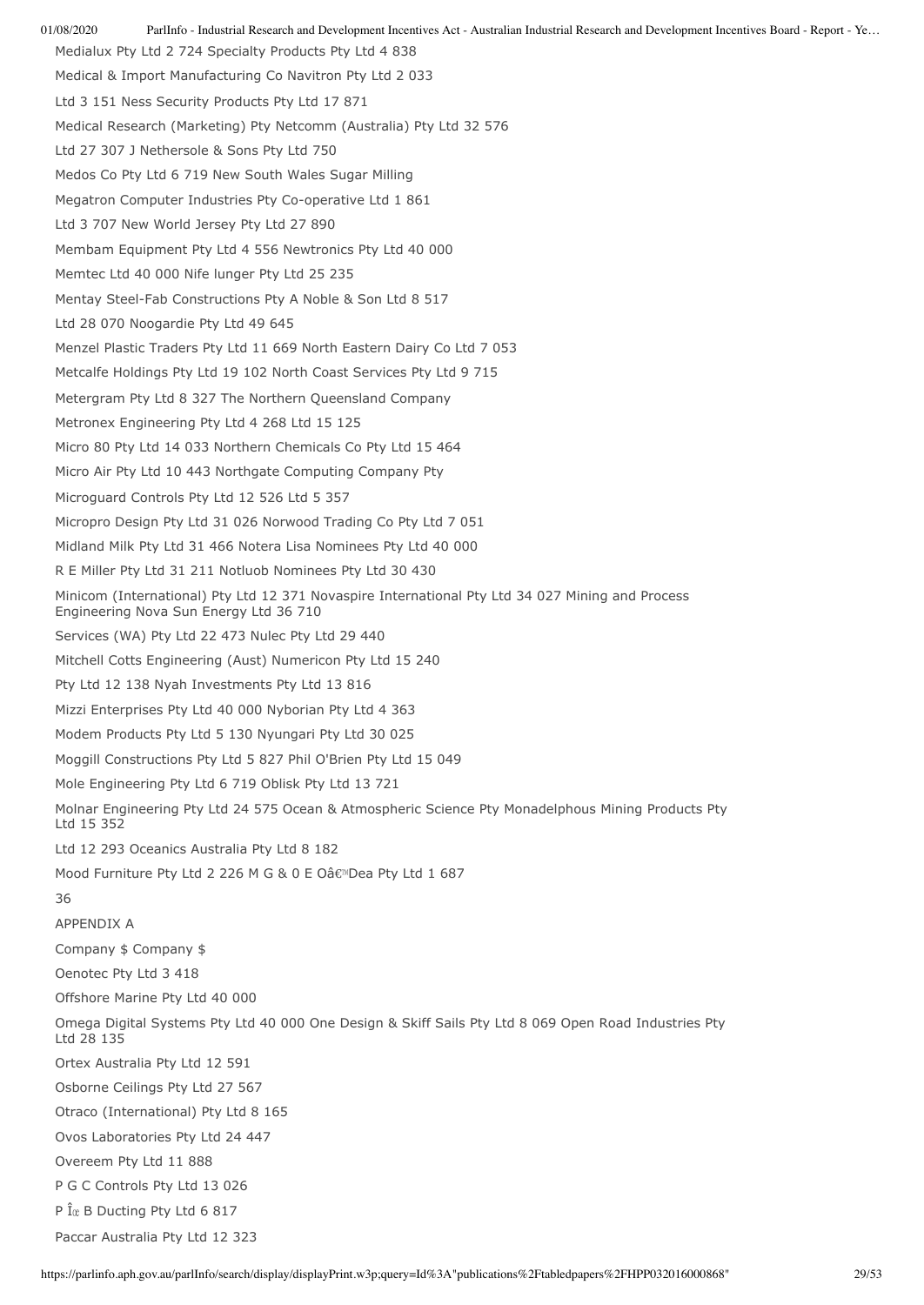01/08/2020 ParlInfo - Industrial Research and Development Incentives Act - Australian Industrial Research and Development Incentives Board - Report - Ye… Pacific Carpets International Pty Ltd 40 000 Pacific Carpets Yams Pty Ltd 32 680 Pacific Marina Developments Pty Ltd 11 546 Packmatic Pty Ltd 15 467 Packtron Packaging Pty Ltd 27 179 Paino Bros 6 535 Pal a Manufacturing Pty Ltd 16 054 Panache Products Pty Ltd 11 571 Paper Converting Co (Qld) Pty Ltd 19 840 Para vet Instruments Pty Ltd 12 062 Pasamina Pty Ltd 4 347 Pattern Products Pty Ltd 14 663 J D Patterson Consolidated Pty Ltd 3 442 Pavement Management Services Pty Ltd 14 921 Paxall Australia Pty Ltd 18 043 The Peanut Marketing Board 20 887 C J Pearce & Co 62 896 Pecan Engineering Pty Ltd 7 834 Ped Holdings Pty Ltd 8 177 Pegasus Technology Pty Ltd 11 010 Penfold Flexibles Pty Ltd 10 125 Pennant Industries Pty Ltd 2 726 Perceptive Systems Pty Ltd 3 001 Perfectfit Clothing Company Pty Ltd 5 901 Perform Metal Industries Pty Ltd 12 599 Perini & Scott (Australasia) Pty Ltd 20 385 Peterson Speaker Laboratories Pty Ltd 21 397 A W & W E Peters Pty Ltd 11 207 Peters (WA) Ltd 40 000 Phasefale Safety Controls Pty Ltd 21 953 The Phillips & House Group 6 089 Photo Mechanical Products Pty Ltd 4 606 Phytex Australia Pty Ltd 7 308 A Pilgrim Industries Pty Ltd 9 601 Pioneer Liquid Pty Ltd 31 401 Plas-Tec Pty Ltd 10 223 Plasticap Pty Ltd 912 Plastic Pipe Fabrication Pty Ltd 11 701 Pneuvay Engineering Pty Ltd 6 172 Polar Electronic Industries Pty Ltd 26 111 Polycane Furniture Pty Ltd 40 000 Polymer Chemicals Pty Ltd 22 954 Poly pacific Pty Ltd 40 000 Powerflow Pty Ltd 4 416 Powertech (Aust) Pty Ltd 11 070 Powertech Pty Ltd 3 602 Powertrol Pty Ltd 5 362 Pozzolanic Australia Pty Ltd 5 355 Pozzolanic (Queensland) Pty Ltd 10 701 Precision Inserts Pty Ltd 4 748 Prema Controls Pty Ltd 14 371 Prime Manufacturing Australia Pty Ltd 19 912 Project Enterprises Pty Ltd 1 056 Proplas Services Pty Ltd 12 608 Pulsar Electronics Pty Ltd 40 000 Pumps WA Pty Ltd 20 701 Pylon Chemicals Pty Ltd 11 652 Pyralco Nominees Pty Ltd 27 615 QASCO Pty Ltd 19 229 Quaker Chemical (Aâ€<sup>™</sup>asia) Pty Ltd 40 297 Quality Nominees Pty Ltd 4 328

https://parlinfo.aph.gov.au/parlInfo/search/display/displayPrint.w3p;query=Id%3A"publications%2Ftabledpapers%2FHPP032016000868" 30/53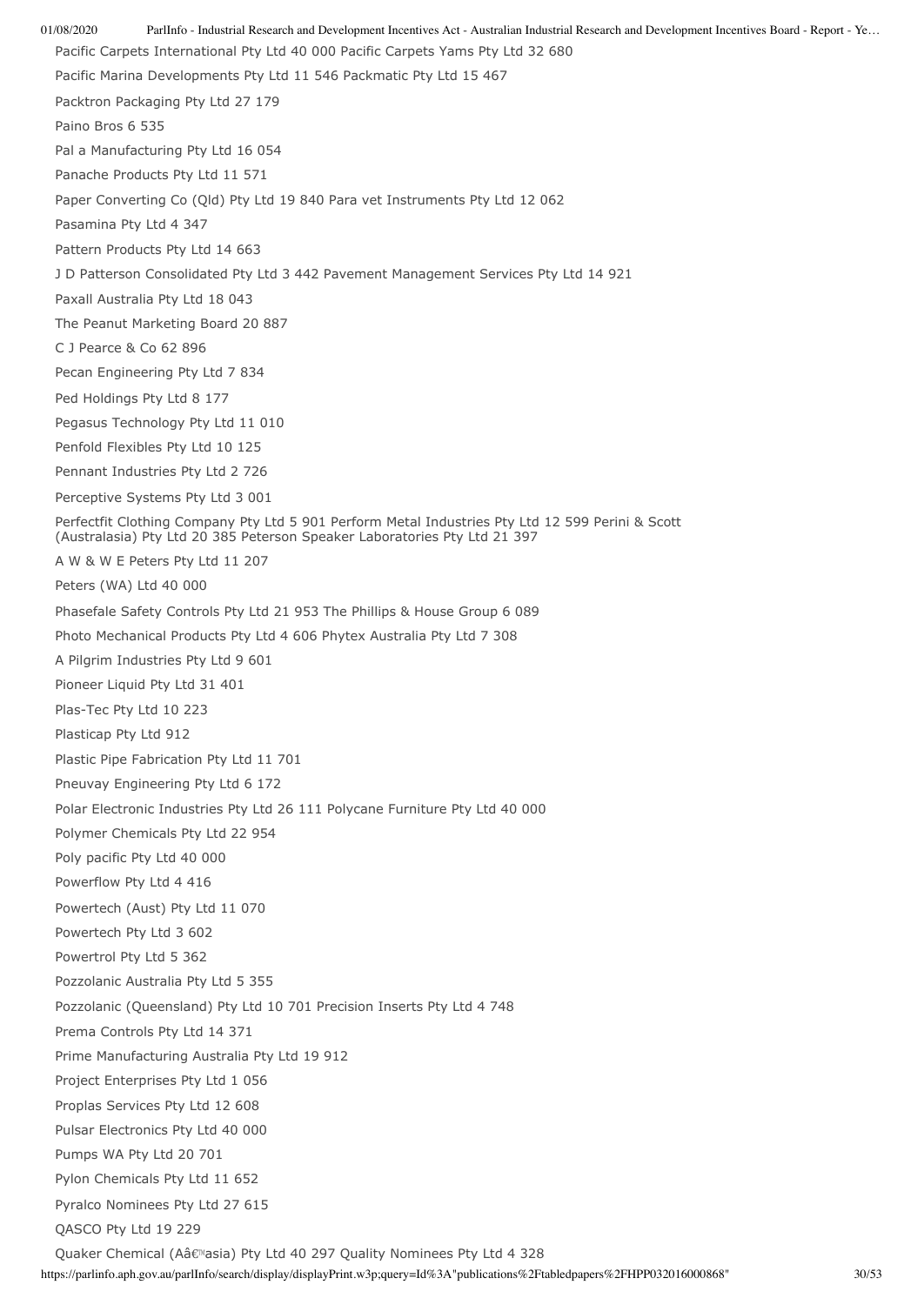01/08/2020 ParlInfo - Industrial Research and Development Incentives Act - Australian Industrial Research and Development Incentives Board - Report - Ye… Quantum Engineering Design Pty Ltd 5 720 Queensland Manufacturing Co Pty Ltd 6 695 Queensland Nameplate Pty Ltd 7 542 Ouirkâ€<sup>™</sup>s Refrigeration Pty Ltd 3 612 R C C Electronics (Industrial) Pty Ltd 12 083 R & I Instrument & Gear Co Pty Ltd 2 639 Radiation Research Pty Ltd 40 000 Radtek Corporation Pty Ltd 2 680 Raider Ski Pty Ltd 46 684 Rail Trade Nominees Pty Ltd 9 429 Rampart Security Pty Ltd 13 265 Ramtec Pty Ltd 8 804 Ran Data Pty Ltd 36 182 Rayglen Safety Frames Pty Ltd 5 316 Rayson Industries Pty Ltd 14 047 A B Rea & Co Pty Ltd 7 583 Redi-Brite Industries Pty Ltd 7 819 Reelax Enterprises Pty Ltd 7 236 Reelco Industries (Aust) Pty Ltd 10 567 Reeve Holdings Pty Ltd 2 000 Refractory Nominees Pty Ltd 17 074 Regal Spec Cases Pty Ltd 4 627 Regulator Australia Pty Ltd 21 592 Reid Research Nominees Pty Ltd 5 516 Reis Orthopaedic Services Pty Ltd 13 019 Rein Pty Ltd 4 167 Reoweld Pty Ltd 9 527 37 APPENDIX A Company \$ Company \$ Ricway Films Pty Ltd 16 000 S E C Plating Pty Ltd 40 000 Riliza Pty Ltd 15 661 Sealwall (Qld) Pty Ltd 9 315 Rimik Pty Ltd 1 513 Seasonmakers (Australia) Pty Ltd 4007 Rintoul Pty Ltd 42 867 Sea Wind Catamaran (Distributors) Ritch Engineering Pty Ltd 21 301 Pty Ltd 975 Riteway Materials Handling Pty Ltd 2 963 Security Card System Pty Ltd 3 050 Robertson Audio/Visual Services Pty Semak Electrics Pty Ltd 29 186 Ltd 6 960 Sepa Waste Water Treatment Pty Ltd 8 053 Robotnik Pty Ltd 6 521 Serica Australia Pty Ltd 9 997 Rockwell Australia Pty Ltd 1 330 Shaw Process Castings Pty Ltd 14 073 Rodfinne Pty Ltd 52 749 Shenton Enterprises Pty Ltd 3 604 Rogex Industries Pty Ltd 7 158 John Shephard Trailers Pty Ltd 12 311 Roglands Pty Ltd 2 214 Shepherd Foundation Nominees Pty Rollashield Pty Ltd 28 079 Ltd 33 464 K J Ross Security Locks 3 052 Shepparton Terrazzo Works Pty Ltd 8 647 Rota Pak Industries Pty Ltd 39 730 Signalling Technology Pty Ltd 30 731 Rotary Heat Exchangers Pty Ltd 10 960 Sihi Australia Pty Ltd 6 499 Roundhouse Pacific Pty Ltd 4 490 Sime Darby Australia Ltd 32 164 Rovira Pty Ltd 21 794 Sites Alive Pty Ltd 26 830 Roy el International Pty Ltd 10 932 Colin W Skelton Industries Pty Ltd 12 919 Roy el Micro Systems Pty Ltd 13 119 Skyrider Productions Pty Ltd 23 503 Helena Rubinstein (NSW) Pty Ltd 23 191 Slowdo Pty Ltd 7 722 Rugalle Pty Ltd 4 606 Smallaire Pty Ltd 3 559 Ruskin Holdings Pty Ltd 12 900 Smeed Nominees Pty Ltd 40 000 Russell Steel Products 1 714 Sobstad Sailmakers Australia Pty Ltd 41 594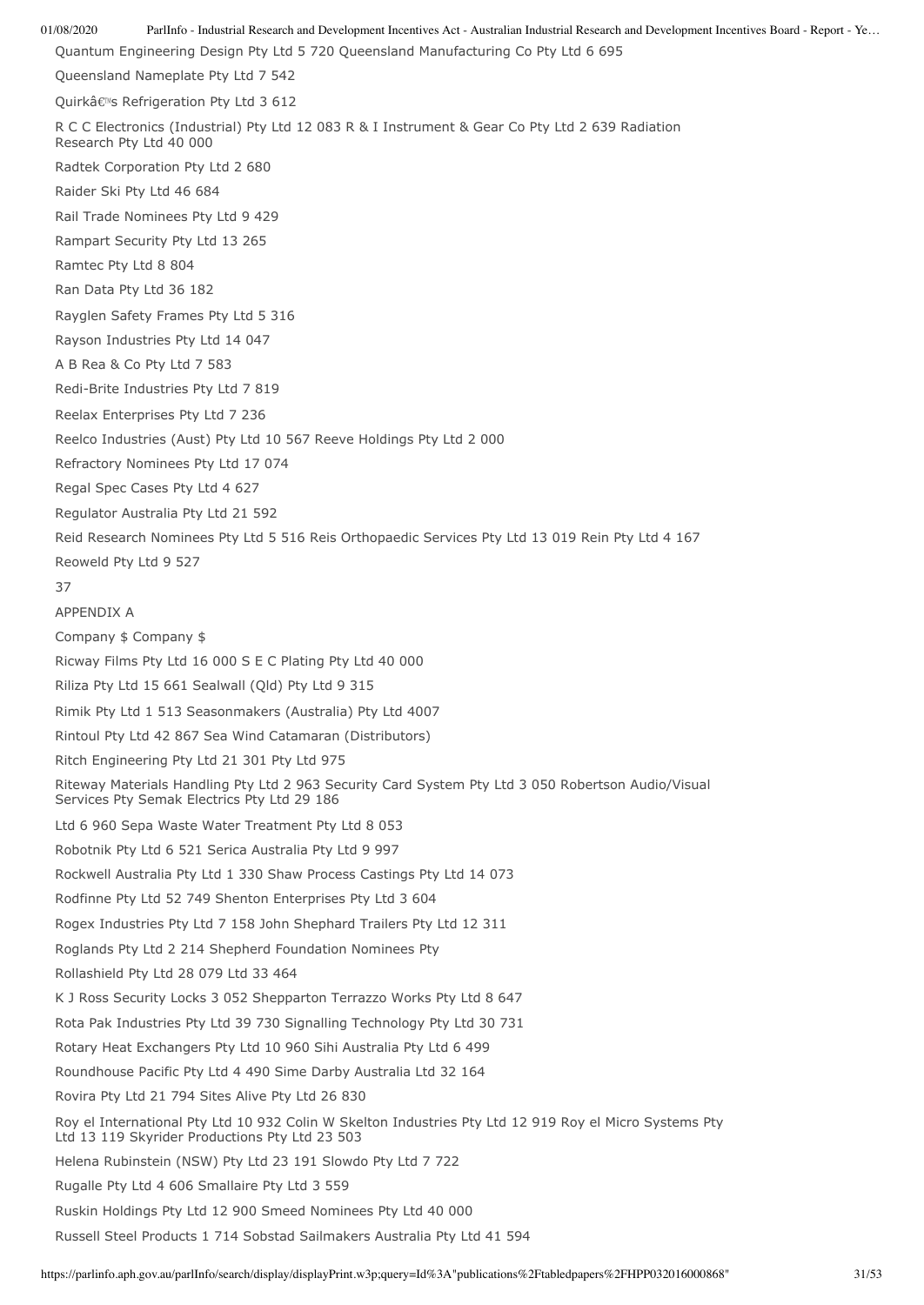01/08/2020 ParlInfo - Industrial Research and Development Incentives Act - Australian Industrial Research and Development Incentives Board - Report - Ye… https://parlinfo.aph.gov.au/parlInfo/search/display/displayPrint.w3p;query=Id%3A"publications%2Ftabledpapers%2FHPP032016000868" 32/53 Rust Rid (Australia) Pty Ltd 1 696 James Sokoll Pty Ltd 13 365 Ryan Marine Products Pty Ltd 17 595 Sokoto Pty Ltd 622 Ryan Rubber Co Pty Ltd 18 432 Sola Air Pty Ltd 18 766 Ryan Scaravator Pty Ltd 22 957 Solar & Allied Pty Ltd 16 599 Rybum Industries Pty Ltd 11 631 Solutech Food Systems Pty Ltd 19 572 Ryedale Pty Ltd 31 245 Somerville Engineering Co Pty Ltd 11 535 Rynaling Pty Ltd 9 864 Sontron Instruments Pty Ltd 13 225 S A  $\hat{I}_x$  I Pty Ltd 23 893 Sound Genesis Pty Ltd 1 709 S I E Inc 24 146 The South Australian Malting S  $\hat{I}$ <sub> $\alpha$ </sub> E Systems Pty Ltd 40 000 Company Pty Ltd 23 262 S P A Centre Holdings Pty Ltd 4 988 South Gippsland Milk Industries Ltd 29 983 S and R Laboratories 8 246 South West Foundry 14 028 Sacedon Pty Ltd 14 691 Southern Cross Instruments Pty Ltd 5 899 Sachem Holdings Pty Ltd 15 607 Southern Steeplejacks 9 495 Safair Investments Pty Ltd 15 485 Source Data (Aust) Pty Ltd 29 824 Safetyman Signs Pty Ltd 6 688 Space Frame Developments Pty Ltd 9 743 Salage Pty Ltd 30 564 Spaceframe Rural Buildings Pty Ltd 4 489 Salon Hair Care Supplies Pty Ltd 1 250 Space Management Pty Ltd 8 433 Salopia Pty Ltd 1 804 Space Nominees Pty Ltd 40 000 Sanscord Australia Pty Ltd 16 534 The Spastic Centre of New South Santech Pty Ltd 11 311 Wales 40 000 Santorini Pty Ltd 7 230 Spastic Society of Victoria Ltd 19 197 Sargent & Burton Pty Ltd 40 000 Sparcraft Pty Ltd 19 632 Sarlon Industries Pty Ltd 36 626 David Spaulding Pty Ltd 14 314 Pty Ltd 40 000 Specialised Polymer & Equipment Co Scientific Industrial Automation Pty Ltd 13 367 Pty Ltd 16 628 Trevor E Spencer Pty Ltd 3 360 38 APPENDIX A Company \$ Company \$ Spic N Span Corporation Pty Ltd 12 013 Technical Components Pty Ltd 38 323 Sport Aircraft Pty Ltd 18 622 Technical Computing & Graphics Stainless Tube Mills Pty Ltd State Wide Chemical Industries 17 444 Pty Ltd Technical & Research Services 16 727 Pty Ltd 3 919 Australia Pty Ltd 9 370 Steamaster Pty Ltd 19 354 Technichem Pty Ltd 3 520 Steam Holdings Pty Ltd 9 583 Tecnequip Enterprises Pty Ltd 3 263 Steelcraft Industries 10 112 Techno Engineering Pty Ltd 2 978 Noel Steele Pty Ltd 5 701 Telelift (Australia) Pty Ltd 6 374 Steelmax Engineering (Vic) Pty Ltd 3 332 Telspec Pty Ltd 5 424 Stein Atkinson Stordy (Australia) The Temperature Factory Pty Ltd 5 782 Pty Ltd 9 365 Tensilglass Pty Ltd 40 000 Stessl Alloy Craft Intenational Pty Ltd 55 645 W R Terry Fluid Controls Pty Ltd 9 459 Stepart Sales and Service Pty Ltd 10 752 Texmar Chemicals Pty Ltd 21 946 Steric Pty Ltd 8 046 Thangi Pty Ltd (in liquidation) 10 686 Sterland Bros Pty Ltd 10 098 Thermoline Scientific Equipment Stoddart Tiles Pty Ltd 7 545 Pty Ltd 12 046 Storage Research Pty Ltd 26 554 A T Thorsen Pty Ltd 21 480 Storm Warning Systems Pty Ltd 5 725 Three Spires Industries Pty Ltd 12 533 Stramit Industries Ltd 56 928 Timalara Pty Ltd 12 447  $\hat{I}$  & M Strassmeir Industries Pty Ltd 71 168 Tistronics Pty Ltd 5 699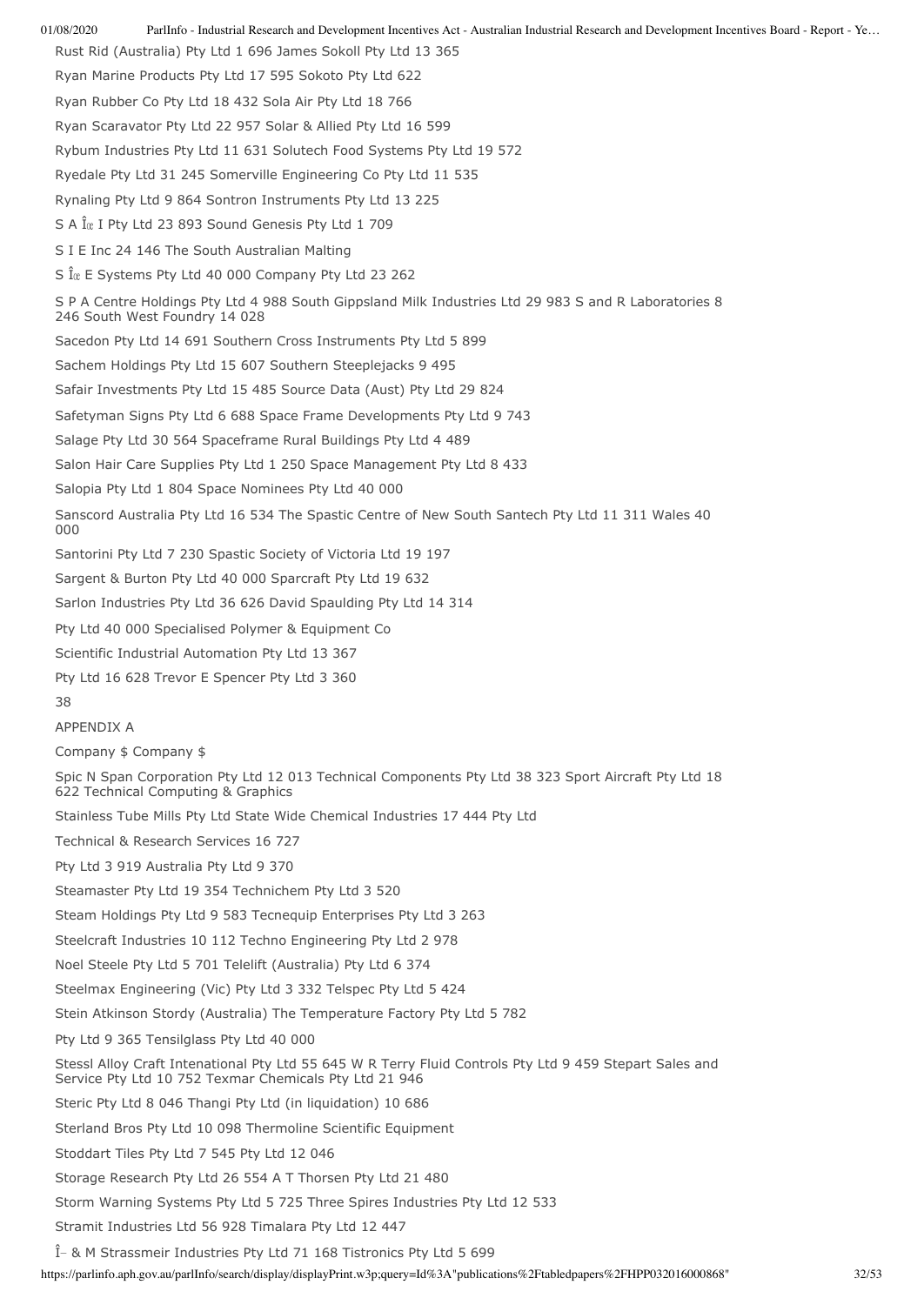01/08/2020 ParlInfo - Industrial Research and Development Incentives Act - Australian Industrial Research and Development Incentives Board - Report - Ye… Stratco Metal Pty Ltd 8 369 Titanic Nominees Pty Ltd 2 504 Strathclyde Pty Ltd 36 181 Tolleyâ€<sup>N</sup>s Nurseries Pty Ltd 8 361 Sun City Air Charter Pty Ltd 15 200 Topology Networking Pty Ltd 21 582 Sunseeker Investments Pty Ltd 569 A & M Topper Enterprises Pty Ltd 1 583 Suntron Energy Company Pty Ltd 5 120 Tracker Communications Fhy Ltd 40 000 Super Grasse Pty Ltd 34 120 Trade Paints Pty Ltd 14 859 Superplan Pty Ltd 9 448 Trafalgar Products (Aâ€<sup>M</sup>asia) Pty Ltd 1 919 Swanvale Pty Ltd 6 990 Traffic Equipment Manufacturers 16 752 S W R Pty Ltd 14 991 Trakka Van Conversions Pty Ltd 16 177 Sylmore Pty Ltd 3 731 Tranquil Cylinders Pty Ltd 9 570 Synflex Products Pty Ltd 10 670 Transcrete Pty Ltd 22 270 Syntex Australia Ltd 20 405 Transfer Mouldings Pty Ltd 6 974 System One Pty Ltd 24 306 Transformer Products Pty Ltd 20 171 3A Gamebirds Pty Ltd 37 489 Trans Waste Pty Ltd 24 371 3C Chemical Laboratories Pty Ltd 2 406 Trend Laboratories Pty Ltd 43 151 T C G S A M Pty Ltd 2 551 Tri-State Engineering Pty Ltd 9 788 T C M Pty Ltd 4 630 Tritronics (Australia) Pty Ltd 74 236 T J M Products Pty Ltd 40 000 Trolley Boomerang Pty Ltd 16 582 T N T Management Pty Ltd 14 518 Throughmasta Australia Pty Ltd 7 405 T P W Pty Ltd 16 939 Trygon Laboratories Pty Ltd 5 982 Tabco Pty Ltd 8 706 Tube & Pipe Pty Ltd 18 498 Talamor Pty Ltd 8 897 Tully Corporation Pty Ltd 4 475 Talbingo Nominees Pty Ltd 12 620 A R Turner & Co (Aust) Pty Ltd 15 232 Tamar Designs Pty Ltd 6 361 A W Tyree Transformers Pty Ltd 16 013 Taminga Furniture 3 910 Tyrrellâ€<sup>™</sup>s Vineyards Pty Ltd 13 007 Taragan Pty Ltd 2 385 U F Chemicals (Australia) Pty Ltd 436 Tantara Pty Ltd 21 735 U P Alternator Systems Pty Ltd 10 349 Tas Power Equipments Pty Ltd 5 414 Ulco Engineering Pty Ltd 9 104 J J & A L Tate 3 024 Unique Micro Design Pty Ltd 4 335 Tavestraw Pty Ltd 6 676 Unique Tooling Pty Ltd 9 768 Tecasia Pty Ltd 11 956 Uniquip Pty Ltd 5 250 39 APPENDIX A Company \$ Company \$ United Sports Cars Pty Ltd 80 000  $\hat{I}$  H Webb & Co Ltd 2 820 Universal Electronics Pty Ltd 17 049 Westaflex (Australia) Pty Ltd 22 505 Uptons Engineering Pty Ltd 8 286 West Australian Tanners & U-Tile 1 186 Fellmongers Ltd 11 930 V F J Electronics Pty Ltd 16 712 Westeq (No 1) Pty Ltd 6 077 G Vaccari & Co (Services) Pty Ltd 14 247 Westuren Pty Ltd 19 997 Valet Corporation Pty Ltd 40 000 Wheels West Pty Ltd 9 804 Valita Pty Ltd 10 905 Whitemanâ€<sup>N</sup>s Magic Pty Ltd 3 515 Valley View Poultry Pty Ltd 15 174 G D & J A Whiter Pty Ltd 8 492 Vanber Leather Goods 4 008 Wicat Computer of Australia Pty Ltd 38 569 Vani tone Pty Ltd 30 013 Wiesmayr Holdings Pty Ltd 24 903 Vernier Engineering Pty Ltd 35 329 Wigmores Ltd 30 091 Andrew Vial Film Productions Pty ltd 268 Wigton Pty Ltd 41 190 Vicalen Jets Pty Ltd 7 697 Willcox Enterprises Pty Ltd 11 174 Vicoach Equipment Pty Ltd 3 020 Harry M. Williams Pty Ltd 5 936 Videolink Pty Ltd 15 424 P J Williams (Holdings) Pty Ltd 15 236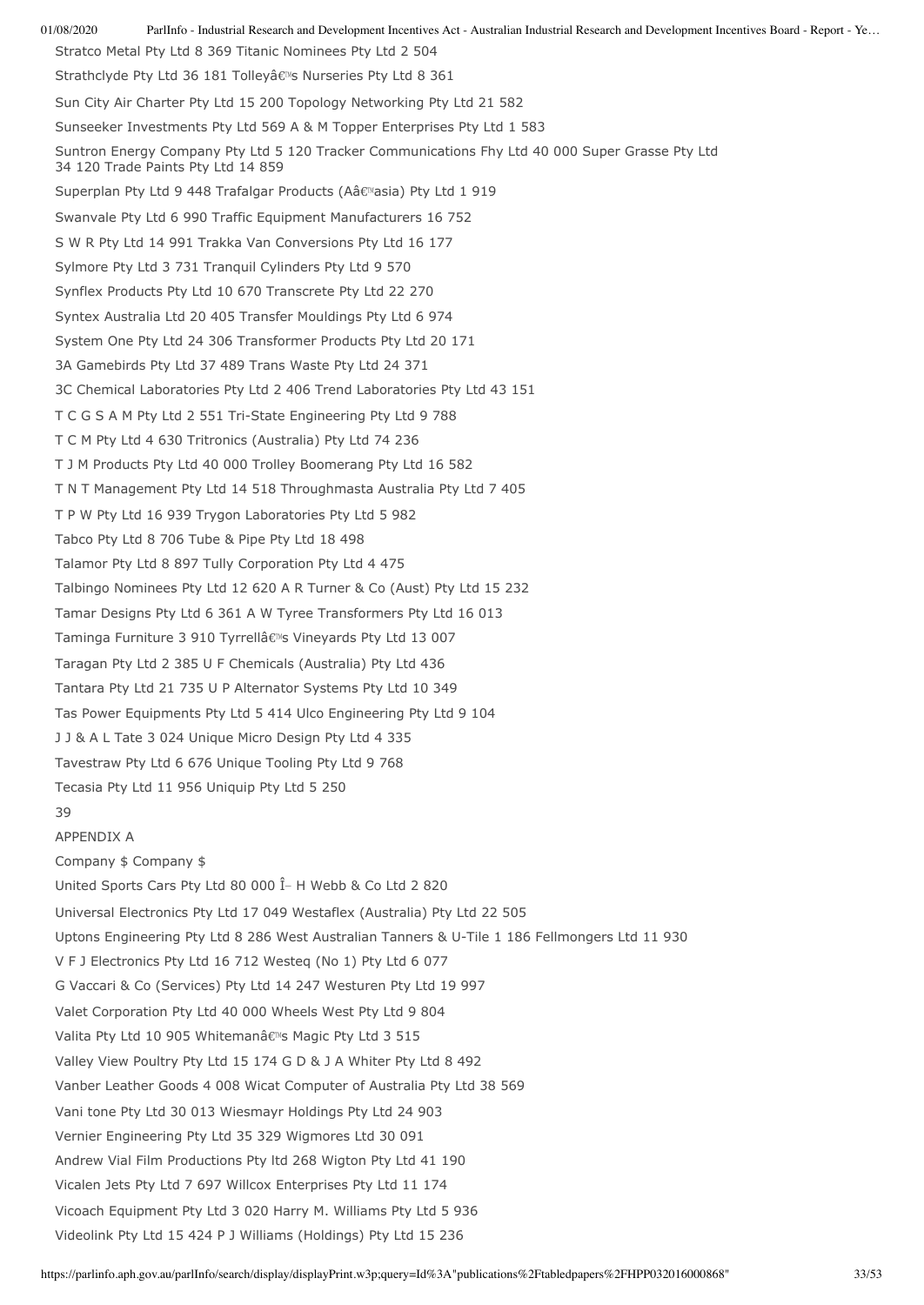Video Systems (North West) Pty Ltd 14 815 Wilson Hot Water Solar Systems Video Transfer Services Pty Ltd  $17\,530\text{\AA}$  Pty Ltd 5 371 Vinyl Products International Pty Ltd 3 594 Wilson Manufacturing Pty Ltd 40 000 Vipac & Partners Pty Ltd 26 413 Alexander Wilson Pty Ltd 11 063 Viscount Consolidated Industries R L Windsor & Son Pty Ltd 33 669 Pty Ltd 13 091 J D Wishart & Co Pty Ltd 15 060 Vision Control Pty Ltd 11 083 Withereed Oil Refiners Pty Ltd 14 Oil W B M Data Systems Pty Ltd 2 804 Wood & Grieve Pty Ltd 12 098 W I C Pty Ltd 5 441 Woodfast Machinery Company 34 696 W J Electromation Pty Ltd 5 323 H W Woods Pty Ltd 5 120 Waikerie Producers Sales Paul Wright Pty Ltd 11 660 Co-operative Ltd 3 635 Wyee Investments Pty Ltd 8 724 Waite & Co Pty Ltd 11 964 Wyntech Consolidated Pty Ltd 40 000 William Wallbank & Sons Pty Ltd 11 460 Yewers Tractor Industries Pty Ltd 24 012 E S Walker Manufacturing Co Pty Ltd 22 547 Yolanda Pty Ltd 2 650 N A Walker Pty Ltd 1 659 York Foods Pty Ltd 1 025 Wallace Engineering Pty Ltd 3 215 Youngâ€<sup>™</sup>s Animal Health Pty Ltd 12 805 L J Wallace Group 10 156 Zener Electric Pty Ltd 20 202 R J Wallace Pty Ltd 3 447 Zephyr Electronics Pty Ltd 6 082 Waters Associates Pty Ltd Watkin Elliott Systems Engineers 33 439 Zeus Industries Pty Ltd 2 500 Pty Ltd Wear Resistant Materials Pty Ltd 546 34 672 Total 16 261 722  $40$ APPENDIX B GRANT PAYMENTS FROM 1984-85 FUNDS PROJECT GRANTS Company \$ Company \$ ACI Australia Ltd 62 600 A I S Holdings Pty Ltd 5 000 The ANI Corporation Ltd 743 684 A P V Bell Bryant Pty Ltd 400 000 ASEA Pty Ltd 430 000 Access Control Systems (Australia) Pty Ltd 50 350 ACE-T Pty Ltd 351 250 Actrol Industries Pty Ltd 324 200 Aegis Pty Ltd 105 700 Air International Pty Ltd 65 500 Albright & Wilson (Australia) Ltd 157 000 Aldetec Pty Ltd 62 000 A1 farm Industries Pty Ltd 58 000 Allco Steel Corporation Pty Ltd 50 000 J N Almgren Pty Ltd 97 000 Alphafarm Pty Ltd 150 000 Amalgamated Wireless (Australasia) Ltd 68 050 Analytical Instruments Pty Ltd 5 000 Andrew Corporation 714 500 Anpress Pty Ltd 23 000 An sett Transport Industries (Operations) Pty Ltd 127 000 APCEL Pty Ltd ' 25 600 Applied Measurement Australia Pty Ltd 10 000 Appollo Nominees Pty Ltd 3 925 Aquagenics Pty Ltd 32 000 Armstrong Nylex Pty Ltd 30 000

01/08/2020 ParlInfo - Industrial Research and Development Incentives Act - Australian Industrial Research and Development Incentives Board - Report - Ye…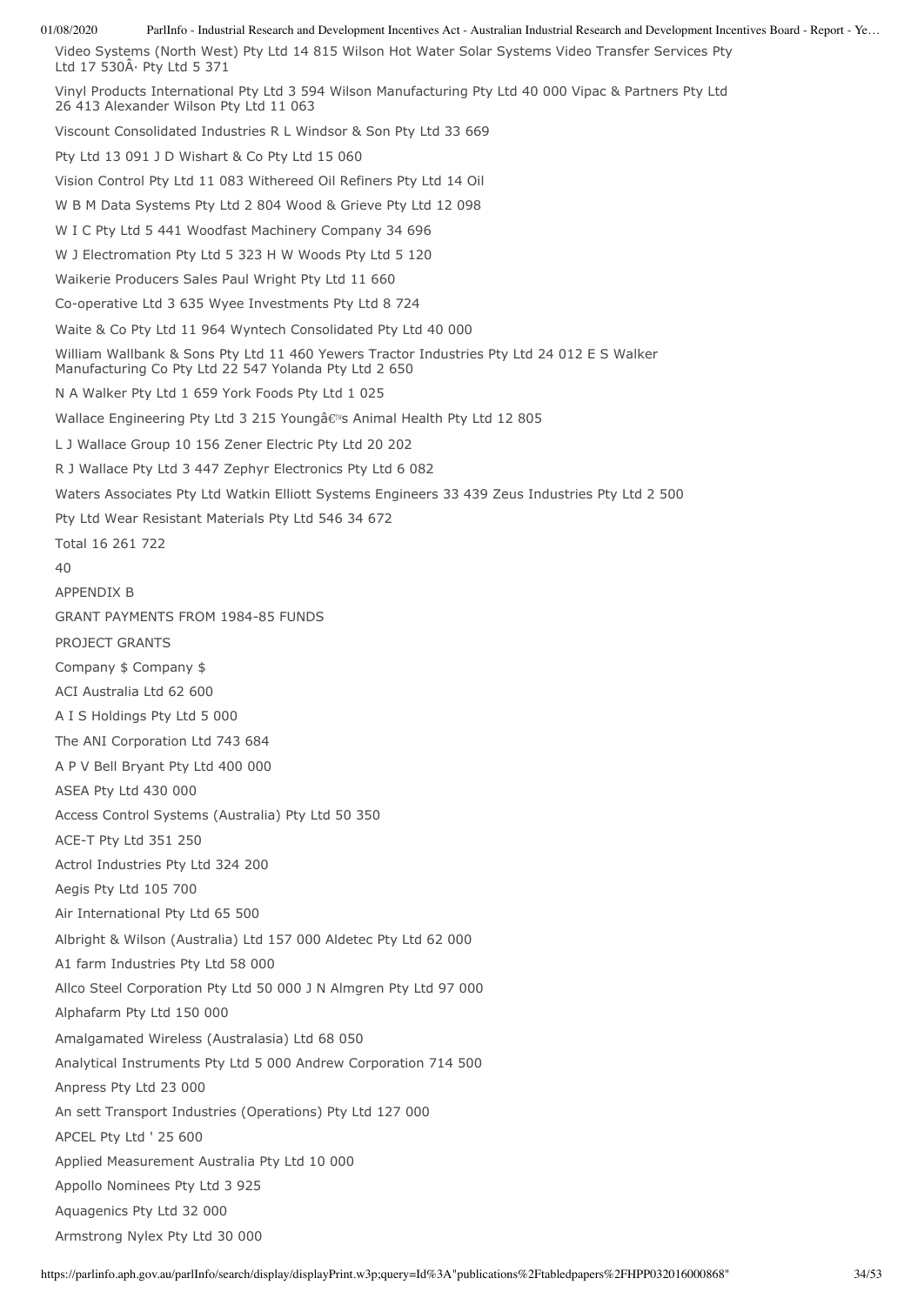01/08/2020 ParlInfo - Industrial Research and Development Incentives Act - Australian Industrial Research and Development Incentives Board - Report - Ye… Ashland Chemicals (Aâ€<sup>m</sup>asia) Pty Ltd 129 383 Atco Industries (Aust) Pty Ltd 24 750 Auditel Systems Pty Ltd 57 300 Ausdata Pty Ltd 178 000 Ausonics Pty Ltd 285 000 Austgen-Biojet International Pty Ltd 128 000 Colin Austin R&D Pty Ltd 125 700 Austral Pacific Fertilizers Ltd 19 442 The Australian Acoustic Co Pty Ltd 11 000 Australian Biomedical Corporation Ltd 390 400 Australian Farm Machinery Pty Ltd 65 000 Australian Fertilizers Ltd 22 150 Australian industrial Electronics Pty Ltd 21 500 The Australian Mineral Development Laboratories 151 050 Australian Mineral Industries Research Assoc Ltd 282 150 Australian Monoclonal Development Pty Ltd 287 000 Australian N C Automation Pty Ltd 91 000 Australian Wire Industries Pty Ltd 24 146 Automation Technology Pty Ltd 45 000 BWD Instruments Pty Ltd 20 247 Babcock Australia Ltd 34 000 Backwell-IXL Pty Ltd 55 200 Baker Perkins Pty Ltd 23 500 Banson Nominees Pty Ltd 12 000 B Barber & Sons Pty Ltd 10 000 bbj Computer Services Pty Ltd 27 900 Beasley Industries Pty Ltd 52 791 Bell-IRH Pty Ltd 35 300 Bendale Holdings Pty Ltd 75 000 Bepla Pty Ltd 109 550 Berger Software Pty Ltd 81 900 Bioclone Australia Pty Ltd 270 300 Biocontrol Ltd 32 000 Biological Research & Technology Pty Ltd 73 000 Biomecca Management Pty Ltd 12 300 Biotechnology Australia Pty Ltd 192 850 Bonar Stanger Ltd 19 000 Bonds Coats Patons Pty Ltd 2 379 The Boots Company (Australia) Pty Ltd 12 550 Borg-Wamer (Aust) Ltd 190 000 Botanochem Pty Ltd 13 000 Branch & Associates Pty Ltd 130 000 Bridges Corporation Pty Ltd 162 500 British Paints (Australia) Pty Ltd 58 300 The Broken Hill Pty Co Ltd 625 300 David Brown Gear Industries Pty Ltd 108 050 Brown Boveri (Australia) Pty Ltd 14 000 Bunge (Australia) Pty Ltd 286 250 Bum Brite Lights (Vic) Pty Ltd 8 600 Bums Philp and Co Ltd 169 000 Business Micros Pty Ltd 19 650 Byme & Davidson Doors (NSW) Pty Ltd 107 350 C V Oils Pty Ltd 30 000 Cable Makers Australia Pty Ltd 110 400 Cameronics Australia Pty Ltd 30 000 Captec Pty Ltd 246 000 Carr Boyd Minerals Ltd 100 000 Case Communication Systems Ltd 40 000 Chamber Ridge Pty Ltd 22 000 Chan Computing Services Pty Ltd 41 180 41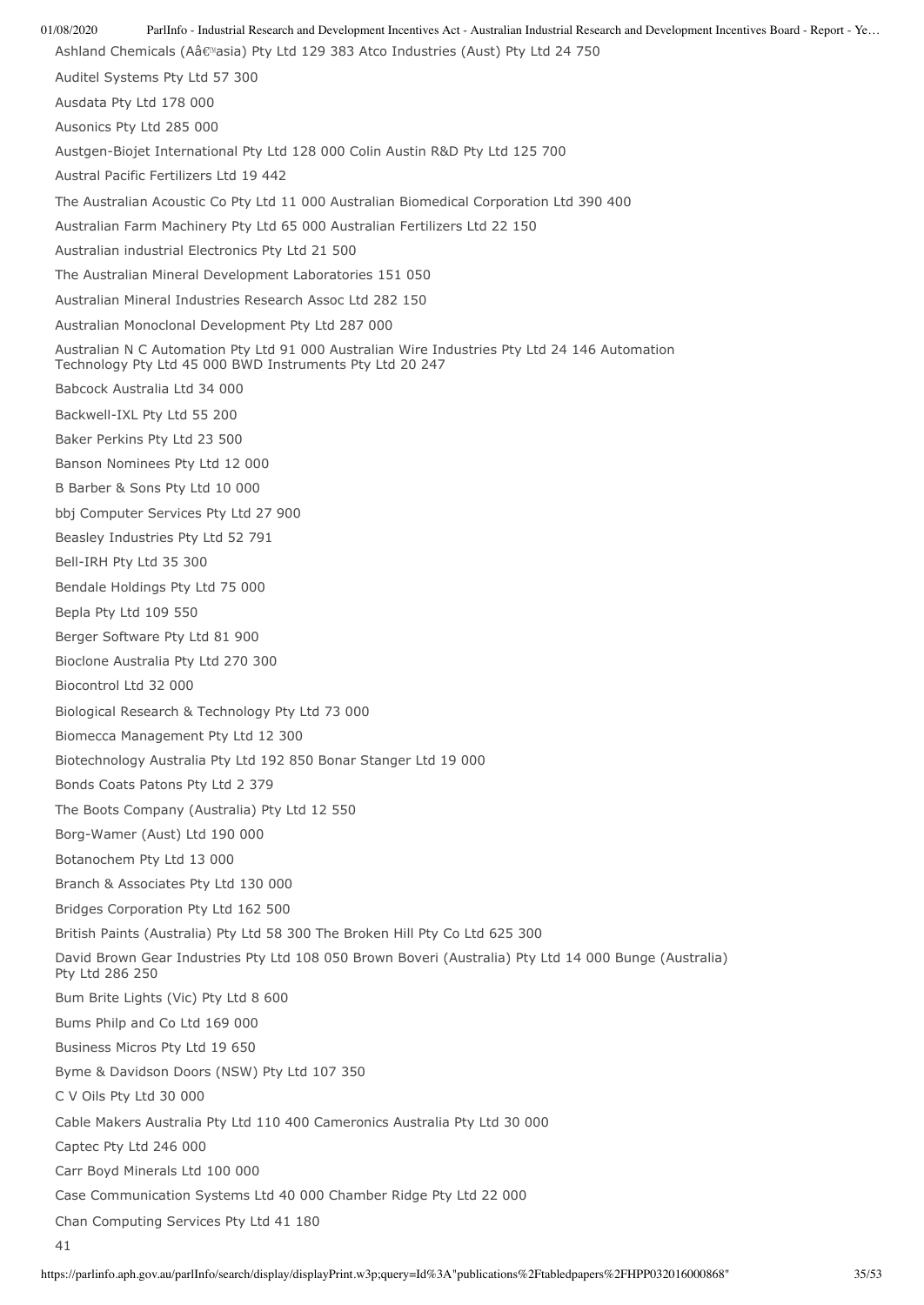01/08/2020 ParlInfo - Industrial Research and Development Incentives Act - Australian Industrial Research and Development Incentives Board - Report - Ye… APPENDIX B Company \$ Company \$ Checker Flag Miniature Raceways D-Tech Pty Ltd 64 000 Pty Ltd 28 000 Dunlop Olympic Ltd 73 000 Chemcor Pty Ltd 13 000 E R D Pty Ltd 63 000 Chemorganic Industries Pty Ltd 9 100 Eastcrane International Pty Ltd 271 850 Circular Head Energy Supplies Ecotech Pty Ltd 27 000 Pty Ltd 30 500 The Efco Manufacturing Company  $\hat{I}$  I Clements Pty Ltd 6 000 Pty Ltd 2 292 Cleveland Tin Ltd 200 000 Ego Pharmaceuticals Pty Ltd 29 600 Clifden Engineering Co Pty Ltd 5 000 Eight Mile Creek Cheese Pty Ltd 24 000 Coalscan Pty Ltd 69 000 Electrolytic Zinc Company of Cochlear Pty Ltd 190 000 Australasia Ltd 93 500 Cockajemmy Pty Ltd 60 000 Dale B Elphinstone Pty Ltd 37 600 Codan Pty Ltd 107 000 Elroy Engineering Pty Ltd 17 000 Colours and Chemicals Pty Ltd 32 300 Email Ltd 33 000 Comalco Aluminium Ltd 166 000 Enaco (Australia) Pty Ltd 60 600 Comlabs Pty Ltd 117 600 Fairlight Instruments Pty Ltd 176 000 Commercial Polymers Pty Ltd 47 000 Fielder Gillespie Davis Ltd 160 250 Communitron (Aust) Pty Ltd 30 000 Finite Development Pty Ltd 18 000 Computer Power Pty Ltd 387 500 Flexible Automation Pty Ltd 73 000 Connellan Nominees Pty Ltd 21 360 Flexdrive Industries Ltd 26 000 Consolidated Electronic Industries Foseco Pty Ltd 5 000 Pty Ltd 92 000 Furley Pty Ltd 34 500 Consolidated Fertiliser Sales Pty Ltd 118 861 Future Business Systems Pty Ltd 77 000 Consolidated Technology (Aust) Futuretech Pty Ltd 93 000 Pty Ltd 4 000 G B C Scientific Equipment Pty Ltd 196 400 Contrec Systems Pty Ltd 30 625 G E C Australia Ltd 97 875 Conveyor Co of Australia Pty Ltd 36 350 G E Plastics (Aust) Pty Ltd 66 800 Cordis Bio-Synthetics Inc 125 000 Gardner Bros & Perrott (WA) Pty Ltd 6 000 Costec Pty Ltd 80 000 Garwood Packaging Pty Ltd 164 450 Craven Elliston & Hayes Pty Ltd 69 200 General Furnace Construction Pty Ltd 54 600 Currumbin Minerals Pty Ltd 100 000 Geo Logics Pty Ltd 75 000 Cyanamid Australia Pty Ltd 255 000 Gibson Chemicals Ltd 40 000 Cybernetics Control Pty Ltd 73 000 Glaxo Australia Pty Ltd 52 000 D W Sales Pty Ltd 10 702 Godfrey Hirst Australia Pty Ltd 81 000 Dallas Holdings Pty Ltd 10 650 R M Gow & Co Ltd 6 000 Daneva Australia Pty Ltd 25 000 Graham Group 49 050 Datacraft (Aust) Pty Ltd 365 350 Greencorp Magnetics Pty Ltd 90 967 Davey Pumps Pty Ltd 8 241 Griffiths & Beerens Pty Ltd 26 000 Defiance Milling Co Pty Ltd 13 000 Gunn & Hiskens Pty Ltd 11 450 Delairco Bartrol Pty Ltd 37 000 HP Products Pty Ltd 2 828 Denison Resources N L 190 750 Halley & Mellowes Pty Ltd 23 000 Design Two Thousand Pty Ltd 64 000 Hamersley Iron Pty Ltd 6 380 Destination Projects Pty Ltd 65 000 Harbour & Marine Engineering Dewar Electronics Pty Ltd 61 500 Pty Ltd 51 000 The Dewhirst Corporation Pty Ltd 43 000 Hardboards Australia Ltd 24 560 Diamond Air Conditioning James Hardie Brakes Pty Ltd 293 800 Manufacturers Pty Ltd 130 100 James Hardie Irrigation Pty Ltd 96 050

The Dindima Group Pty Ltd Dobbie Instruments (Australia) 55 700 David Hartley Development Pty Ltd Hawker De Havilland Australia

94 588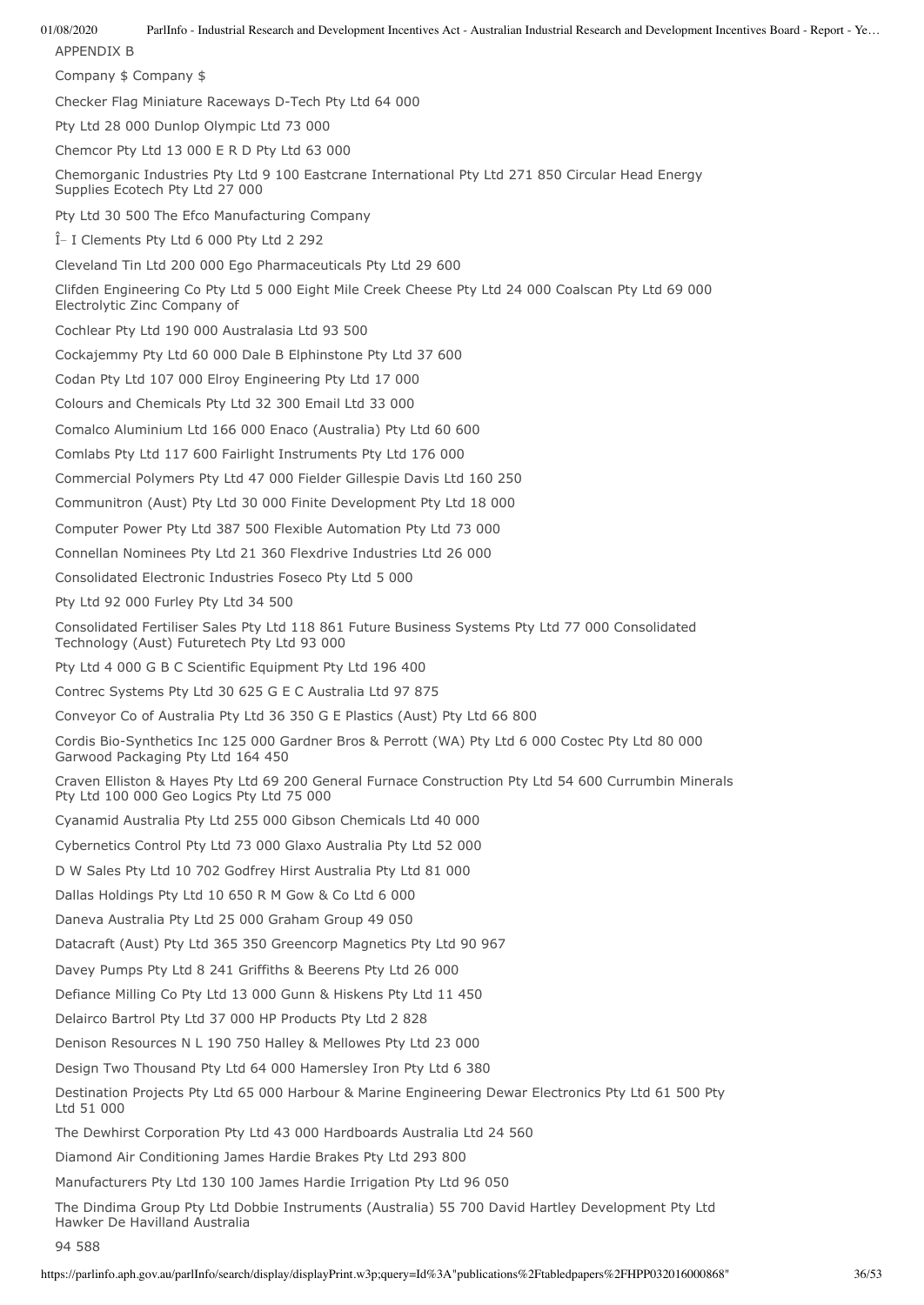01/08/2020 ParlInfo - Industrial Research and Development Incentives Act - Australian Industrial Research and Development Incentives Board - Report - Ye… Pty Ltd 61 050 Pty Ltd 7 356 Domedica Pty Ltd Dominant (Australia) Pty Ltd 36 000 17 450 W H Heck & Sons Pty Ltd 26 000 42 APPENDIX B Company \$ Company \$ Hendersonâ€<sup>™</sup>s Federal Spring Works Pty Ltd 74 000 Heyden-Spike Co Pty Ltd 52 000 Hills Industries Ltd 38 000 James Howden Australia Pty Ltd 295 850 Hughes Technology Pty Ltd 100 000 Humes Ltd 9000 Hu-Metal Engineering Pty Ltd 168 500 Hunter Douglas Ltd 40 000 Hunting-Begley Engineering Services Pty Ltd †a 30 713 Hydrological Services Pty Ltd 126 000 I C I Australia Operations Pty Ltd 82 600 Industria Pty Ltd 20 550 Industrial Galvanizers Pty Ltd 169 650 Information Engineering (Australia) Pty Ltd 261 100 Ingersoll Rand (Australia) Ltd 8 117 Insulco Pty Ltd 70 050 Integrated Silicon Design Pty Ltd 84 000 Interactive Engineering Pty Ltd 132 000 International Adhesives & Resins Pty Ltd 22 000 International Catamarans Pty Ltd 150 000 Intra Optics Laboratories Pty Ltd 35 000 lonode Pty Ltd 35 286 Jay bee Engineering Pty Ltd 16 000 John Valves Pty Ltd 34 000 Joy Manufacturing Company Pty Ltd 175 000 Jumbo Toys Pty Ltd 23 600 Kambrook Distributing Pty Ltd 59 000 Kel Aerospace Pty Ltd 68 197 Kemcon Pty Ltd 77 300 Kilpatrick Green Pty Ltd 145 000 Kimberley Seeds Pty Ltd 78 100 James N Kirby Products Pty Ltd 9 084 Koranya Enterprises Pty Ltd 90 000 Krupp (Australia) Pty Ltd 90 000 Julius Kruttschnitt Mineral Research Centre 60 000 Laser Lab Holdings Pty Ltd 7 600 Laser Lab Ltd 235 900 L and L Australia Pty Ltd 90 500 Leeds & Northrup Australia Pty Ltd 200 000 Leeton Steel Works Pty Ltd 19 500 Leetroriics Communications Pty Ltd 42 000 Lend Lease Technology Pty Ltd 26 700 Leonard Chemical Products Pty Ltd 17 000 Lift Manufacturers Association of Australia Ltd 4 509 Lindgren Holdings Pty Ltd 2 190 John Lysaght (Australia) Ltd 91 050 Mcllwraith-Davey Pty Ltd 148 500 Ralph McKay Ltd 53 750 W M McQueen & Co Pty Ltd 208 050 Maclagan Wright & Associates Pty Ltd 37 000 Maquarie Worsteds Ltd 15 600 Madad Pty Ltd 22 000 Hugh Manning Pty Ltd 71 300 Manpath Pty Ltd 60 000 Marlin Manufacturing (NSW) Pty Ltd 82 000 Massey-Ferguson (Aust) Ltd 142 900 Maxwell Chemicals Pty Ltd 17 118 May & Baker Australia Pty Ltd 118 000 Medefield Pty Ltd 16 500 Melbourne House (Aust) Pty Ltd 25 000 Memtec Ltd 86 850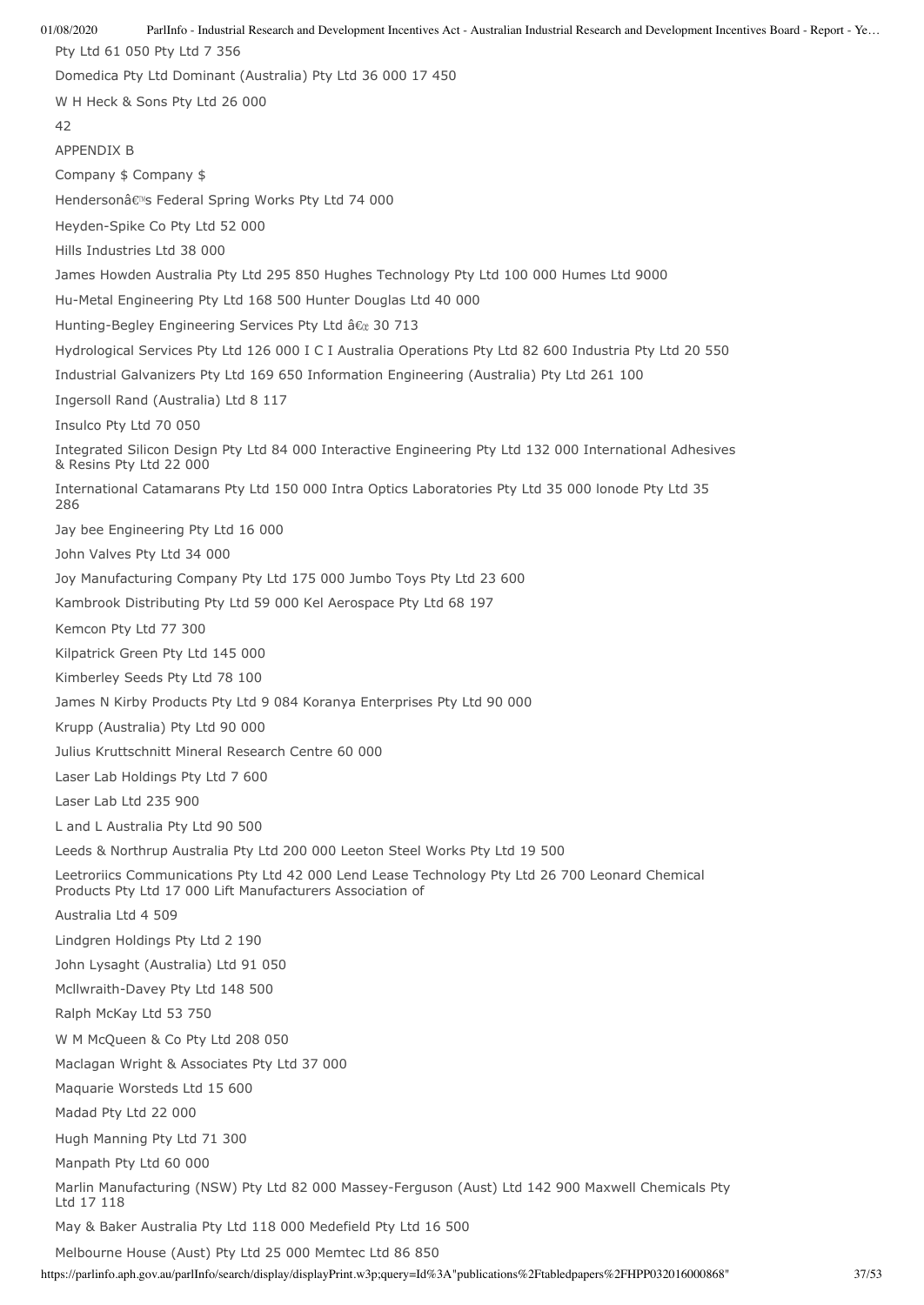01/08/2020 ParlInfo - Industrial Research and Development Incentives Act - Australian Industrial Research and Development Incentives Board - Report - Ye… Mentat Manufacturing Solutions Pty Ltd 91 200 Mercury Weighing and Control Systems Pty Ltd 25 000 Merino Wool Harvesting Pty Ltd 181 475 Metals Exploration Ltd 20 000 Mica Pty Ltd 17 990 Micropro Design Pty Ltd 51 950 Miles Laboratories Australia Pty Ltd 63 000 Millkraft Thompson Boatyards Pty Ltd 19 091 Milne Feeds Pty Ltd 30 000 Mincom Pty Ltd 177 700 Mineral Deposits Ltd 34 300 Mineral Research & Development Pty Ltd 88 000 Minicom (International) Pty Ltd 305 700 Minitronics Pty Ltd 48 000 Minpro Pty Ltd 26 400 Mirotone Pty Ltd 30 000 Molasses Products Corporation Pty Ltd 282 000 Monier Ltd 141 500 Monocure Pty Ltd 10 000 Monsanto Australia Ltd 7 451 Morlynn Ceramics Pty Ltd 9 044 Motorola Australia Pty Ltd 167 800 Mount Isa Mines Ltd 189 750 The Mount Lyell Mining & Railway Company Ltd 2 702 Mount Morgan Ltd 4 800 Munusu Pty Ltd 12 840 NR Pty Ltd 33 100 Narra Pty Ltd 15 000 Natron Corporation Pty Ltd 12 200 Neumann Equipment Pty Ltd 20 000 43 APPENDIX B Company \$ Company \$ Nicholls Engineers Pty Ltd 20 000 Repco Ltd 284 290 Nilcra Ceramics Pty Ltd 968 500 Ricegrowers Co-op Mills Ltd 135 361 Nilsen Electrical Industries Pty Ltd 25 000 Richter Machinery (Aust) Pty Ltd 104 098 Nonporite Pty Ltd 3 456 Robotnik Pty Ltd 70 000 Norco Co-Operative Ltd 23 000 Romar Engineering Pty Ltd 26 391 Notera Lisa Nominees Pty Ltd 121 950 Rotair Pty Ltd 21 918 P J Oâ€<sup>™</sup>Connor & Coy Pty Ltd 40 000 Rover-Scott Bonar Ltd 1 900 Onga Pty Ltd 102 950 Royel International Pty Ltd 83 250 Orbital Engine Co Pty Ltd 820 000 Rural Chemical Industries Pty Ltd 10 500 Ortex Australia Pty Ltd 103 000 S G E Manufacturing Pty Ltd 119 041 Osiris Technology Pty Ltd 92 100 SIE Inc 47 000 Pacific Communications Pty Ltd 50 850 SLE Medical Pty Ltd 20 000 Palmer Tube Mills (Aust) Pty Ltd 118 500 S V Engine Co Pty Ltd 237 400 Pan-Tech Engineering Services SWR (Aust) Pty Ltd 136 150 Pty Ltd 7 500 R P Scherer Pty Ltd 32 500 Paykel Oils & Chemicals (Aust) Edmund Schneider Pty Ltd 28 000 Pty Ltd 6 000 Scientechnic Pty Ltd 69 500 Peko Wallsend Operations Ltd 5 100 Scientific Industrial Automation Penfolds Wines Pty Ltd 2 500 Pty Ltd 126 350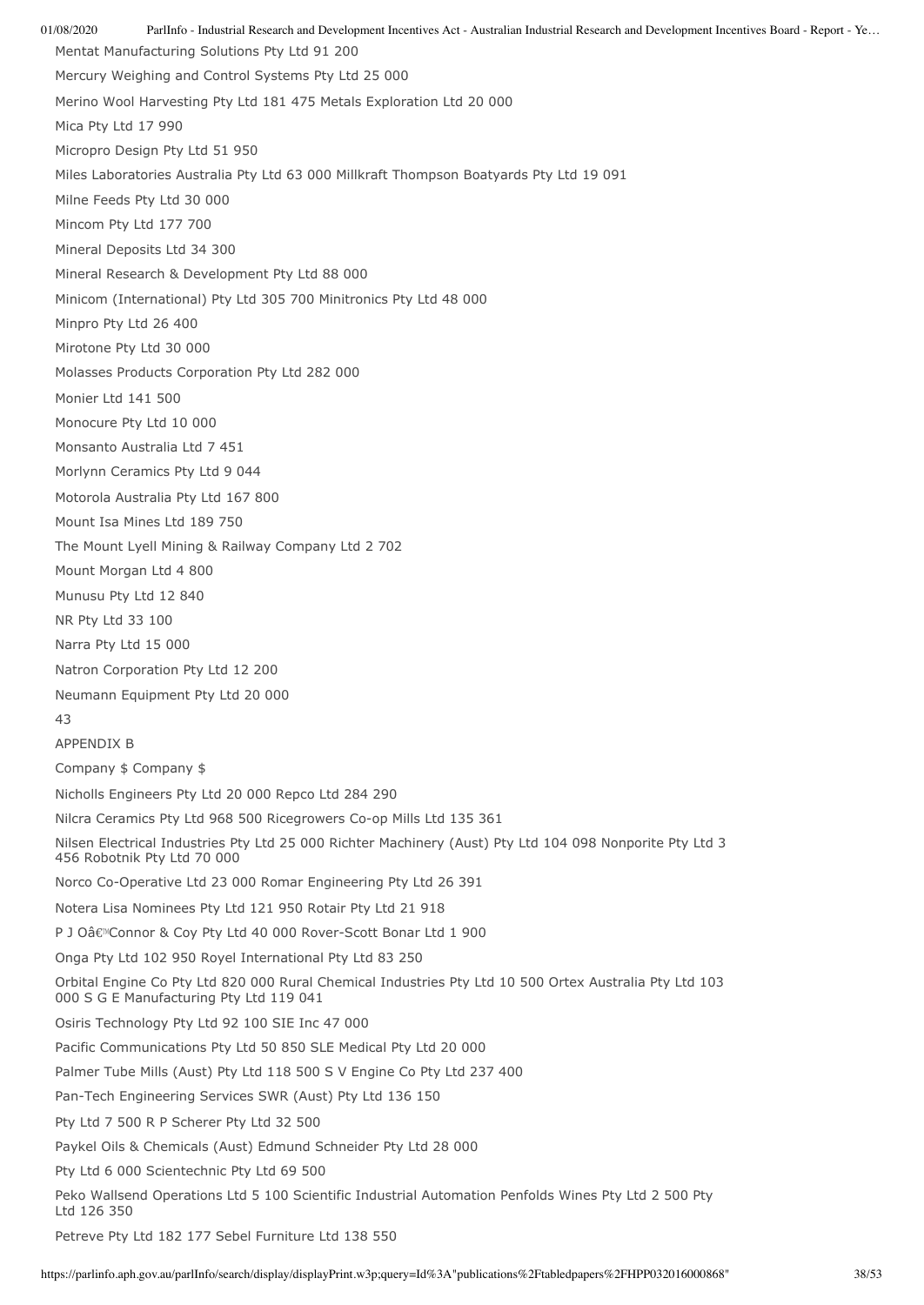Philips Communication Systems Ltd 32 000 Secton Pty Ltd 407 500

Photron Pty Ltd 16 000 Sedco Pty Ltd 21 250

Phosphate Mining Company of Sepac Industries (Australia) Pty Ltd 101 000 Christmas Island Ltd 160 000 John Shearer Ltd 18 000

Pilon Plastics Pty Ltd 13 000 Signalling Technology Pty Ltd 8 700

Polycane Furniture Pty Ltd 105 200 Silenus Instruments Pty Ltd 127 000

Poly Pacific Pty Ltd 150 000 Simpson Ltd 40 000

Port-o-Kiln (Aust) Pty Ltd 2 318 Sirius Scientific Pty Ltd 8 655

Poul Kirk Electronics Pty Ltd 33 000 Ski-Ace Pty Ltd 54 950

Power Semiconductors (Australia) S Smith & Son Pty Ltd 15 000

Pty Ltd 225 547 Sola Air Pty Ltd 50 000

Precision Paper Coatings Pty Ltd 75 800 Sola Optical Australia Pty Ltd 282 939 Precision Valve Australia Pty Ltd 13 150 Southern Cross Laboratories Pty Ltd 24 100 Professional Australian Systems Southern Wool Processors Pty Ltd 191 789 Pty Ltd 116 000 Space Nominees Pty Ltd 50 000

Prototypes Design Pty Ltd 27 650 State Engineering Works of Western Pyrecon Pty Ltd 25 000 Australia 88 200

Pyropanel Developments Pty Ltd 45 000 Stolkraft Production Pty Ltd 217 000 Pyrox Ltd 2 500 Storage Research Pty Ltd 111 000

Q Engineering Services Pty Ltd 12 819 A Strazdins Pty Ltd 8 600

The Queensland Farmers Co- Sugar Research Ltd 176 333

operative Association Ltd 41 697 Sulphide Corporation Pty Ltd 3 560

Queensland Rubber Company Pty Ltd 35 000 Sutton Tools Pty Ltd 110 000

Quentron Electronics Pty Ltd 123 725 Swan Portland Cement Ltd 10 388

Quentron Optics Pty Ltd 95 675 Synchrotac Middleton Instruments RMD Electronics Pty Ltd 21 300 Pty Ltd 137

Radiation Research Pty Ltd 65 700 Systems Technology Pty Ltd 63 000

Raffles Paints Australia Pty Ltd 45 000 TBC Pty Ltd 6 858

Ran Data Pty Ltd 191 542 TCS Container Pty Ltd 22 000

Rast Patent Manufacturers Pty Ltd 7 500 TNT Management Pty Ltd 160 350 Reefdale Pty Ltd 3 050 Table Talk Poultry Farms Ltd 58 300

Rein Pty Ltd 118 550 Tamper Australia Pty Ltd 28 000

44

APPENDIX B

Company \$ Company \$

Tantara Pty Ltd 165 000 Vinidex Tubemakers Pty Ltd 41 100

Tecalemit (Australasia) Pty Ltd 26 000 Vipac Holdings Pty Ltd 93 200

Telectronics Pty Ltd 1 273 950 Vision Systems Pty Ltd 180 400

I J & L A Tetley Manufacturing Vitapharm Pharmaceutical Pty Ltd 80 000

Pty Ltd 9 133 W A Chip & Pulp Co Pty Ltd 68 750

Texas Instruments Australia Ltd 85 200 W B M Data Systems Pty Ltd 7 000

A G Thompson Pty Ltd 7 350 Walkers Ltd 26 000

A G Thompson & Co (SA) Pty Ltd 38 000 Wambinga Pty Ltd 30 000

Thom EMI Electronics Australia Waproo Pty Ltd 8 200

Pty Ltd 280 000 Webster Computer Corporation

Thycon Systems Pty Ltd Time Office Computer

54 750 Pty Ltd

Welding Industries of Australia 74 300

(Manufacturing) Pty Ltd 650 000 Pty Ltd 162 500

Tioxide Australia Pty Ltd 14 946 Wellcome Australia Ltd 53 300

Toms Tyres Corporation Ltd 30 000 Westeq (No 1) Pty Ltd 102 350

Toowoomba Foundry Pty Ltd 63 000 George Weston Foods Ltd 39 337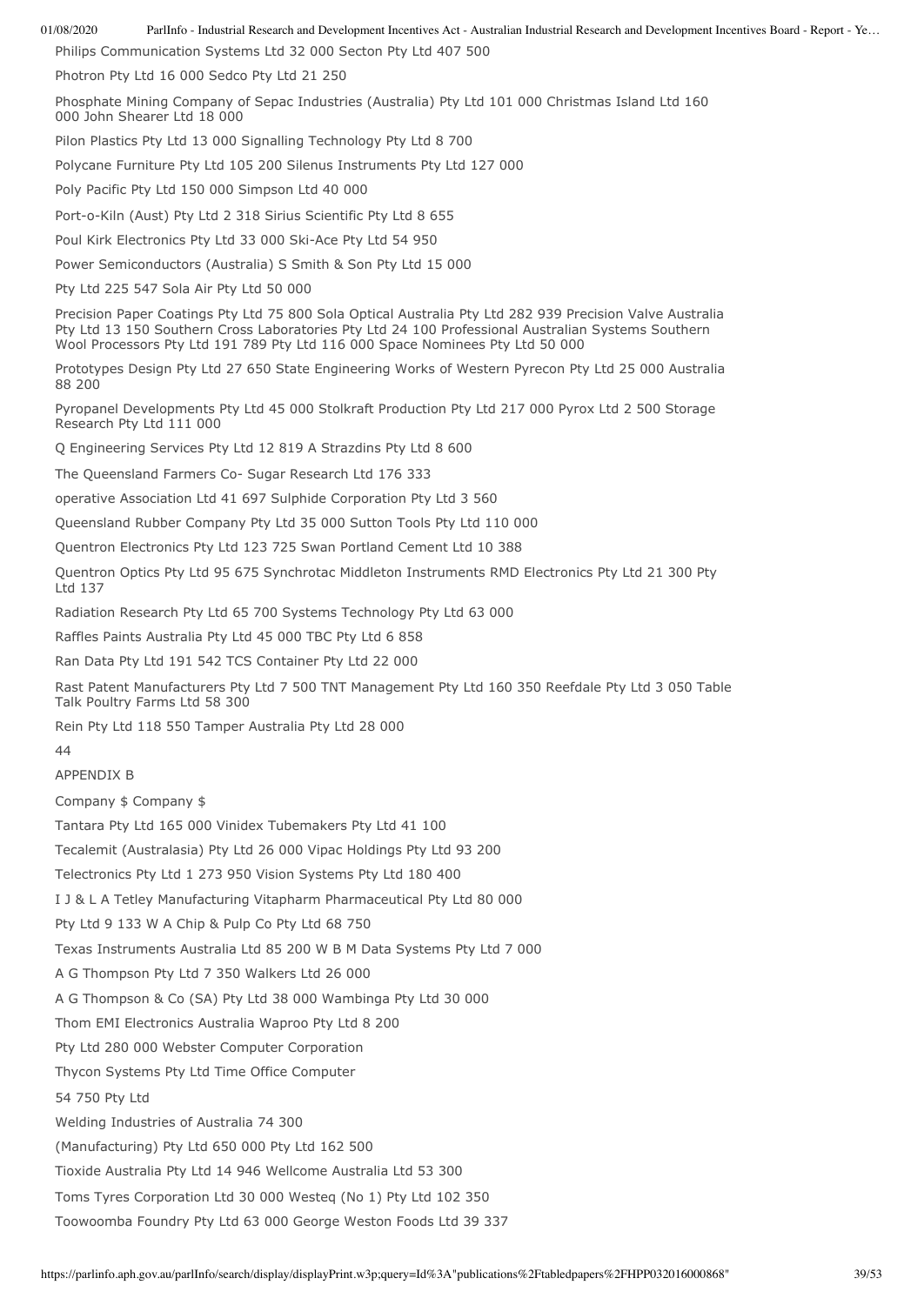Torrens Industries Pty Ltd 31 500 Williames Hi-Tech International Townsend Chemicals Pty Ltd 17 000 Pty Ltd 46 500 Troll Pty Ltd 24 025 Wilson Manufacturing Pty Ltd 139 000

F R Tulk & Co Pty Ltd 60 000 Windrush Nominees Pty Ltd 14 500

A R Turner & Co (Aust) Pty Ltd 51 950 R L Windsor & Son Pty Ltd 55 000

Uitrapore Pty Ltd 140 800 Woddens Nominees Pty Ltd 106 300

Unilever Australia Pty Ltd 111 000 Woolbatts Australia Pty Ltd 40 000

United Doormakers (Vic) Pty Ltd 20 000 Woodlawn Mines 20 000

Universal Engineering Development Wormald International (Aust) Pty Ltd 76 000 Co Pty Ltd 115 000

Vaccines Pty Ltd 147 475 Yeo-Kal Electronics Pty Ltd 25 000

Van Leer Australia Pty Ltd 37 875 Yorkshire Chemicals Pty Ltd 60 000

Varian Techtron Pty Ltd 227 725 Henry Young & Sons Pty Ltd 20 000

Versatile Toft Ltd 1 400 Zenford Ziegler Pty Ltd 11 095

Vessey Chemicals Pty Ltd 38 000 Zip Heaters (Aust) Pty Ltd 24 664

Vickers Australia Ltd Victorian Chemical Company Pty Ltd Victorian Hide & Skin Producers

174 759 15 000 Zylab Australia Pty Ltd 22 400

Pty Ltd Vida-Weld Pty Ltd

Wrightcel Ltd 15 000

38 000 40 000 Total 38 125 967

45

# APPENDIX C

PROJECT GRANT PAYMENTS FROM 1984-85 FUNDS BY CLASS OF INDUSTRIAL ACTIVITY (CLASSIFIED BY THE INTERNATIONAL PATENT CLASSIFICATION SYSTEM)

Payments \$

Agriculture A01 Agriculture; forestry; animal husbandry; hunting; trapping; fishing

Foodstuffs and tobacco A21 Baking; edible doughs A23 Foods or foodstuffs; their treatment not included in other classes Personal and domestic articles A43 Footwear A47 Furniture; domestic articles or appliances;

coffee mills; spice mills; suction cleaners in general Health and amusement A61 Medical and veterinary science; hygiene

A62 Life-saving; fire-fighting A63 Sports; games; amusements Separating and mixing BO I Physical or chemical processes or apparatus

in general

B02 Crushing, pulverising or disintegrating; preparatory treatment of grain for milling B03 Separation of solid materials using liquids or using pneumatic tables or jigs; magnetic

or electrostatic separation B04 Centrifugal apparatus or machines for carrying out physical or chemical processes B05 Spraying or atomising in general; applying

liquids or other fluent materials to surfaces in general Shaping B21 Mechanical metal-working without essentially

removing material; punching metal B22 Casting; powder metallurgy B23 Machine tools; metal-working not otherwise provided for

B25 Hand tools; portable power-driven tools; manipulators B26 Hand cutting tools; cutting machines or devices not specially adapted for particular

materials or purposes B27 Working or preserving wood or similar material; nailing or stapling machines

in general

B29 Working of plastics; working of substances in a plastic state in general; working of substances not otherwise provided for

B31 Making paper articles; working paper B32 Layered products

46 1 602 739 49 750 452 348

8 200 160 550

3 664 458 7 790 91 350

971 250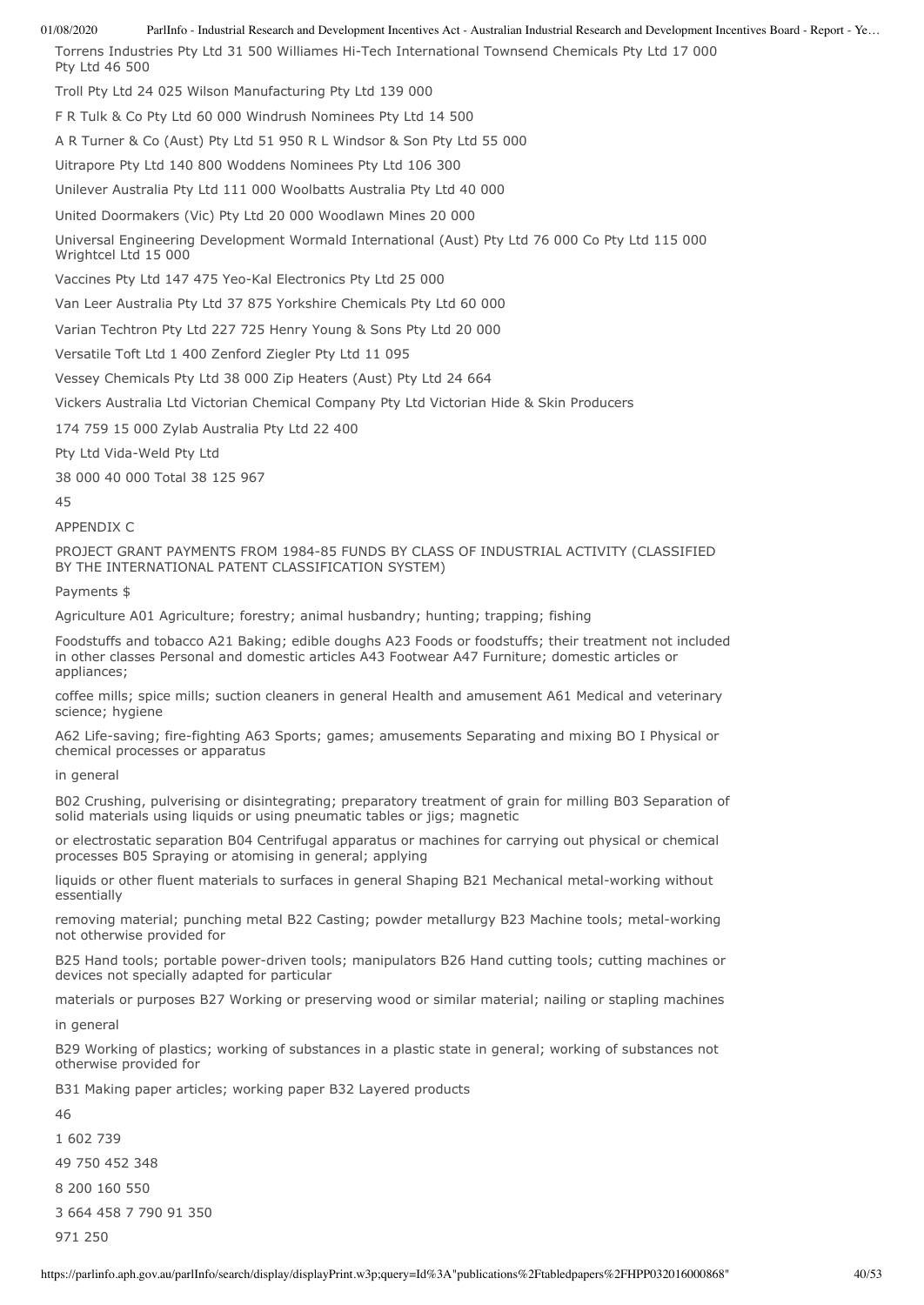12 000 7 356

APPENDIX C

Payments \$

Printing B41 Printing; lining machines; typewriters; stamps Transporting

B60 Vehicles in general B61 Railways B62 Land vehicles for travelling otherwise than on rails

B63 Ships or other waterborne vessels; related equipment B64 Aircraft; aviation; cosmonautics B65 Conveying; packing; storing; handling thin

or filamentary material B66 Hoisting; lifting; hauling Chemistry COl Inorganic chemistry C02 Treating water, waste water and sewage C03 Glass; mineral and slag wool

C04 Cements; ceramics, etc.; sound or thermal insulating materials COS Manufacture of fertilisers CO? Organic chemistry COS Organic macromolecular compounds; their

preparation or chemical working-up; compositions based thereon C09 Dyes; paints; polishes; natural resins; adhesives; miscellaneous compositions;

miscellaneous applications of materials CIO Petroleum, gas and coke industries; technical gases containing carbon monoxide;

fuels; lubricants; peat Cl 1 Animal and vegetable oils, fats, fatty substances and waxes; fatty acids therefrom;

detergents; candles C12 Fermentation industry; beer; spirits; wine; vinegar; yeast C 13 Sugar or starch industry C14 Skins; hides; pelts; leather

Metallurgy C21 Metallurgy of iron C22 Metallurgy; ferrous or non-ferrous alloys; treatment of alloys or non-ferrous metals

C23 Working or treatment of metals, other than by mechanical means; covering materials with metals; inhibiting corrosion or incrustation in general C25 Electrolytic or electrophoretic processes;

47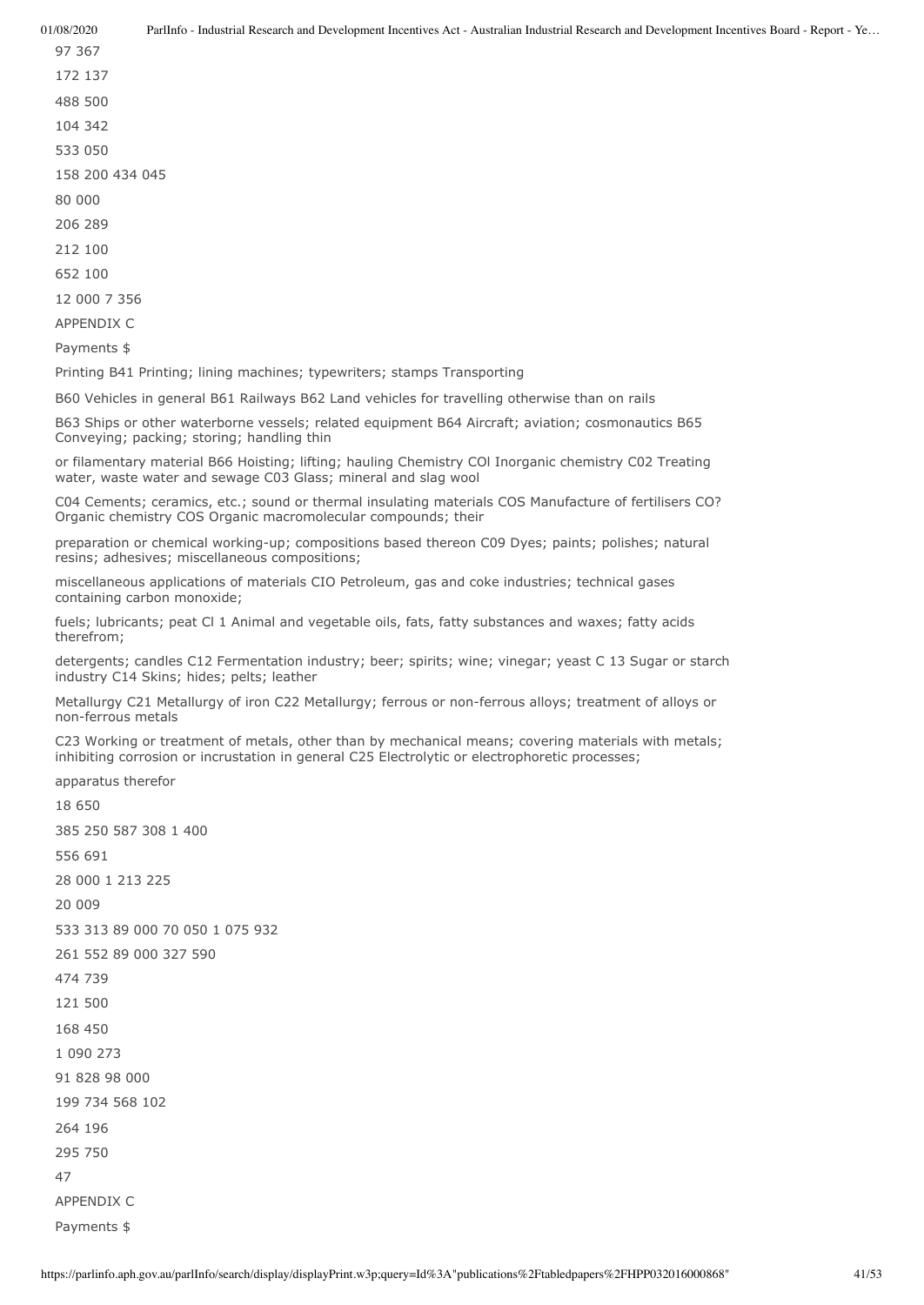01/08/2020 ParlInfo - Industrial Research and Development Incentives Act - Australian Industrial Research and Development Incentives Board - Report - Ye… Textiles and flexible materials not otherwise provided for D01 Natural or artifical threads or fibres; spinning 103 850 D05 Sewing; embroidering; tufting 2 379 D06 Treatment of textiles, etc.; laundering; 121000 flexible materials not otherwise provided for Building E01 Construction of roads, railways and bridges 203 700 E02 Hydraulic engineering; foundations; 186 450 soil-shifting E04 Building 714 762 E06 Doors, windows, shutters or roller blinds in 172 350 general; ladders Mining E21 Mining 243 313 Engines and pumps F01 Machines of engines in general; engine 43 100 plants in general; steam engines F02 Combustion engines; hot-gas or combustion- 1 066 484 product engine plants F04 Positive-displacement machines for liquids; 210 109 pumps for liquids or elastic fluids Engineering in general F16 Engineering elements and units; general 734 300 measures for producing and maintaining effective functioning of machines or installations Lighting and heating F21 Lighting 8 600 F22 Steam generation 25 000 F23 Combustion apparatus; combustion processes 69 900 F24 Heating; ranges; ventilating 135 155 F25 Refrigeration or cooling; manufacture or 130 100 storage of ice; liquefaction or solidification of gases F27 Furnaces; kilns; ovens; retorts 69 758 Instruments G01 Measuring; testing 2 826 432 G02 Optics 53 000 G03 Photography; cinematography; electrography; 30 000 holography G05 Controlling; regulating 1715 941 G06 Computing; calculating; counting 4 238 108 G07 Checking devices 143 350 G08 Signalling 683 750 G10 Musical instruments, acoustics 110 000 G11 Information storage 92 967 48 APPENDIX C Payments \$ Electricity HOI Basic electric elements 1 131 053 H02 Generation, conservation or distribution of electric power 655 375 H03 Basic electronic circuitry 879 897 H04 Electric communication techniques 1 911 291 H05 Electric techniques not otherwise provided for 246 960 Total 38 125 967 49 APPENDIX D PROJECT GRANT AGREEMENTS SIGNED IN 1984-85 ACE-T Pty Ltd ACI Homes Pty Ltd A I S Holdings Pty Ltd The ANI Corporation Ltd APV Bell Bryant Pty Ltd Access Control Systems (Australia) Pty Ltd Actrol Industries Pty Ltd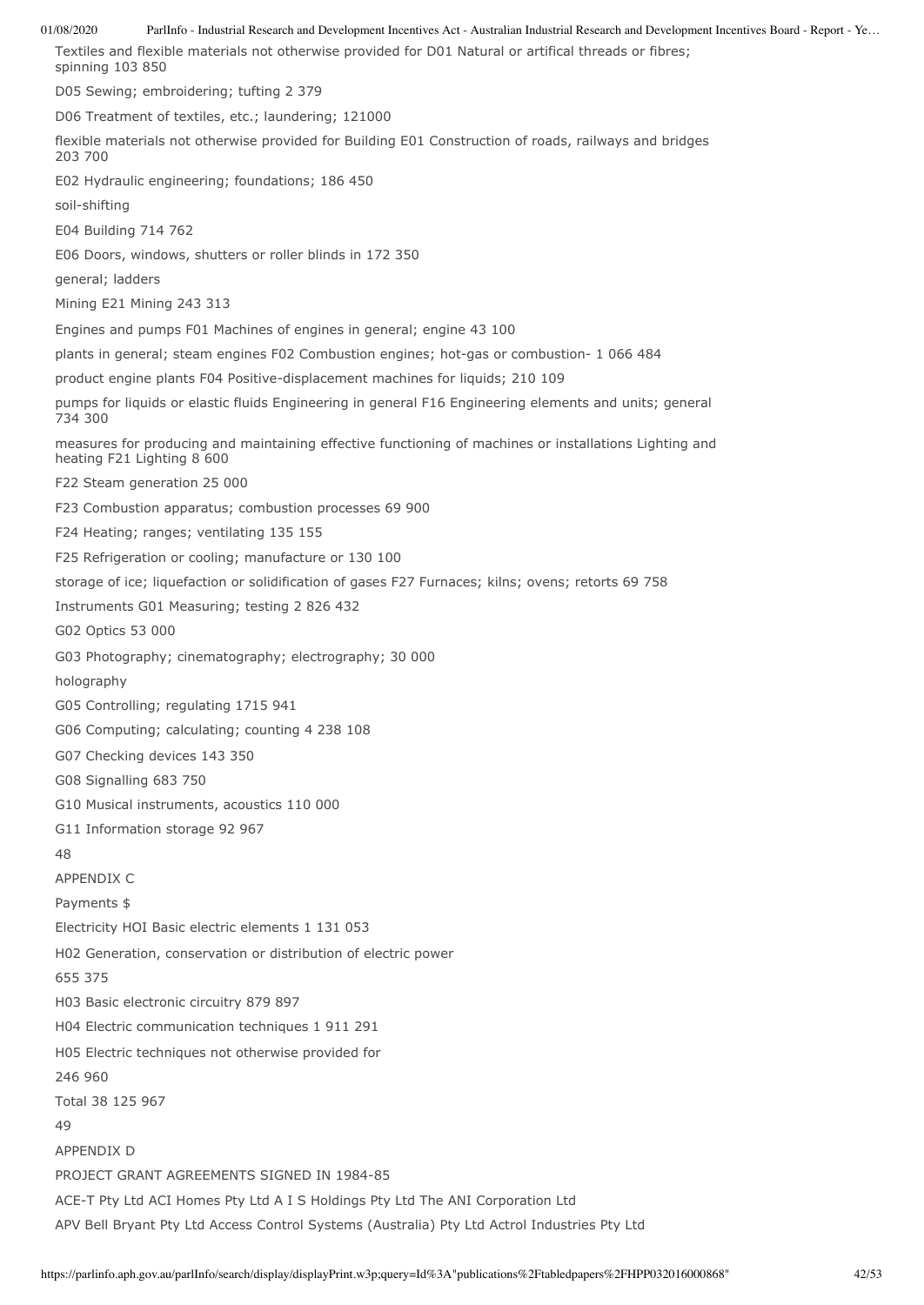Aegis Pty Ltd Air International Pty Ltd Albright & Wilson (Australia) Ltd Analytical Instruments Pty Ltd Andrew Corporation Ansett Transport Industries (Operations) Pty Ltd Applied Measurement Australia Pty Ltd Aquagenics Pty Ltd

Amottâs Biscuits Pty Ltd Auditel Systems Pty Ltd Ausdata Pty Ltd Austral Pacific Fertilizers Ltd Australian Acoustic Company Pty Ltd Australian Biomedical Corporation Ltd

Australian Farm Machinery Pty Ltd Australian Fertilizers Ltd Australian Industrial Electronics Pty Ltd Australian Mineral Development Laboratories

Australian Mineral Industries Research Assoc Ltd

Australian N C Automation Pty Ltd

Australian Wire Industries Pty Ltd BWD Instruments Pty Ltd Backwell-IXL Pty Ltd Banson Nominees Pty Ltd Beasley Industries Pty Ltd Bell-IRH Pty Ltd Bendale Holdings Pty Ltd Bepla Pty Ltd

Berger Software Pty Ltd Beta-Carotene Industries Pty Ltd Bioclone Australia Pty Ltd The Boots Company (Australia) Pty Ltd Botanochem Pty Ltd

um grant provided \$

Intended date of completion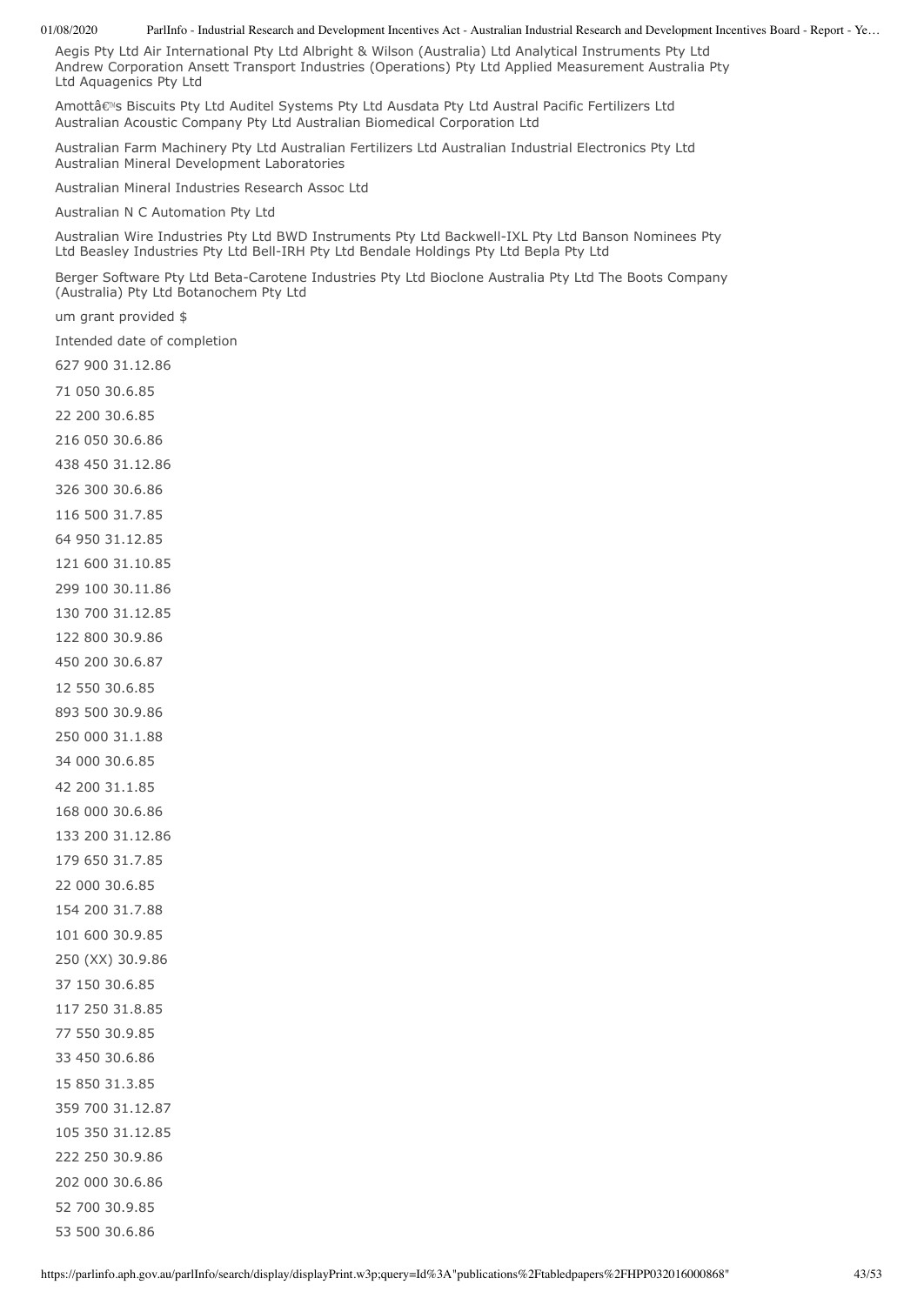40 750 31.12.86 36 500 30.9.85 175 000 31.3.87 42 000 31.3.85 72 800 30.6.86 95 750 30.6.86 258 500 31.12.87 287 700 30.6.89 187 450 31.10.86 635 600 30.6.88 499 650 30.6.86 15 050 31 8.85 25 950 30.9.85 50 APPENDIX D Maximum grant provided \$ Intended date of completion Branch & Associates Pty Ltd 145 500 30.11.85 British Paints (Australia) Pty Ltd 156 050 31.12.86 The Broken Hill Proprietary Co Ltd 225 700 28.2.86 356 200 31.3.87 495 400 31.12.87 David Brown Gear Industries Pty Ltd 223 650 30.6.86 Bunge (Australia) Pty Ltd 30 750 31.12.86 414 000 31.12.85 Business Micros Pty Ltd 33 400 30.6.85 Byrne & Davidson Doors (NSW) Pty Ltd 137 350 31.12.85 CV Oils Pty Ltd 35 000 30.6.85 Cable Makers Australia Pty Ltd 194 000 31.12.86 Captec Pty Ltd 300 000 30.6.85 Case Communication Systems Ltd 55 550 30.6.85 Chamber Ridge Pty Ltd 27 500 30.4.85 Chemcor Pty Ltd 31 000 30.4.87 I Clements Pty Ltd 10 250 31.7.85 Cochlear Pty Ltd 367 200 30.6.86 Codan Pty Ltd 500 450 31.12.86 Com labs Pty Ltd 394 450 30.6.87 Computer Power Pty Ltd 350 000 30.9.85 Connellan Nominees Pty Ltd 148 460 30.6.88 Consolidated Electronic Industries Pty Ltd 172 000 31.8.85 Consolidated Fertilizer Sales Pty Ltd 118 550 31.10.87 Contrec Systems Pty Ltd 38 425 31.12.85 Conveyor Co of Australia Pty Ltd 68 700 31.12.85 Costec Pty Ltd 335 000 30.6.87 Craven Elliston & Hayes Pty Ltd 117 000 30.6.86 Cyanamid Australia Pty Ltd 402 650 31.8.86 Dallas Holdings Pty Ltd 35 050 31.12.85 Datacraft (Aust) Pty Ltd 859 500 31.10.87 Defiance Milling Co Pty Ltd 74 250 31.12.85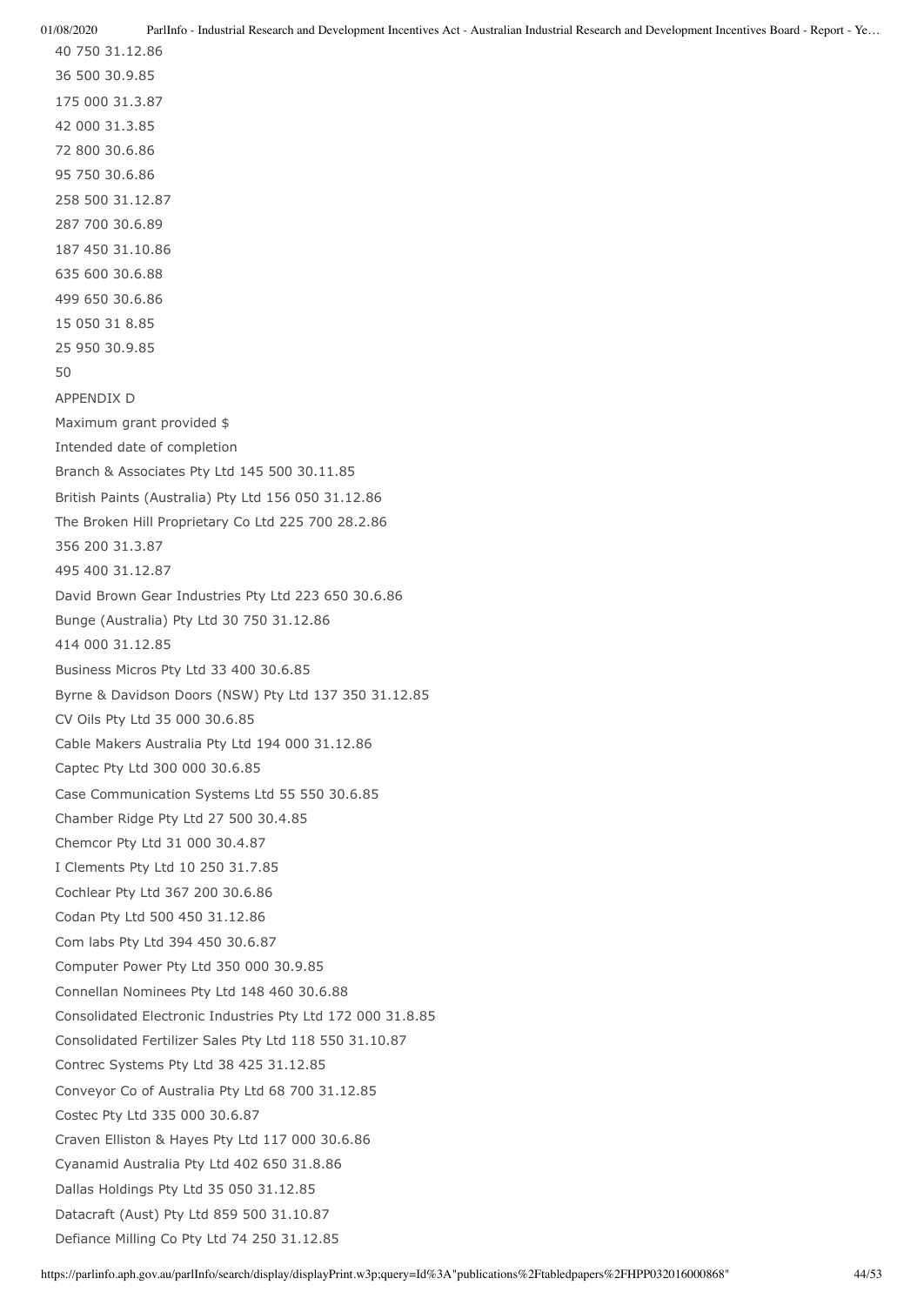Denison Resources N L 345 250 30.6.86

220 500 30.6.86

Design Two Thousand Pty Ltd 138 800 31.12.86

Dessa Pty Ltd 61 800 31.5.86

Dewar Electronics Pty Ltd 175 000 31.12.86

Diamond Air Conditioning Manufacturers Pty Ltd 308 450 30.6.86

Dobbie Instruments (Australia) Pty Ltd 71 900 31.12.85

Dominant (Australia) Pty Ltd 19 800 31.3.86

Eastcrane International Pty Ltd 463 000 31.12.86

Electrolytic Zinc Company of Australasia Ltd 175 500 30.6.87

Dale B Elphinstone Pty Ltd 101 850 30.6.86

Email Ltd 288 600 31.12.87

Fielder Gillespie Davis Ltd 121 050 30.6.86

Flexible Automation Pty Ltd 78 150 30.6.85

Furley Pty Ltd 107 800 31.7.86

Future Business Systems Pty Ltd 100 000 31.12.85

Futuretech Pty Ltd 235 150 30.10.86

GBC Scientific Equipment Pty Ltd 250 000 30.6.87

GEC Australia Ltd 211 050 31.3.87

51

GE Plastics (Australia) Pty Ltd Garwood Packaging Pty Ltd Godfrey Hirst Australia Pty Ltd Graham Group Gunn & Hiskens Pty Ltd James Hardie Brakes Pty Ltd Jaines Hardie Irrigation Pty Ltd W H Heck & Sons Pty Ltd Heyden Spike Co Pty Ltd James Howden Australia Pty Ltd Hu-metal Engineering Pty Ltd Hydrological Services Pty Ltd ICI Australia Operations Pty Ltd Industria Pty Ltd Industrial Galvanizers Pty Ltd

### APPENDIX D

Information Engineering (Australia) Pty Ltd Insulco Pty Ltd Integrated Silicon Design Pty Ltd International Adhesives & Resins Pty Ltd International Catamaran Pty Ltd Intra Optics Laboratories Pty Ltd

Ionode Pty Ltd Jumbo Toys Pty Ltd Kilpatric Green Pty Ltd Kimberley Seeds Pty Ltd James N Kirby Products Pty Ltd Krupp (Australia) Pty Ltd Julius Kruttschnitt Mineral Research Centre Laser Lab Holdings Pty Ltd

Leonard Chemical Products Pty Ltd Lift Manufacturers Association of Australia Ltd John (Australia) Ltd

Mcllwraith-Davey Pty Ltd W M McQueen & Co Pty Ltd MacLagan Wright & Associates Pty Ltd Macquarie Worsteds Ltd Manpath Pty Ltd Marlin Manufacturing (NSW) Pty Ltd Massey-Ferguson (Aust) Ltd

May & Baker Australia Pty Ltd Memtec Ltd Mentat Manufacturing Solutions Pty Ltd Micropro Design Pty Ltd Mincom Pty Ltd Mineral Deposits Ltd Minicom International Pty Ltd Mirotone Pty Ltd

52

Maximum grant provided \$

26 700 267 550 553 850 110400

118 050 24 300 387 000 146 900

64 350 281 500 359 900 167 800

129 850 204 800 30 900 206 700 545 400

93 650 182 000 88 000 289 000 308 750 207 650

62 600 45 550 150 000 160 250 348 600

111 750 121 650 150 000 82 700

46 000 4 509 209 900 300 000 412 250

77 000 23 700 215 200 97 900

100 700 57 600 570 000 1 006 200

163 500 57 900 177 700 49 900 498 600

115 450

Intended date of completion

30 .9.85 31.12.86 31.3.87 31.10.85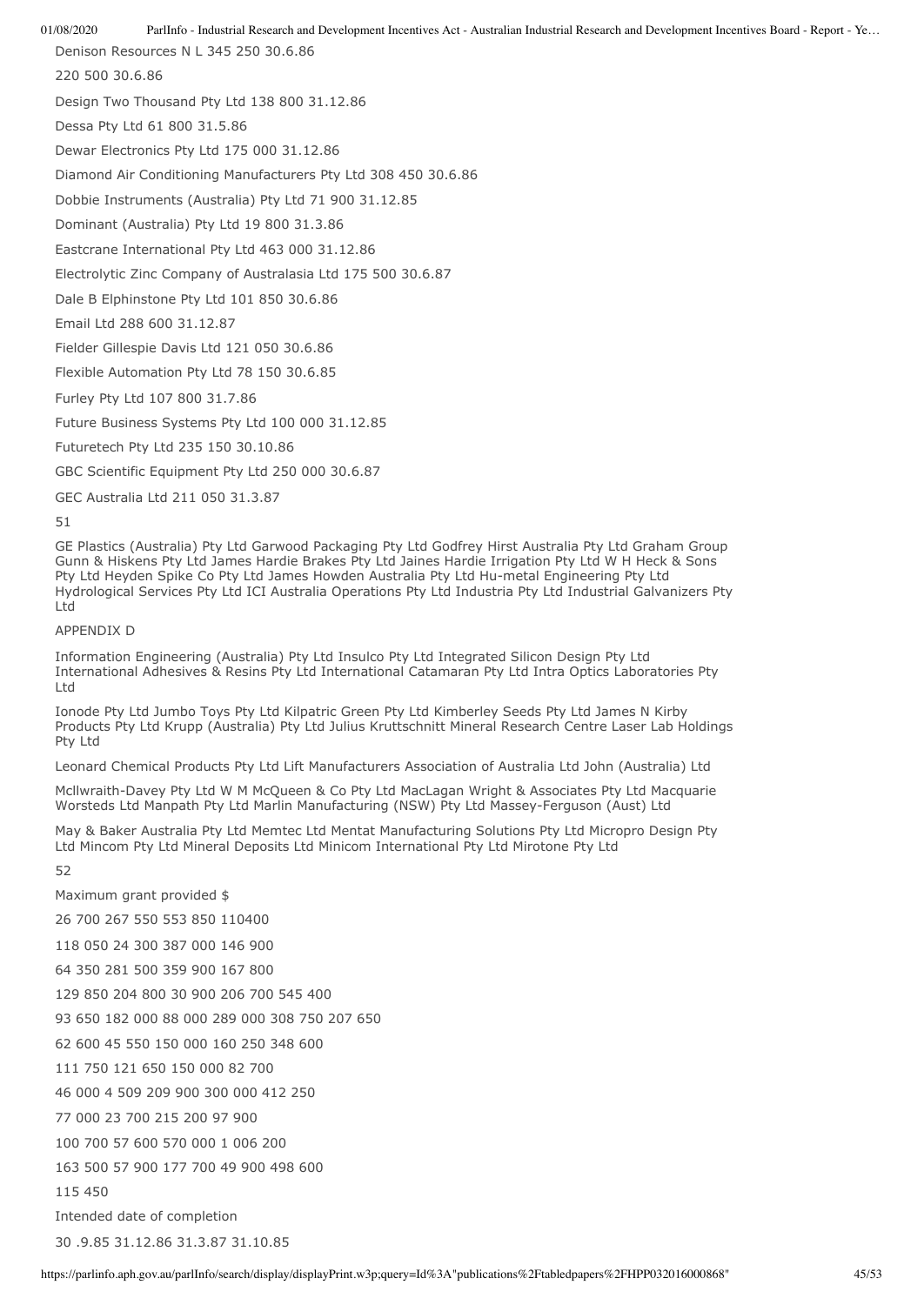01/08/2020 ParlInfo - Industrial Research and Development Incentives Act - Australian Industrial Research and Development Incentives Board - Report - Ye… 31.1.86 30.6.86 30.9.86 30.4.86 30.6.86 30.11.86 30.6.86 31.3 .85 31.12.85 30.6.87 31.3.86 31.12.85 30 .6.87 31.3.86 30 .6.86 31.12.86 30.6.86 31.12.86 30.4.88 30.6.86 30 . 11.86 30 .6.85 30.9.86 30 .6.86 31.3 .85 30.6.85 31.3.86 31.8.85 30.4.86 31.12.83 30.6.86 30 .6.87 30 .6.87 31.12.85 31.12.85 14.11.85 31.3.85 31.8.88 30.9.86 31.12.87 30.6.89 31.3.87 30 .9.85 31.12.84 30 .6.86 30.6.86 31.5.86 Molasses Products Corporation Pty Ltd Monier Ltd Motorola Australia Pty Ltd Mount Isa Mines Ltd NR Pty Ltd N arra Pty Ltd APPENDIX D Nicholls Engineers & Constructors Pty Ltd Nilcra Ceramics Pty Ltd  $\hat{A}$ . Notera Lisa Nominees Pty Ltd Onga Pty Ltd Osiris Technology Pty Ltd 1 Palmer Tube Mills (Aust) Pty Ltd Petreve Pty Ltd Poly Pacific Pty Ltd Power Semi-Conductors (Australia) Pty Ltd Phosphate Mining Company of Christmas Island Ltd Polycane Furniture Pty Ltd Poul Kirk Electronics Pty Ltd Precision Paper Coatings Pty Ltd Professional Australian Systems Pty Ltd Prototypes Design Pty Ltd Quentron Electronics Pty Ltd Quentron Optics Pty Ltd RMD Electronics Pty Ltd Radiation Research Pty Ltd Raffles Paints Australia Pty Ltd Ran Data Pty Ltd Reln Pty Ltd Repco Ltd Ricegrowers Co-operative Mills Pty Ltd Richter Machinery (Aust) Pty Ltd Robotnik Pty Ltd  $\hat{A}$ . Royel International Pty Ltd SGE Manufacturing Pty Ltd SIE Inc SWR Pty Ltd Sabsoda Pty Ltd Scientechnic Pty Ltd Scientific Industrial Automation Pty Ltd Sebel Furniture Ltd Seeton Pty Ltd Sedco Pty Ltd Sepac Industries (Australia) Pty Ltd Maximum grant provided \$ 254 150 77 800 84 600 286 800 380 200 45 600 28 750 45 500 2 837 700 292 000 69 450 72 200 256 600 123 500 84 950 49 450 228 000 210800 620 700 178 500 173 500 46 700 33 750 190 400 169 000 51 000 74 450 85 650 183 350 46 200 239 250 157050 418 250 152 250 159 500 79 200 41 350 105 450 171 500 152 550 215 950 155 700 269 000 104 400 279 550 230 150 164 150 108 050 541 000 24 250 183 500 Intended date of completion 31.1.86 30.6.85 30.4.85 31.12.86 31.3.87 30.9.85 31.12.85 30.11 .84 30.6.87 31.12.86 30.6.86 30.6.86 30.6.86 31.12.87 30.9.86 31.8.85 30.6.86 31.12.85 31.12.87 31.12.85 30 .6.86 31.3.86 31.3.85 31.3.87 31.1.86 30.6.86 30.6.86 30.6.86 30.6.87 31.1.86 31.8.87 30.6.88 31.12.86 31.1.86 30 .6.86 31.1.86 30.9.86 30.6.87 31.12.86 30.9.86 30.6.87 30.6.85 30 .6.87 31.10.85 31.1.87 30.6.86 30.6.86 30.12.85 30.6.86 30.6.85 30 . 12 .85 53 APPENDIX D

Maximum grant provided \$

Intended date of completion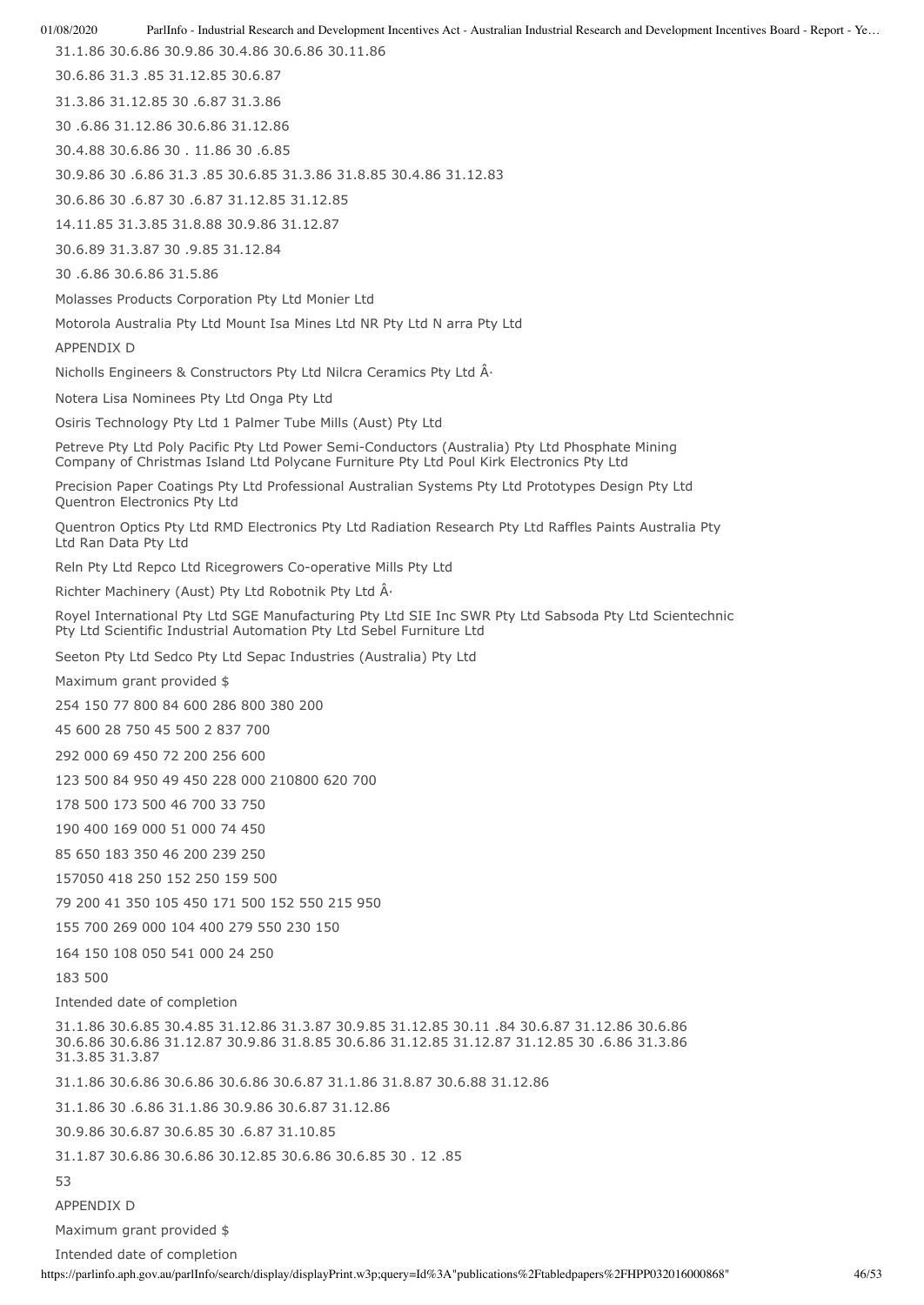01/08/2020 ParlInfo - Industrial Research and Development Incentives Act - Australian Industrial Research and Development Incentives Board - Report - Ye… Solar Air Pty Ltd 74 400 31.12.85 Sola Optical Australia Pty Ltd 341 350 31.5.86 Southern Cross Laboratories Pty Ltd 35 000 31.10.85 Southern Wool Processors Pty Ltd 339 950 30.9.86 State Engineering Works of Western Australia 510 450 30.6.88 Sugar Research Ltd 95 550 30.6.86 102 850 31.3.86 47 950 30.6.86 Sutton Tools Pty Ltd 169 000 30.6.86 TCS Containers Pty Ltd 26 000 31.12.85 TNT Management Pty Ltd 178 800 30.6.86 Table Talk Poultry Farms Ltd 166 250 31.12.87 Tantara Pty Ltd 200 000 30.6.86 Taylor and Trefry Pty Ltd 58 850 30.6.86 Tecalemit (Australasia) Pty Ltd 73 500 31.3.86 Texas Instruments Australia Ltd 150 600 31.12.85 Toowoomba Foundry Pty Ltd 97 500 31.12.85 Troll Pty Ltd 67 800 31.10.85 F R Tulk & Co Pty Ltd 400 000 30.6.86 A R Turner & Co (Aust) Pty Ltd 161 600 31.12.86 Ultrapore Pty Ltd 358 000 30.6.88 Vaccines Pty Ltd 243 450 30.6.87 Varian Techtron Pty Ltd 156 575 31.5.85 86 450 31.1.86 Vessey Chemicals Pty Ltd 113 550 31.3.88 140 150 31.3.88 Victorian Chemical Company Pty Ltd 20 250 30.6.85 Victorian Hide & Skin Producers Pty Ltd 376 500 31.3.88 Vinidex Tubemakers Pty Ltd 87 250 2.8.86 Vipac Pty Ltd 165 950 31.12.85 Vision Systems Pty Ltd 268 750 31.12.85 Vitapharm Pharmaceutical Pty Ltd 142 000 31.12.85 WA Chip & Pulp Co Pty Ltd 54 175 31.12.85 25 000 31.12.85 Webster Computer Corporation Pty Ltd 209 250 31.1.87 Westeq (No 1) Pty Ltd 51 650 30.6.85 47 700 31.12.85 16 100 30.6.85 Williames Hi-Tech International Pty Ltd 151 500 31.12.87 R L Windsor & Son Pty Ltd 72 100 30.11.85 Woodlawn Mines 65 300 30.9.86 Woolbatts Australia Pty Ltd 50 000 30.9.84 Henry Young & Sons Pty Ltd 22 850 30.6.85 Zylab Australia Pty Ltd 50 050 31.6.86 Total 46 942 044 54 APPENDIX E PROJECT GRANT AGREEMENTS SIGNED IN 1984-85 BY CLASS OF INDUSTRIAL ACTIVITY (CLASSIFIED BY THE INTERNATIONAL PATENT CLASSIFICATION SYSTEM)

Total grant commitment \$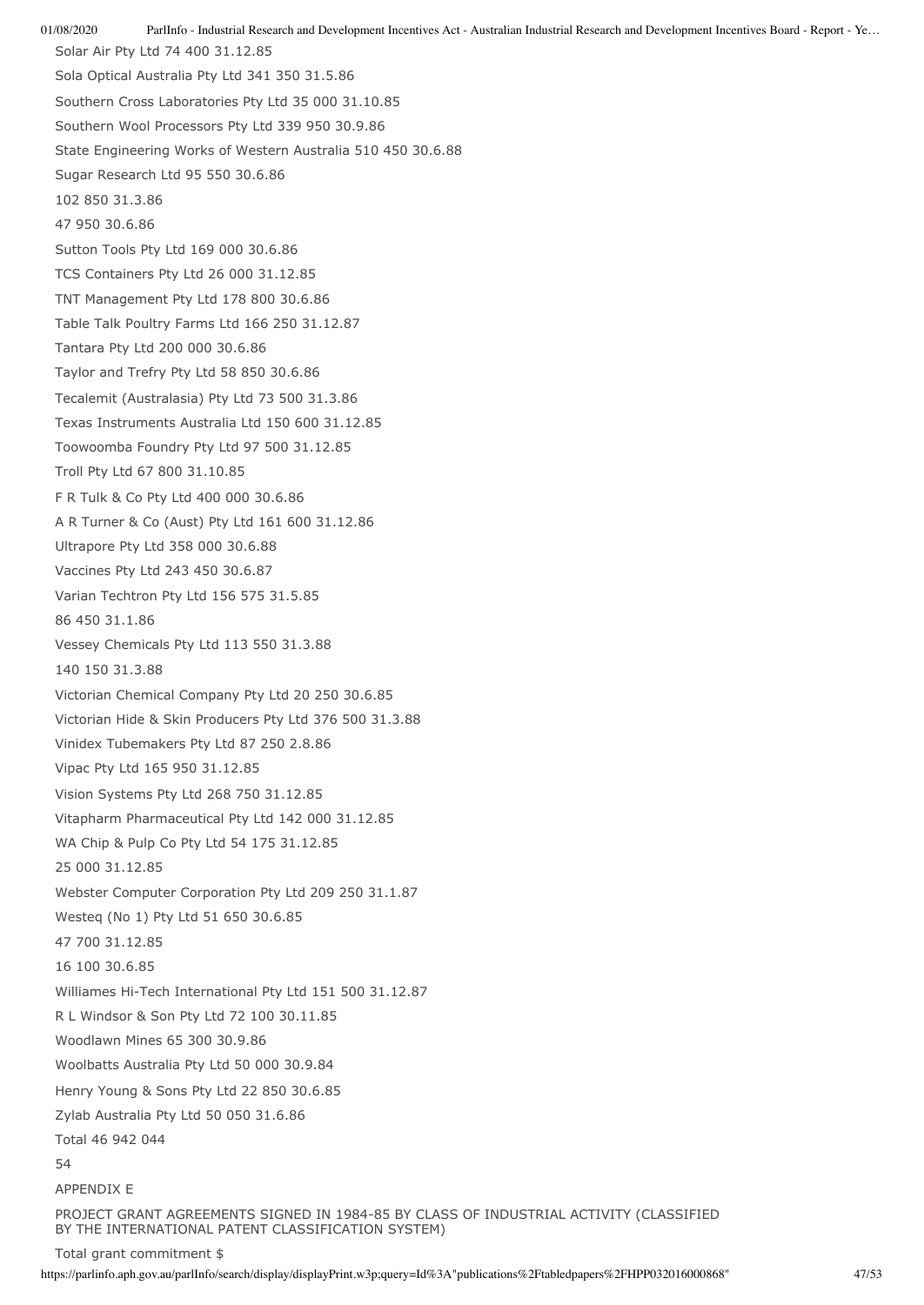Agriculture A01 Agriculture; forestry; animal husbandry; hunting; 1 184 200

trapping; fishing

Food stuffs and tobacco A21 Baking; edible doughs 273 000

A23 Foods or foodstuffs; their treatment not included 254 150

in other classes

Health and amusement A47 Furniture; domestic articles or appliances; 272 200

coffee mills, spice mills; suction cleanser in general A61 Medical and veterinary science; hygiene 2 909  $000$ 

A63 Sports; games; amusements 45 550

Separating and mixing B01 Physical or chemical processes or apparatus in general 1362 000

B02 Crushing, pulverising or disintegrating; preparation 121050

treatment of grain for milling B03 Separation of solid materials using liquids or using 121650

pneumatic tables or jigs; magnetic of electrostatic separation B04 Centrifugal Apparatus or machines for carrying out 576 250

physical or chemical processes BOS Spraying or atomising in general; applying liquids 146 900

or other fluent materials to surfaces in general Shaping B21 Mechanical metal-working without essentially removing 530 300

material; punching metal B22 Casting, powder metallurgy 626 950

B23 Machine tools, metal-working not otherwise provided for 206 050

B25 Fiand tool; portable power-driven tools; manipulators 171500

B26 Hand cutting tools; cutting machines or devices not 339 950

specially adapted for particular materials or purposes B27 Working or preserving wood or similar material; 106 875

nailing or stapling machines in general B29 Working of plastics; working of substances in a 493 600

plastic state, in general; working of substances not otherwise provided for B31 Making paper articles; working paper 42 000

Printing B41 Printing; lining machines; typewriters; stamps 23 700

Transporting B60 Vehicles in general 486 400

B61 Railways 645 200

B63 Ships or other waterboume vessels; related equipment 386 900

B65 Conveying; packing; storing; handling thin or 1 527 200

filamentary material B66 Hoisting; lifting; hauling 4 509

55

APPENDIX E

Chemistry C01 Inorganic chemistry C02 Treating water; waste water and sewerage C03 Glass, mineral and slag wool C04 Cements; ceramics, etc; sound and thermal

insulating materials C05 Manufacture of fertilizers C07 Organic chemistry COS Organic macromolecular compounds; their preparation on

chemical working-up C09 Dyes; paints; polishes; natural resins; adhesives; miscellaneous compositions; miscellaneous

application of material CIO Petroleum, gas and coke industries; fuels; lubricants Cl 1 Animal and vegetable oils, fats, fatty substances

and waxes; fatty acids therefrom; detergents; candles C12 Fermentation industry; beer; spirits; wine; vinegar; yeast C 13 Sugar or starch industry C14 Skins; hides; pelts; leather Metallurgy

C21 Metallurgy of iron C22 Metallurgy; ferrous or non-ferrous alloys; treatment of alloys or non-ferrous metals C23 Working or treatment of metals, other than by

mechanical means; covering materials with metals; inhibiting corrosion or incrustation in general C25 Electrolytic or electrophoretic processes; apparatus therefor Textiles and flexible materials not otherwise provided for DO 1 Natural or artificial threads or fibres; spinning D06 Treatment of textiles, etc; laundering; flexible

materials not otherwise provided for Building EO1 Construction of roads, railways and bridges E02 Hydraulic engineering, foundations; soil-shifting

E04 Building E06 Doors, windows, shutters or roller blinds in general; ladders Mining

E21 Mining Engines and pumps F02 Combustion engines; hot-gas or combustion product engine plants F04 Positive-displacement machines for liquids; pumps for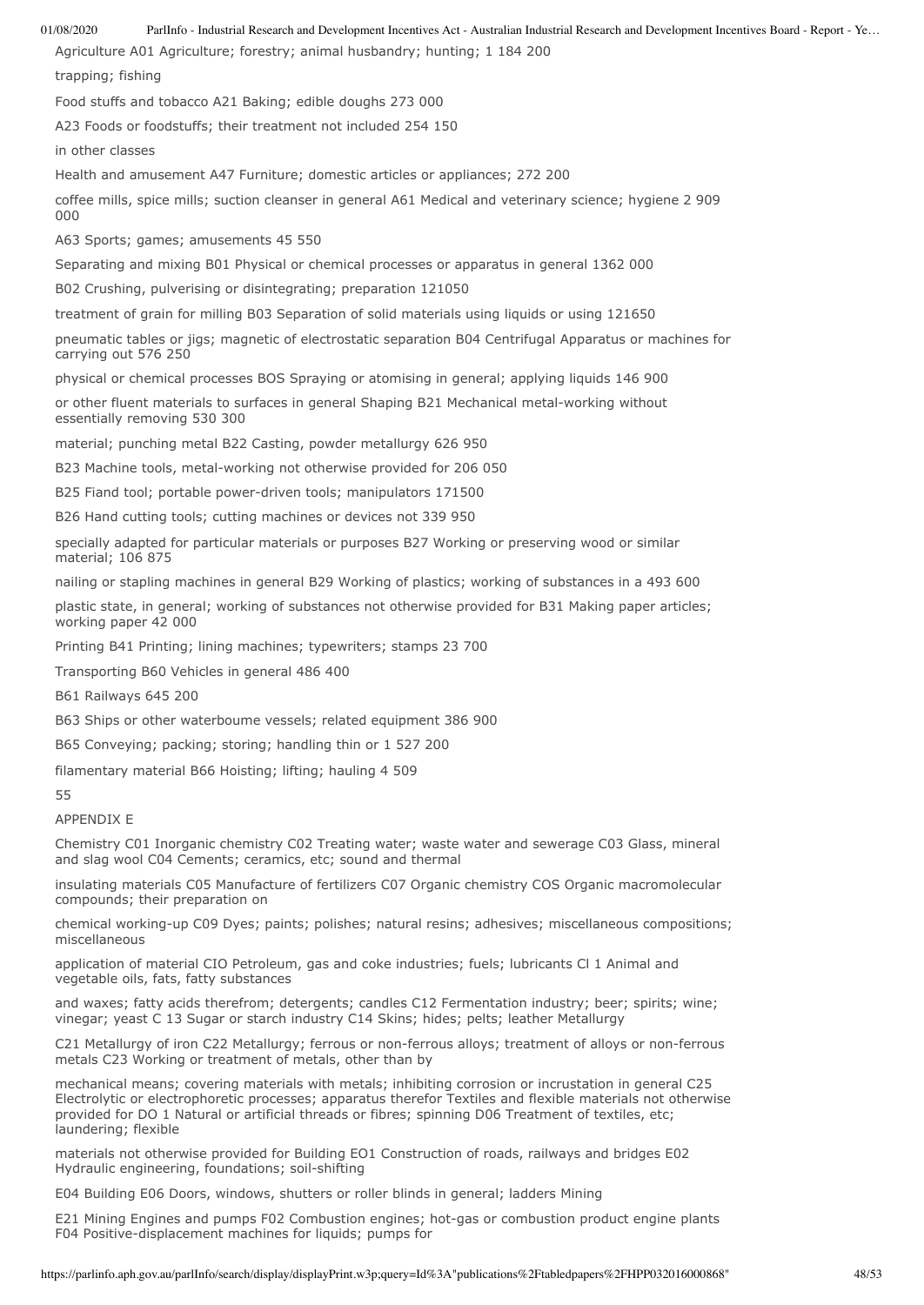liquids or elastic fluids Total grant commitment \$ 624 200 87 700 93 650 2 837 700 200 800 681 700 245 850 1 295 400 35 000 19 800 771 200 64 350 376 500 321 150 392 260 478 950 431 650 1 052 200 110 400 292 000 161 150 823 350 137 350 701 650 348 600 141 650 56 APPENDIX E

Total grant commitment \$

Engineering in general F16 Engineering elements and units; general measures for producing and maintaining effective functioning of machines or installations

582 100

Lighting and heating F23 Combustion apparatus; combustion processes F24 Heating; ranges; ventilating

F25 Refrigeration or cooling; manufacture or storage of ice; liquefaction or solidification of gases

95 550 556 550 308 450

F27 Furnaces; kilns; ovens; retorts 150 000

Instruments G01 Measuring; testing G05 Controlling; regulating G06 Computing; calculating; counting G07 Checking devices G08 Signalling G il Information storage G12 Instrument details

3 096 575 2 013 725 4 872 600 144 150

1 092 150 172 000 665 600

Electricity HO 1 Basic electric elements H02 Generation; conversion or distribution of electric

1 728 500 I 369 550

power

H03 Basic electronic circuitry H04 Electric communication techniques H05 Electrical techniques not otherwise provided for

1 090 200 3 269 950 150 600

Total 46 942 044

57

APPENDIX F

#### CURRENT MINISTERIAL DIRECTIONS

PUBLIC INTEREST PROJECTS (SECTION 39) PURSUANT to Section 19 of the Industrial Research and Development Incentives Act 1976, I, David Scott Thomson, Minister for Science and Technology administering the said Act, hereby direct that, in relation to negotiations for projects approved under Section 39 of the said Act, the

Board should:

(a) draw to the attention of the prospective contractor(s) that ligitimate exercise of the Boardâ $\epsilon \approx$ powers under Section 39 requires that the ownership of all industrial property rights resulting from public interest projects be vested, in the first instance, in the Commonwealth; (b) endeavour to conclude an agreement in which all industrial property resulting from the project

remains vested in the Commonwealth. The clauses contained in the attached schedule are, in general to be used in the contract agreement; (c) negotiate, where it becomes necessary to conclude an agreement, the disposal by the Commonwealth, on normal commercial terms, of some or all of the industrial property

resulting from the project.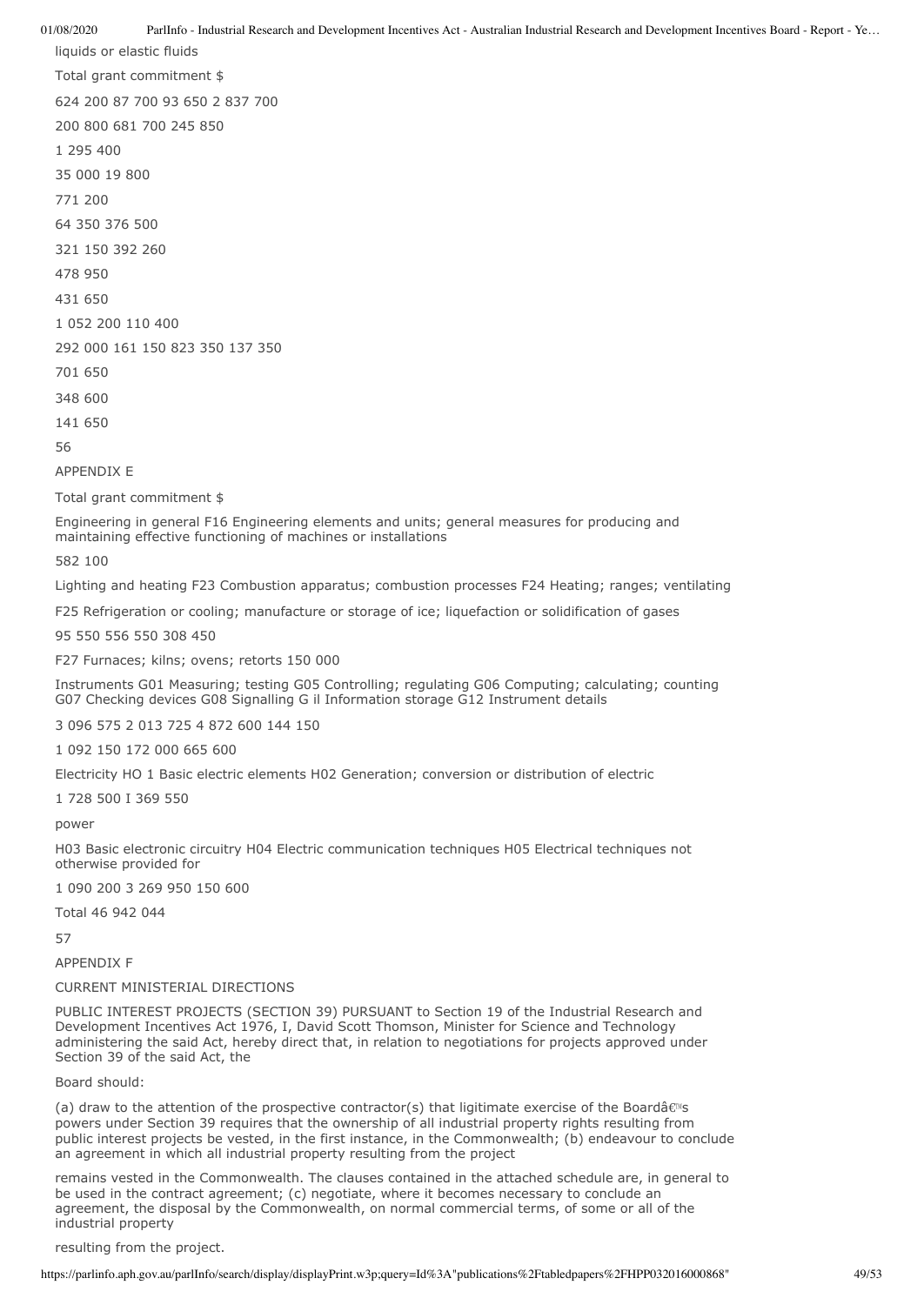2 Where the Board enters into an agreement:

(a) where the clauses set out in the attached schedule are not used; (b) where the clauses set out in the attached schedule are varied; (c) disposing of industrial property vested in the Commonwealth as a result of the project; or (d) placing any lien on the use of industrial property vested in the Commonwealth as a result of the

project; the extent of, and reasons for the non-use, variation, disposal or lien, as the case may be, are to be indicated in the Annual Report of the Board for the year in which the agreement was concluded.

3 This direction is to take effect from 1 July 1981.

Dated this twenty-fourth day of June 1981.

DAVID SCOTT THOMSON

Minister of State for Science and Technology

COMMENCEMENT GRANTS PURSUANT to Section 19 of the Industrial Research and Development Incentives Act 1976, 1, David Scott Thomson, Minister for Science and Technology administering the said Act, hereby direct that the Board should ensure that:

(a) applications for commencement grants are generally processed for approval in order of receipt; (b) the objectives of containing the cost of the scheme within annual Budget appropriations and minimising the extent of carryover commitments are met by: (i) requiring that industrial research and development work, where asisted by commencement

grants, is in general, performed or supervised by professionally qualified persons; (ii) facilitating the exercise of stringent financial control by the responsible Minister by providing advice enabling the monitoring of commencement grant applications by the said Minister at least on a quarterly basis and monthly during the period in which applications

are being received.

2 This direction is to to take effect from 1 July 1981.

Dated this twenty-fourth day of June 1981.

DAVID SCOTT THOMSON

Minister of State for Science and Technology

58

APPENDIX F

CONDITIONS FOR PAYMENT OF ADVANCES IN RESPECT OF PROJECT GRANTS UNDER SUB-SECTION 35(1A) OF THE INDUSTRIAL RESEARCH AND DEVELOPMENT INCENTIVES ACT 1976 PURSUANT to Section 19 of the Industrial Research and Development Incentives Act 1976 (â $\varepsilon$  the Actâ $\varepsilon$ <sup>m</sup>), I, Barry Owen Jones, Minister for Science and Technology, hereby direct that:

(1) The Australian Industrial Research and Development Incentives Board ('the Boardâ $\epsilon^{m}$ ) shall not authorise under sub-section 35 (1A) of the Act the payment to a company of an advance in respect of a project grant that may become payable to the company, unless:

(a) the company has provided adequate security; or (b) the Board is reasonably satisfied that:

(i) an advance payment is necessary to ensure the orderly progress of the project; and

(ii) the financial status of the company is such that the Commonwealth would be able to successfully recover any amount of an advance payment made in excess of an amount later deemed payable by the Board under the agreement in respect of the project.

(2) The amount of an advance payment authorised by the Board under sub-section 35 (1A) shall not exceed:

(a) where the company has provided adequate security  $\hat{a} \in \mathbb{C}$  the amount of security provided; or (b) where the company has not provided adequate security  $\hat{a} \hat{\epsilon}$ " an amount equal to the moneys that may become payable to the company under the agreement in respect of estimated expenditure on the project for the 3 month period next following the date to which the

Board considers that grant entitlement has already been earned.

Dated this seventh day of June 1983.

### BARRY OJONES

Minister of State for Science and Technology

PROJECT GRANT ASSESSMENT CRITERIA PURSUANT to Section 19 of the Industrial Research and Development Incentives Act 1976, I, Barry Owen Jones, Minister for Science and Technology, hereby direct that, in assessing applications for project grants under Division 2 of the said Act, the Australian Industrial Research and Development Incentives Board:

• note that it is the Governmentâ€<sup>®</sup>s desire that emphasis be given to the timely support of projects undertaken by companies which show sound entrepreneurial management and regard themselves as servicing a global rather than a limited Australian market; and • employ the following assessment criteria:

General Assessment Criteria In assessing all applications for Commonwealth funding support for projects of industrial research and development, the Incentives Board shall take into account economic, technical

https://parlinfo.aph.gov.au/parlInfo/search/display/displayPrint.w3p;query=Id%3A"publications%2Ftabledpapers%2FHPP032016000868" 50/53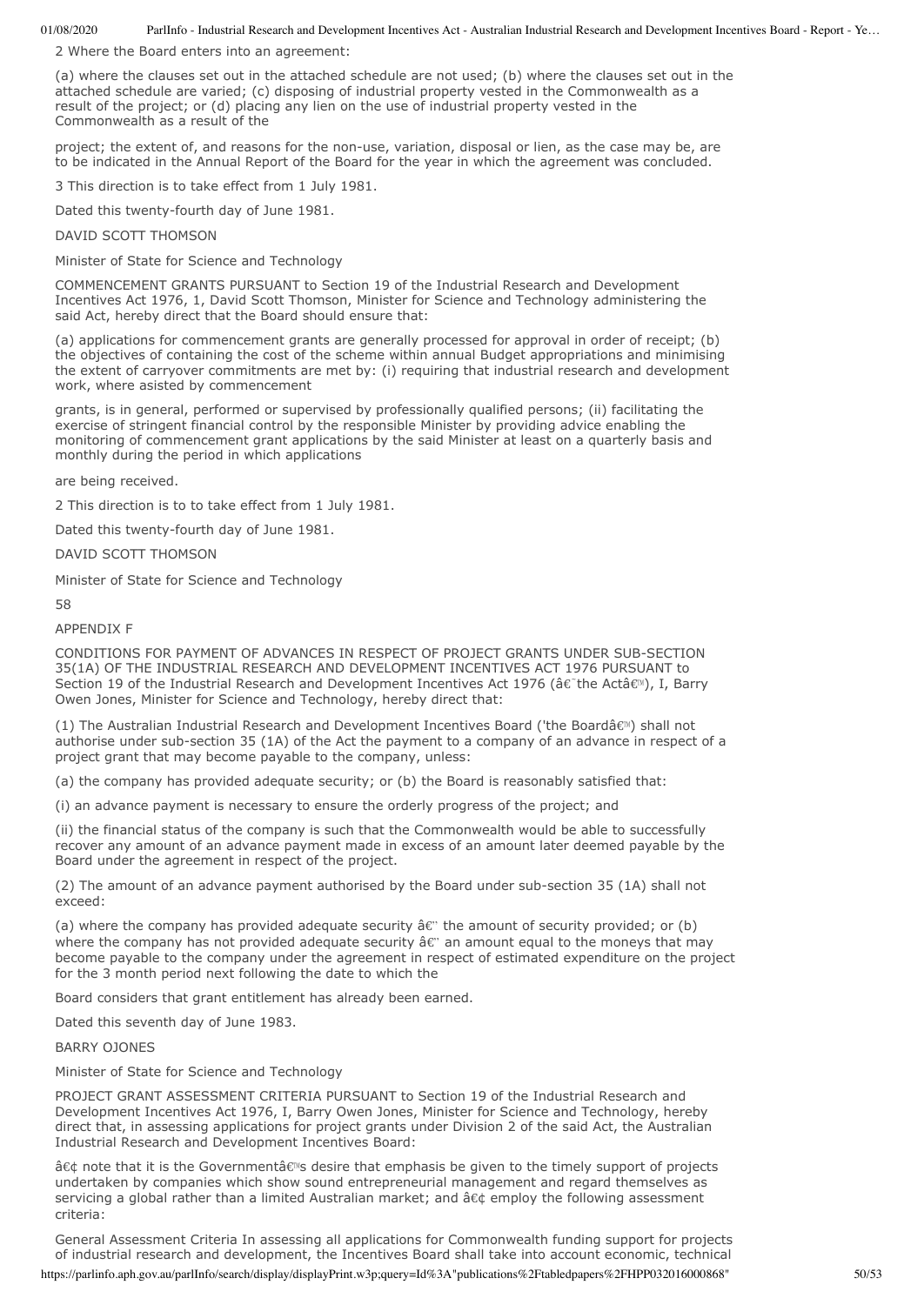and commercial considerations together with the Governmentâ $\epsilon$ <sup>N</sup>s industry policy objectives and evaluate applications accordingly.

(a) In assessing economic considerations, the Board shall have regard to:  $\hat{a} \in \hat{a}$  the pervasiveness of the technology in question including the likely benefits to accrue to other businesses and industries; • the magnitude of the potential impact in terms of knowledge gained and employment

generation or cost reduction; e the extent to which prospective benefits from the project will accrue to Australians and provide national returns beyond the company undertaking the project.

59

# APPENDIX F

(b) In assessing technical considerations, the Board shall have regard to:  $•$  the novelty of the proposed development; • the level and quality of the industrial research and development, including the use of expertise obtained under contract;  $\hat{a} \in \hat{b}$  the reliance on foreign technology and the availability and cost of accessing that

# technology.

(c) In assessing commercial considerations, the Board shall have regard to:  $•$  the commitment of the applicant to the project;  $\hat{a} \in \xi$  the size of the market for a product or the scale of application for a process;  $\hat{a}\in \mathcal{C}$  the time frame for commercialisation;  $\hat{a}\in \mathcal{C}$  the capability of the applicant to see the project through to commercial reality;  $\hat{a}\in\mathcal{L}$  the commercial risk associated with the project;  $\hat{a}\in\mathcal{L}$  the need for Commonwealth funding support.

Additional Criteria for Computer Software Development Projects Prior to entering into project agreements involving the development of computer software, the Board shall also take into account, the following: â¢ the proportion of industrial research and development inherent in the proposal, noting that

industrial research and development is likely to involve one or more of the following:  $\hat{a} \in \mathbb{C}$  development of novel algorithms; â $\varepsilon$ " development of novel methodology; â $\varepsilon$ " development of improved performance; • the proposal be capable of being developed through to a product having a recognisable form or

be directed specifically to achieve a substantial process or productivity improvement; and  $\hat{a} \in \hat{\alpha}$  the proposal must demonstrate a feasible plan to exploit the software as a product.

Additional Criteria for support above the statutory limits

Finally, in examining requests for exercise of Ministerial discretion to provide grants in excess of 50 per cent of total expenditure or above \$750 000 in a year to any company, or group of related companies, the Board shall take into account the following additional criteria:

â¢ The project or projects should hold prospects of substantial benefit to Australians beyond those which may accrue to the company and its shareholders. • There should be a demonstrated need for support beyond the statutory limits.  $•$  The project or projects should be directed to the development of new products or processes

involving new, or substantially new, technology. • Where the technology to be developed emanates from research initiated in Australian tertiary or other non-profit institutions, regard shall be had to the level of planned consultation, joint participation and interaction between the applicant and the institution in question.

These directions replace those made by David Scott Thomson on 24 June 1981 entitled 'Policy Guidelinesâ em and on 25 November 1982 entitled â em Project Grants'. They also replace all directions made by Ian Malcolm MacPhee under Section 19 of the IR&D Incentives Act 1976.

Dated this 27 day of February 1984

# BARRY OWEN JONES

Minister of State for Science and Technology

 $60$ 

RECOVERY OF GRANT PAYMENTS

APPENDIX G

Company

Amount \$

Action in 1984-85

COMMENCEMENT GRANTS Carried forward at 1 July 1984 Hurley Industries Engineering Pty Ltd 4 094 outstanding

Initiated during the year Electronic Developments & Services Pty Ltd 1 434 outstanding

Feredy Pty Ltd 274 outstanding

Amount recovered 0

Balance outstanding at 30 June 1985 3 companies 5 802

PROJECT GRANTS Carried forward at 1 July 1984 Adsum Pty Ltd 5 946 4 911 written off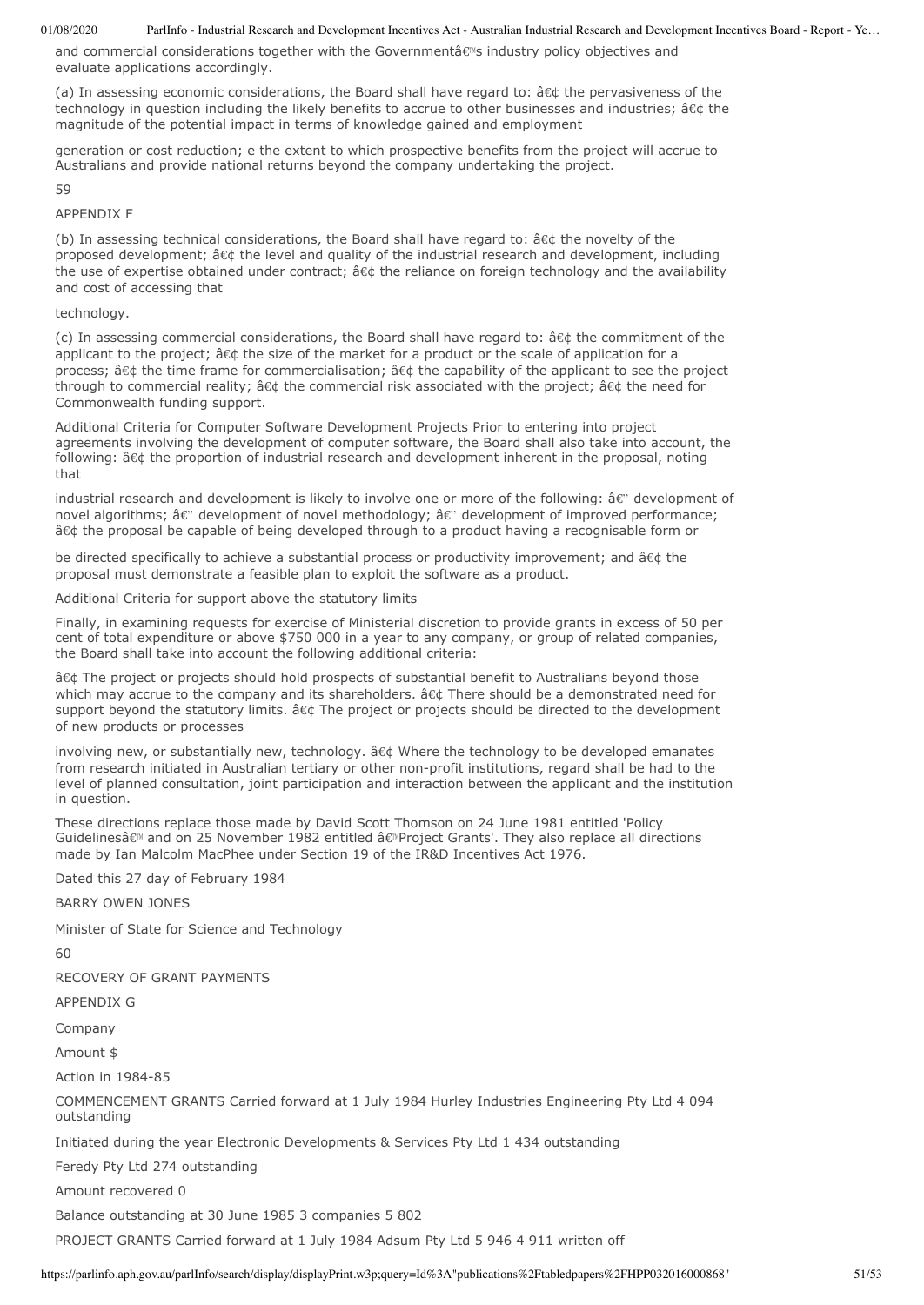Allied Communications Pty Ltd 12 305 1 035 recovered recovered Austenna Pty Ltd 6 796 outstanding Cainando Nominees Pty Ltd 12 860 written off Electro-Ceram Pty Ltd 42 743 recovered Electronic Research Australia Pty Ltd 205 902 outstanding J C Hutton Ltd 16 801 outstanding Presha Engineering (Aust) Pty Ltd 123 032 outstanding Shandon Engineering Pty Ltd 1 214 recovered against Strescon Pty Ltd 3 607 another project outstanding Telectronics Pty Ltd 5 092 recovered against Tomlinson Steel Ltd 22 246 another project outstanding Transfield (NSW) Pty Ltd 6 727 recovered Unibond Pty Ltd 4 013 outstanding Western Titanium Ltd 3 413 recovered Winter Industries Products Pty Ltd 10 000 outstanding 482 697 Initiated during the year AKT Consultants Pty Ltd 5 321 outstanding Acrow Pty Ltd 4 587 outstanding Amallâ€<sup>™</sup>s Engineering Pty Ltd 4 553 outstanding Bradmill Group Pty Ltd 10 000 recovered Clark Brick Ltd 3 496 outstanding Coal Gas Generating Pty Ltd 1 421 recovered Consolidated Systems Services Pty Ltd 24 497 outstanding Croda Chemical Group Pty Ltd 5 502 recovered Daroji Pty Ltd 9 691 outstanding Dulmison Pty Ltd 1 868 recovered H J W Engineering Pty Ltd 29 083 recovered Hydrocarbon Products Pty Ltd 3 499 recovered Johnson & Johnson Pty Ltd 5 891 recovered Kinger Boats Pty Ltd 179 outstanding Ligg Pty Ltd 21 396 outstanding 61 APPENDIX G Company Amount \$ Action in 1984-85 Metal Manufacturers Pty Ltd 32 881 outstanding Monsanto Australia Pty Ltd 32 978 recovered Mulga Mines Pty Ltd 31 860 recovered Philips Telecommunications 113 837 recovered Manufacturing Co Ltd Phosphate Co-operative Co of Australia Ltd 7 810 recovered Softwood Panelboard Pty Ltd 2 698 recovered Staybond Pty Ltd 2 638 outstanding Victa Ltd 4 225 outstanding Western Titanium Ltd 42 863 402 774

01/08/2020 ParlInfo - Industrial Research and Development Incentives Act - Australian Industrial Research and Development Incentives Board - Report - Ye…